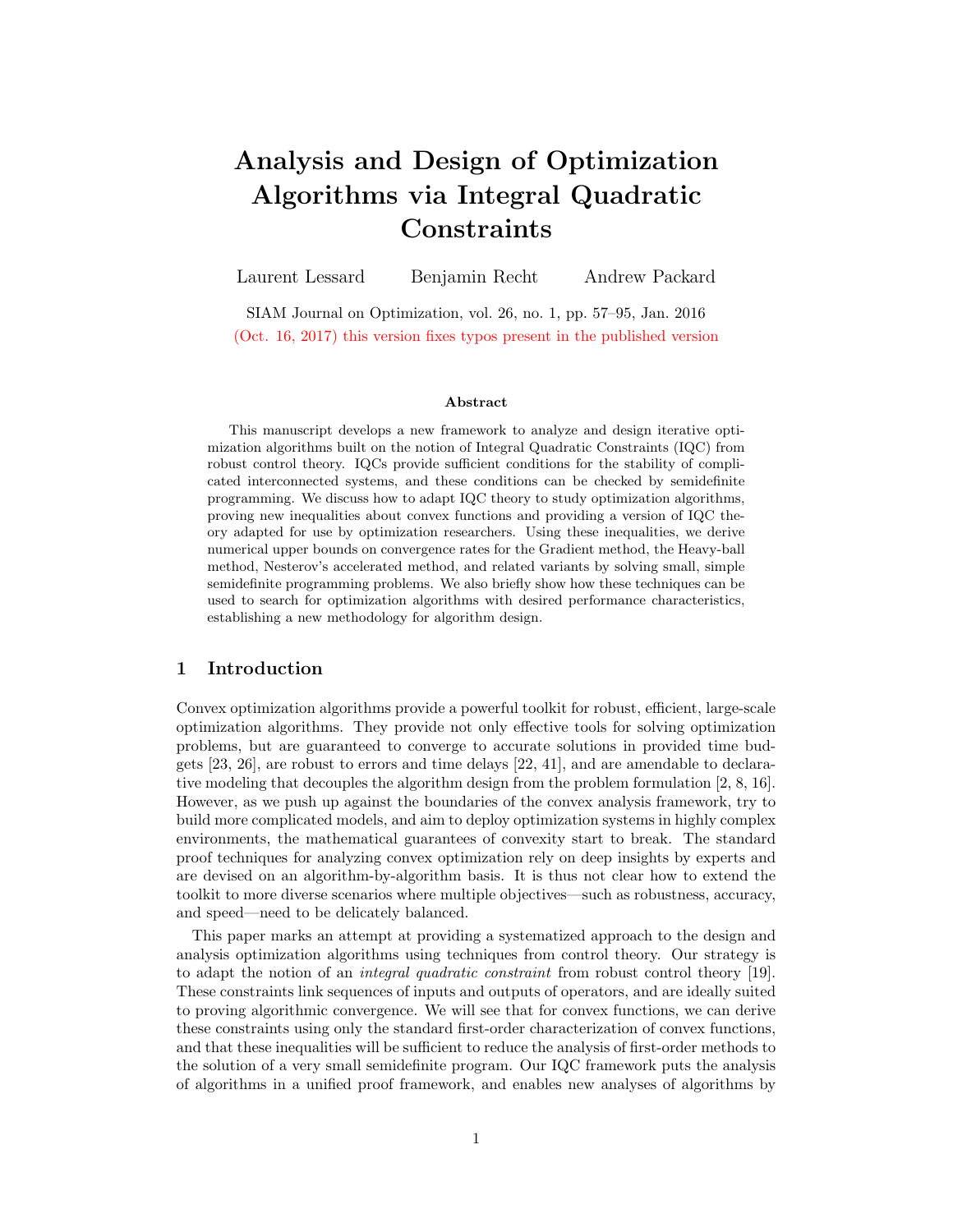minor perturbations of existing proofs. This new system aims to simplify and automate the analysis of optimization programs, and perhaps to open new directions for algorithm design.

Our methods are inspired by the recent work of Drori and Teboulle [\[7\]](#page-34-2). In their manuscript, the authors propose writing down the first-order convexity inequality for all steps of an algorithmic procedure. They then derive a semidefinite program that analytically verifies very tight bounds for the convergence rate for the Gradient method, and numerically precise bounds for convergence of Nesterov's method and other first-order methods. The main drawback of the Drori and Teboulle approach is that the size of the semidefinite program scales with the number of time steps desired. Thus, it becomes computationally laborious to analyze algorithms that require more than a few hundred iterations.

Integral quadratic constraints will allow us to circumvent this issue. A typical example of one of our semidefinite programs might have a  $3 \times 3$  positive semidefinite decision variable, 3 scalar variables, a  $5 \times 5$  semidefinite cone constraint, and 4 scalar constraints. Such a problem can be solved in less than 10 milliseconds on a laptop with standard solvers.

We are able to analyze a variety of methods in our framework. We show that our framework recovers the standard rates of convergence for the Gradient method applied to strongly convex functions. We show that we can numerically estimate the performance of Nesterov's method. Indeed, our analysis provides slightly sharper bounds than Nesterov's proof. We show how our system fails to certify the stability of the popular Heavy-ball method of Polyak for strongly convex functions whose condition ratio is larger than 18. Based on this analysis, we are able to construct a one-dimensional strongly convex function whose condition ratio is 25 and prove analytically that the Heavy-ball method fails to find the global minimum of this function. This suggests that our tools can also be used as a way to guide the construction of counterexamples.

We show that our methods extend immediately to the projected and proximal variants of all the first order methods we analyze. We also show how to extend our analysis to functions that are convex but not strongly convex, and provide bounds on convergence that are within a logarithmic factor of the best upper bounds. We also demonstrate that our methods can bound convergence rates when the gradient is perturbed by relative deterministic noise. We show how different parameter settings lead to very different degradations in performance bounds as the noise increases.

Finally, we turn to algorithm *design*. Since our semidefinite program takes as input the parameters of our iterative scheme, we can search over these parameters. For simple two-step methods, our algorithms are parameterized by 3 parameters, and we show how we can derive first-order methods that achieve nearly the same rate of convergence as Nesterov's accelerated method but are more robust to noise.

The manuscript is organized as follows. We begin with a discussion of discrete-time dynamical system and how common optimization algorithms can be viewed as feedback interconnections between a known linear system with an uncertain nonlinear component. We then turn to show how quadratic Lyapunov functions can be used to certify rates of convergence for optimization problems and can be found by semidefinite programming. This immediately leads to the notion of an integral quadratic constraint. Another contribution of this work is a new form of IQC analysis geared specifically toward rate-ofconvergence conclusions, and accessible to optimization researchers. We also discuss their history in robust control theory and how they can be derived. With these basic IQCs in hand, we then turn to analyzing the Gradient method and Nesterov method, their projected and proximal variants, and their robustness to noise. We discuss one possible brute-force technique for designing new algorithms, and how we can outperform existing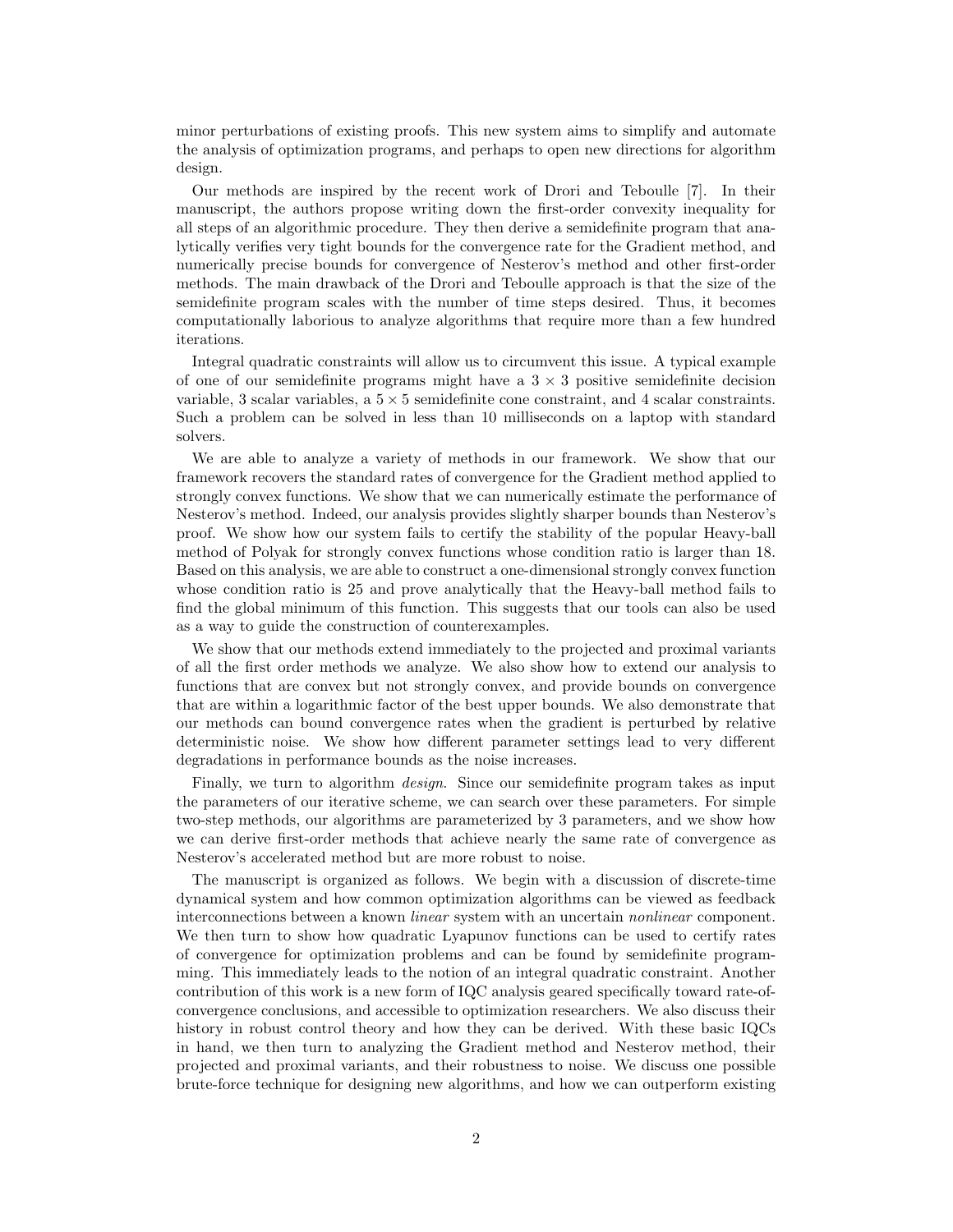methods. Finally, we conclude with many directions for future work.

## <span id="page-2-3"></span>1.1 Notation and conventions

**Common matrices.** The  $d \times d$  identity matrix and zero matrix are denoted  $I_d$  and  $0_d$ , respectively. Subscripts are omitted when they are to be inferred by context.

**Norms and sequences.** We define  $\ell_{2e}^n$  to be the set of all one-sided sequences  $x : \mathbb{N} \to \mathbb{N}$  $\mathbb{R}^n$ . We sometimes omit n and simply write  $\ell_{2e}$  when the superscript is clear from context. The notation  $\|\cdot\| : \mathbb{R}^n \to \mathbb{R}$  denotes the standard 2-norm. The subset  $\ell_2 \subset \ell_{2e}$  consists of all square-summable sequences. In other words,  $x \in \ell_2$  if and only if  $\sum_{k=0}^{\infty} ||x_k||^2$  is convergent.

**Convex functions.** For a given  $0 < m < L$ , we define  $S(m, L)$  to be the set of functions  $f: \mathbb{R}^d \to \mathbb{R}$  that are continuously differentiable, strongly convex with parameter  $m$ , and have Lipschitz gradients with parameter  $L$ . In other words,  $f$  satisfies

$$
m||x - y||^2 \le (\nabla f(x) - \nabla f(y))^{\mathsf{T}}(x - y) \le L||x - y||^2
$$
 for all  $x, y \in \mathbb{R}^d$ 

We call  $\kappa := L/m$  the condition ratio of  $f \in S(m, L)$ . We adopt this terminology to distinguish the condition ratio of a function from the related concept of *condition number* of a matrix. The connection is that if  $f$  is twice differentiable, we have the bound: cond $(\nabla^2 f(x)) \leq \kappa$  for all  $x \in \mathbb{R}^d$ , where cond $(\cdot)$  is the condition number.

**Kronecker product** The Kronecker product of two matrices  $A \in \mathbb{R}^{m \times n}$  and  $B \in \mathbb{R}^{p \times q}$ is denoted  $\overline{A} \otimes B \in \mathbb{R}^{mp \times nq}$  and given by:

$$
A \otimes B = \begin{bmatrix} A_{11}B & \dots & A_{1n}B \\ \vdots & \ddots & \vdots \\ A_{m1}B & \dots & A_{mn}B \end{bmatrix}
$$

Two useful properties of the Kronecker product are that  $(A \otimes B)^{\mathsf{T}} = A^{\mathsf{T}} \otimes B^{\mathsf{T}}$  and that  $(A \otimes B)(C \otimes D) = (AC) \otimes (BD)$  whenever the matrix dimensions are such that the products AC and BD make sense.

# <span id="page-2-2"></span>2 Optimization algorithms as dynamical systems

A linear dynamical system is a set of recursive linear equations of the form

$$
\xi_{k+1} = A\xi_k + Bu_k \tag{2.1a}
$$

$$
y_k = C\xi_k + Du_k. \tag{2.1b}
$$

At each timestep  $k = 0, 1, ..., u_k \in \mathbb{R}^d$  is the *input*,  $y_k \in \mathbb{R}^d$  is the *output*, and  $\xi_k \in \mathbb{R}^m$  is the state. We can write the dynamical system [\(2.1\)](#page-2-0) compactly by stacking the matrices into a block using the notation

$$
\left[\begin{array}{c|c} A & B \\ \hline C & D \end{array}\right]
$$

<span id="page-2-1"></span><span id="page-2-0"></span>.

We can connect this linear system in *feedback* with a nonlinearity  $\phi$  by defining the rule

$$
\xi_{k+1} = A\xi_k + Bu_k \tag{2.2a}
$$

$$
y_k = C\xi_k + Du_k \tag{2.2b}
$$

$$
u_k = \phi(y_k). \tag{2.2c}
$$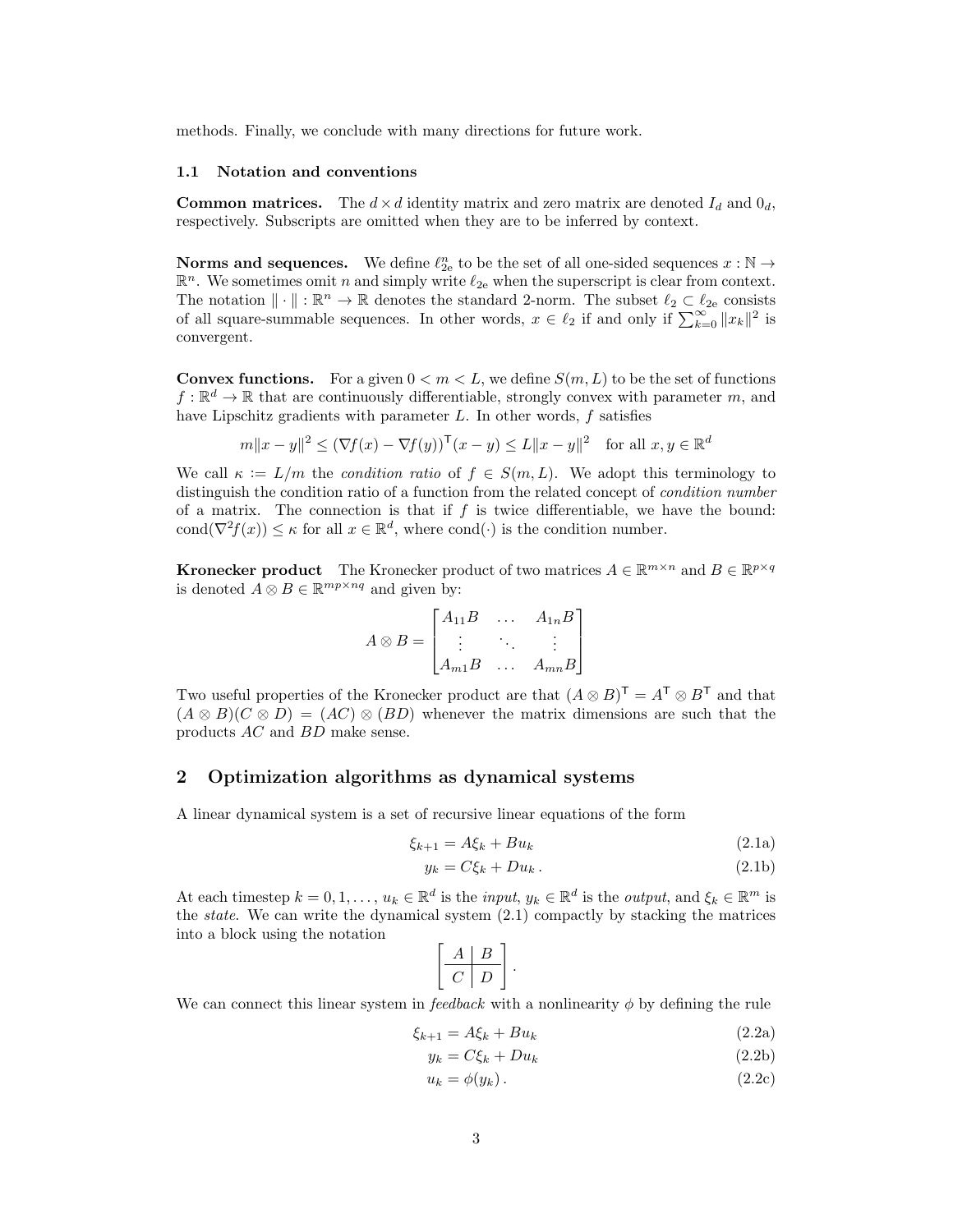In this case, the output is transformed by the map  $\phi : \mathbb{R}^d \to \mathbb{R}^d$  and is then used as the input to the linear system.

In this paper, we will be interested in the case when the interconnected nonlinearity has the form  $\phi(y) = \nabla f(y)$  where  $f \in S(m, L)$ . In particular, we will consider algorithms designed to solve the optimization problem

<span id="page-3-0"></span>
$$
\underset{x \in \mathbb{R}^n}{\text{minimize}} f(x) \tag{2.3}
$$

as dynamical systems and see how this new viewpoint can give us insights into convergence analysis. Section [5.3](#page-26-0) considers variants of  $(2.3)$  where the decision variable x is constrained or f is non-smooth.

Standard first order methods such as the Gradient method, Heavy-ball method, and Nesterov's accelerated method, can all be cast in the form [\(2.2\)](#page-2-1). In all cases, the nonlinearity is the mapping  $\phi(y) = \nabla f(y)$ . The state transition matrices A, B, C, D differ for each algorithm. The Gradient method can be expressed as

<span id="page-3-1"></span>
$$
\left[\begin{array}{c|c} A & B \\ \hline C & D \end{array}\right] = \left[\begin{array}{c|c} I_d & -\alpha I_d \\ \hline I_d & 0_d \end{array}\right].
$$
\n(2.4)

To verify this, substitute [\(2.4\)](#page-3-1) into [\(2.2\)](#page-2-1) and obtain

$$
\xi_{k+1} = \xi_k - \alpha u_k
$$

$$
y_k = \xi_k
$$

$$
u_k = \nabla f(y_k)
$$

Eliminating  $y_k$  and  $u_k$  and renaming  $\xi$  to x yields

$$
x_{k+1} = x_k - \alpha \nabla f(x_k)
$$

which is the familiar Gradient method with constant stepsize. Nesterov's accelerated method for strongly convex functions is given by the dynamical system

<span id="page-3-2"></span>
$$
\left[\begin{array}{c|c}\nA & B \\
\hline\nC & D\n\end{array}\right] = \left[\begin{array}{cc|c}\n(1+\beta)I_d & -\beta I_d & -\alpha I_d \\
I_d & 0_d & 0_d \\
(1+\beta)I_d & -\beta I_d & 0_d\n\end{array}\right]
$$
\n(2.5)

Verifying that [\(2.5\)](#page-3-2) is equivalent to Nesterov's method takes only slightly more effort than it did for the Gradient method. Substituting [\(2.5\)](#page-3-2) into [\(2.2\)](#page-2-1) now yields

$$
\xi_{k+1}^{(1)} = (1+\beta)\xi_k^{(1)} - \beta\xi_k^{(2)} - \alpha u_k \tag{2.6a}
$$

$$
\xi_{k+1}^{(2)} = \xi_k^{(1)} \tag{2.6b}
$$

<span id="page-3-4"></span><span id="page-3-3"></span>
$$
y_k = (1 + \beta)\xi_k^{(1)} - \beta\xi_k^{(2)}
$$
 (2.6c)

$$
u_k = \nabla f(y_k) \tag{2.6d}
$$

Note that [\(2.6b\)](#page-3-3) asserts that the partial state  $\xi^{(2)}$  is a delayed version of the state  $\xi^{(1)}$ . Substituting [\(2.6b\)](#page-3-3) into [\(2.6a\)](#page-3-4) gives the simplified system

$$
\xi_{k+1}^{(1)} = (1+\beta)\xi_k^{(1)} - \beta \xi_{k-1}^{(1)} - \alpha u_k
$$
  

$$
y_k = (1+\beta)\xi_k^{(1)} - \beta \xi_{k-1}^{(1)}
$$
  

$$
u_k = \nabla f(y_k)
$$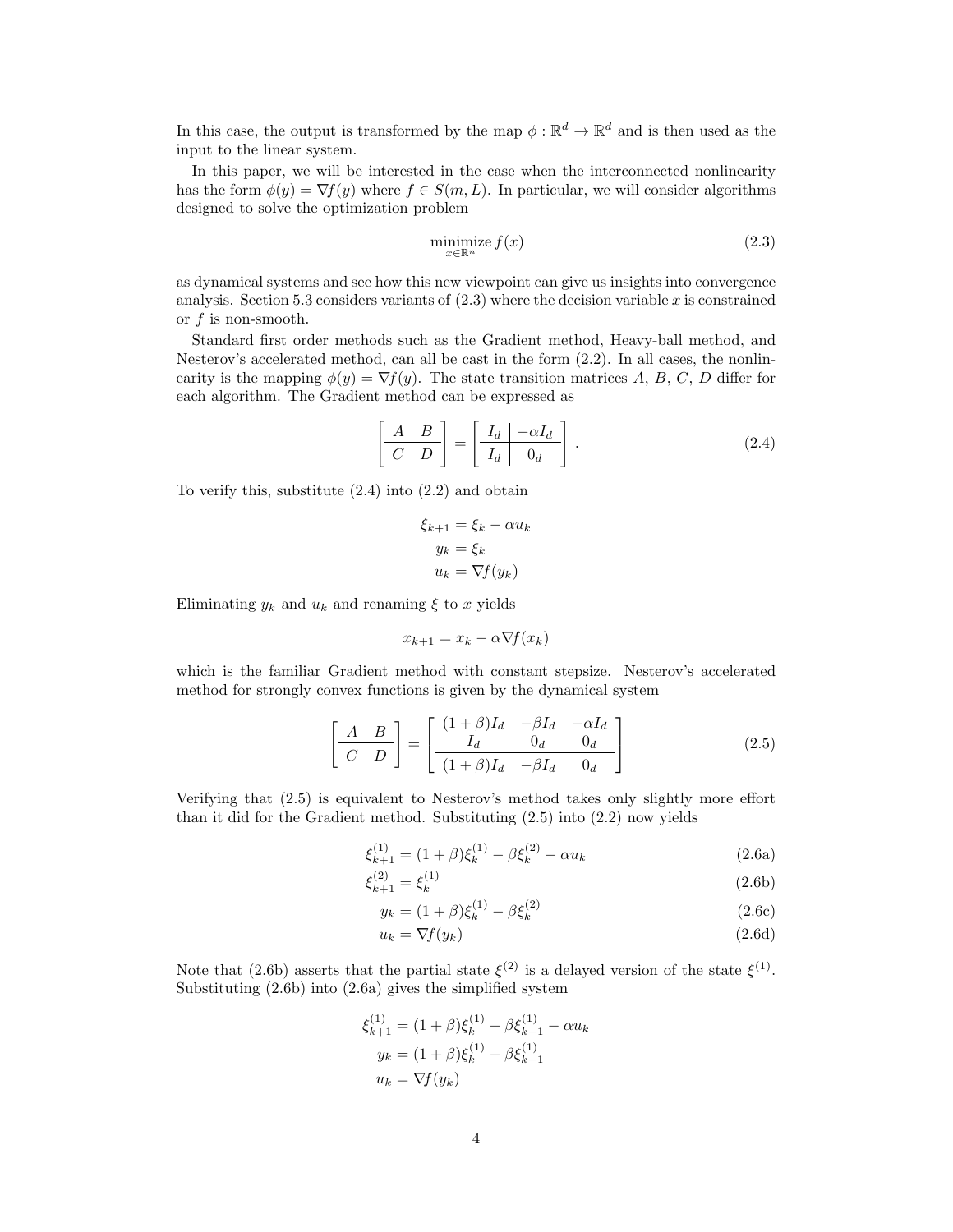Eliminating  $u_k$  and renaming  $\xi^{(1)}$  to x yields the common form of Nesterov's method

$$
x_{k+1} = y_k - \alpha \nabla f(y_k)
$$
  

$$
y_k = (1 + \beta)x_k - \beta x_{k-1}.
$$

Note that other variants of this algorithm exist for which the  $\alpha$  and  $\beta$  parameters are updated at each iteration. In this paper, we restrict our analysis to the constant-parameter version above. The Heavy-ball method is given by

<span id="page-4-0"></span>
$$
\left[\begin{array}{c|c}\nA & B \\
\hline\nC & D\n\end{array}\right] = \left[\begin{array}{cc|c}\n(1+\beta)I_d & -\beta I_d & -\alpha I_d \\
I_d & 0_d & 0_d \\
\hline\nI_d & 0_d & 0_d\n\end{array}\right]
$$
\n(2.7)

One can check by similar analysis that [\(2.7\)](#page-4-0) is equivalent to the update rule

$$
x_{k+1} = x_k - \alpha \nabla f(x_k) + \beta (x_k - x_{k-1}).
$$

#### <span id="page-4-3"></span>2.1 Proving algorithm convergence

Convergence analysis of convex optimization algorithms typically follows a two step procedure. First one must show that the algorithm has a fixed point that solves the optimization problem in question. Then, one must verify that from a reasonable starting point, the algorithm converges to this optimal solution at a specified rate.

In dynamical systems, such proofs are called stability analysis. By writing common first order methods as dynamical systems, we can unify their stability analysis. For a general problem with minimum occurring at  $y_{\star}$ , a necessary condition for optimality is that  $u_* = \nabla f(y_*) = 0$ . Substituting into [\(2.1\)](#page-2-0), the fixed point satisfies

$$
y_{\star} = C\xi_{\star}
$$
 and  $\xi_{\star} = A\xi_{\star}$ 

In particular, A must have an eigenvalue of 1. If the blocks of A are diagonal as in the Gradient, Heavy-ball, or Nesterov methods shown above, then the eigenvalue of 1 will have a geometric multiplicity of at least d.

Proving that all paths lead to the optimal solution requires more effort and constitutes the bulk of what is studied herein. Before we proceed for general convex  $f$ , it is instructive to study what happens for quadratic f.

# <span id="page-4-2"></span>2.2 Quadratic problems

Suppose f is a convex, quadratic function  $f(y) = \frac{1}{2}y^TQy - p^Ty + r$ , where  $mI_d \preceq Q \preceq LI_d$ in the positive definite ordering. The gradient of f is simply  $\nabla f(y) = Qy - p$  and the optimal solution is  $y_{\star} = Q^{-1}p$ .

What happens when we run a first order method on a quadratic problem? Assume throughout this section that  $D = 0$ . Substituting the equation for  $y<sub>*</sub>$  and  $\nabla f(y)$  back into [\(2.2\)](#page-2-1), we obtain the system of equations:

$$
\xi_{k+1} = A\xi_k + Bu_k
$$
  

$$
y_k = C\xi_k
$$
  

$$
u_k = \nabla f(y_k) = Qy_k - p = Q(y_k - y_\star)
$$

Now make use of the fixed-point equations  $y_{\star} = C\xi_{\star}$  and  $\xi_{\star} = A\xi_{\star}$  and we obtain  $u_k = QC(\xi_k - \xi_k)$ . Eliminating  $y_k$  and  $u_k$  from the above equations, we obtain

<span id="page-4-1"></span>
$$
\xi_{k+1} - \xi_{\star} = (A + BQC)(\xi_k - \xi_{\star})
$$
\n(2.8)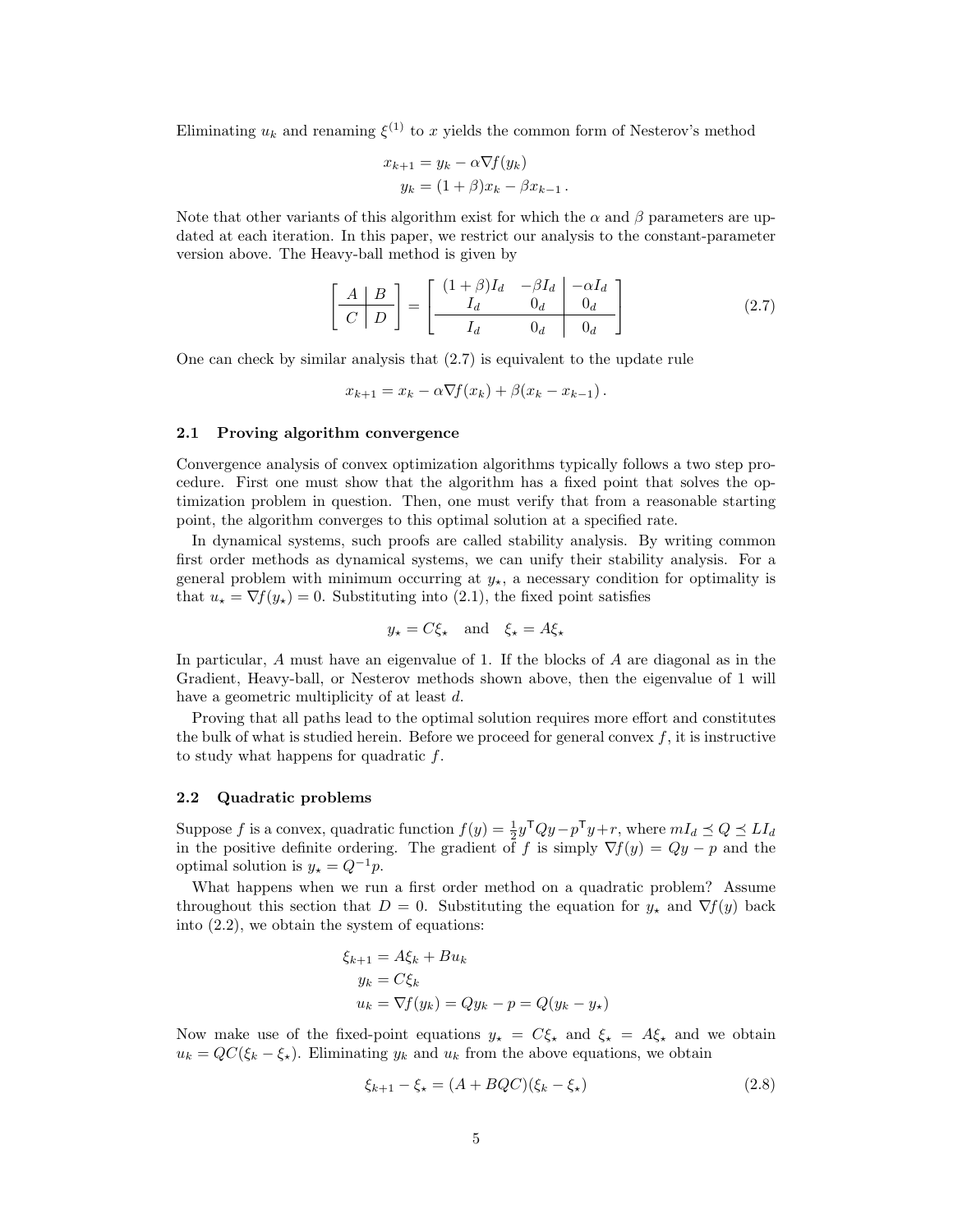Let  $T := A + BQC$  denote the closed-loop state transition matrix. A necessary and sufficient condition for  $\xi_k$  to converge to  $\xi_{\star}$  is that the spectral radius of T is strictly less than 1. Recall that the spectral radius of a matrix  $M$  is defined as the largest magnitude of the eigenvalues of M. We denote the spectral radius by  $\rho(M)$ . It is a fact that

$$
\rho(M) \leq \|M^k\|^{1/k} \qquad \text{for all } k \text{ and } \qquad \rho(M) = \lim_{k \to \infty} \|M^k\|^{1/k}
$$

where  $\|\cdot\|$  is the induced 2-norm. Therefore, for any  $\varepsilon > 0$ , we have for all k sufficiently large that  $\rho(T)^k \leq ||T^k|| \leq (\rho(T) + \varepsilon)^k$ . Hence, we can bound the convergence rate:

$$
\|\xi_k - \xi_\star\| = \|T^k(\xi_0 - \xi_\star)\| \le \|T^k\| \|\xi_0 - \xi_\star\| \le (\rho(T) + \varepsilon)^k \|\xi_0 - \xi_\star\|.
$$

So the spectral radius also determines the rate of convergence of the algorithm. With only bounds on the eigenvalues of  $Q$ , we can provide conditions under which the algorithms above converge for quadratic  $f$ .

<span id="page-5-0"></span>Proposition 1 The following table gives worst-case rates for different algorithms and parameter choices when applied to a class of **convex quadratic functions**. We assume here that  $f: \mathbb{R}^d \to \mathbb{R}$  where  $f(x) = \frac{1}{2}x^{\mathsf{T}}Qx - p^{\mathsf{T}}x + r$  and Q is any matrix that satisfies  $mI_d \preceq Q \preceq LI_d$ . We also define  $\kappa := L/m$ .

| Method     | Parameter choice                                                                    | Rate bound                                       | Comment               |
|------------|-------------------------------------------------------------------------------------|--------------------------------------------------|-----------------------|
| Gradient   | $\alpha = \frac{1}{\tau}$                                                           | $\rho = 1 - \frac{1}{2}$                         | popular choice        |
| Nesterov   | $\alpha = \frac{1}{L}, \beta = \frac{\sqrt{\kappa}-1}{\sqrt{\kappa}+1}$             | $\rho =$                                         | standard choice       |
| Gradient   | $\alpha = \frac{2}{L+m}$                                                            | $\rho = \frac{\kappa - 1}{\kappa + 1}$           | <i>optimal</i> tuning |
| Nesterov   | $\alpha = \frac{4}{3L+m}, \, \beta = \frac{\sqrt{3\kappa+1}-2}{\sqrt{3\kappa+1}+2}$ | $\frac{2}{\sqrt{3\kappa+1}}$<br>$\rho = 1$       | optimal tuning        |
| Heavy-ball | $\alpha = \frac{4}{(\sqrt{L}+\sqrt{m})^2}, \ \beta =$                               | $\rho = \frac{\sqrt{\kappa}-1}{\sqrt{\kappa}+1}$ | <i>optimal</i> tuning |

All of these results are proven by elementary linear algebra and the bounds are tight. In other words, there exists a quadratic function that achieves the worst-case  $\rho$ . See Appendix [A](#page-37-0) for more detail.

Unfortunately, the proof technique used in Proposition [1](#page-5-0) does not extend to the case where  $f$  is a more general strongly convex function. However, a different characterization of stability does generalize and will be described in Section [3.](#page-6-0) It turns out that for linear systems, stability is equivalent to the feasibility of a particular semidefinite program. We will see in the sequel that similar semidefinite programs can be used to certify stability of nonlinear systems.

<span id="page-5-1"></span>**Proposition 2** Suppose  $T \in \mathbb{R}^{d \times d}$ . Then  $\rho(T) < \rho$  if and only if there exists a  $P \succ 0$ satisfying  $T^{\mathsf{T}}PT - \rho^2 P \prec 0$ .

The proof of Proposition [2](#page-5-1) is elementary so we omit it. The use of Linear Matrix Inequalities (LMI) to characterize stability of a linear time-invariant system dates back to Lyapunov [\[18\]](#page-35-5), and we give a more detailed account of this history in Section [3.4.](#page-15-0) Now suppose we are studying a dynamical system of the form  $\xi_{k+1} - \xi_{\star} = T(\xi_k - \xi_{\star})$  as in [\(2.8\)](#page-4-1). Then, if there exists a  $P \succ 0$  satisfying  $T<sup>T</sup>PT - \rho<sup>2</sup>P \prec 0$ ,

<span id="page-5-2"></span>
$$
(\xi_{k+1} - \xi_{\star})^{\mathsf{T}} P(\xi_{k+1} - \xi_{\star}) < \rho^2 (\xi_k - \xi_{\star})^{\mathsf{T}} P(\xi_k - \xi_{\star}) \tag{2.9}
$$

along all trajectories. If  $\rho < 1$ , then the sequence  $\{\xi_k\}_{k>0}$  converges linearly to  $\xi_k$ . Iterating [\(2.9\)](#page-5-2) down to  $k = 0$ , we see that

$$
(\xi_k - \xi_\star)^{\mathsf{T}} P(\xi_k - \xi_\star) < \rho^{2k} (\xi_0 - \xi_\star)^{\mathsf{T}} P(\xi_0 - \xi_\star) \tag{2.10}
$$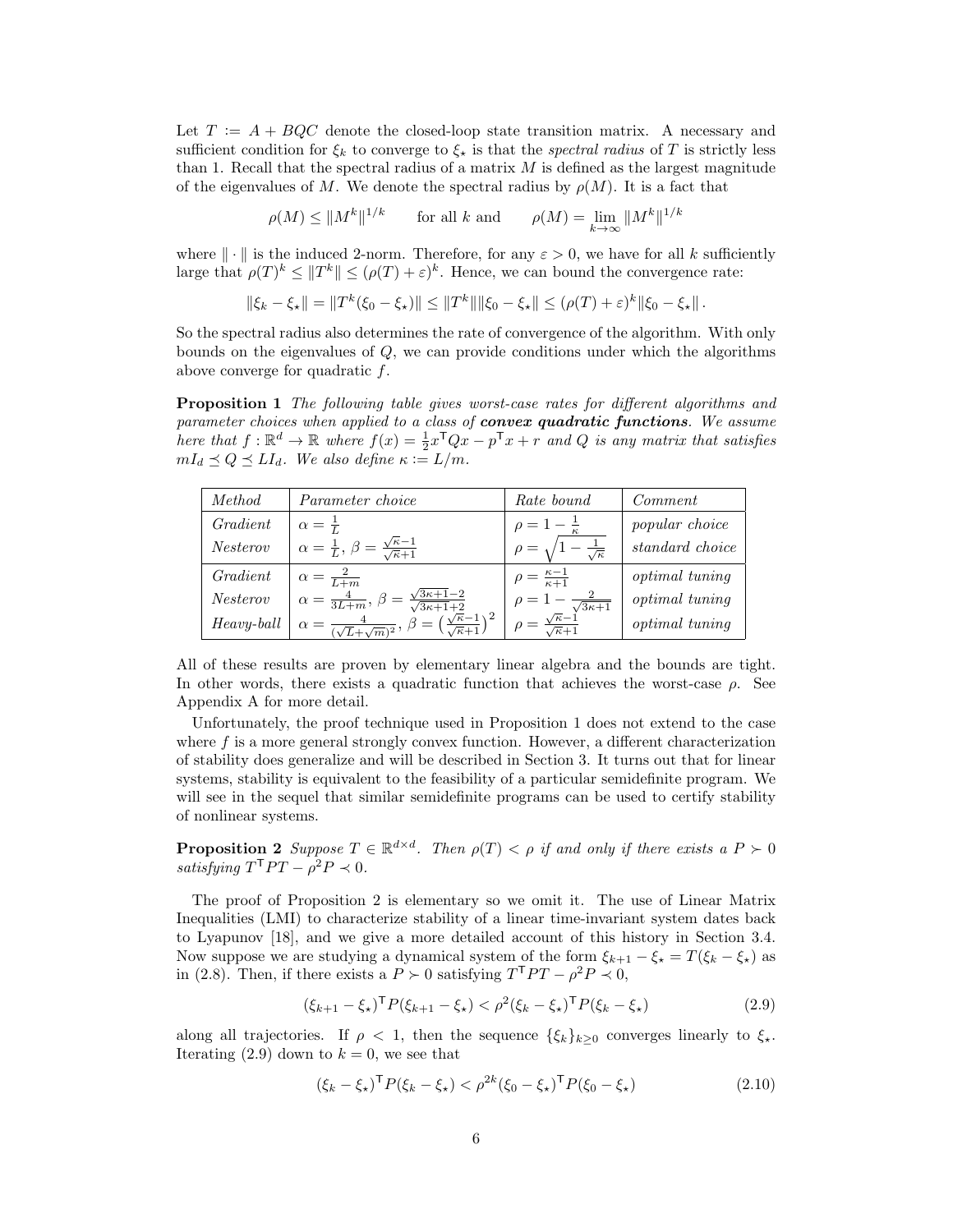which implies that

$$
\|\xi_k - \xi_\star\| < \sqrt{\text{cond}(P)} \,\rho^k \|\xi_0 - \xi_\star\| \tag{2.11}
$$

where  $cond(P)$  is the condition number of P. In what follows, we will generalize this semidefinite programming approach to yield feasibility problems that are sufficient to characterize when the closed loop system [\(2.2\)](#page-2-1) converges and which provide bounds on the distance to optimality as well. The function

<span id="page-6-3"></span>
$$
V(\xi) = (\xi - \xi_{\star})^{\mathsf{T}} P(\xi - \xi_{\star})
$$
\n(2.12)

is called a Lyapunov function for the dynamical system. This function strictly decreases over all trajectories and hence certifies that the algorithm is stable, i.e., converges to nominal values. The conventional method for proving stability of an electromechanical system is to show that some notion of *total energy* always decreases over time. Lyapunov functions provide a convenient mathematical formulation of this notion of total energy.

The question for the remainder of the paper is how can we search for Lyapunov-like functions that guarantee algorithmic convergence when  $f$  is not quadratic.

# <span id="page-6-0"></span>3 Proving convergence using integral quadratic constraints

When the function being minimized is quadratic as explored in Section [2.2,](#page-4-2) its gradient is affine and the interconnected dynamical system is a simple linear difference equation whose stability and convergence rate is analyzed solely in terms of eigenvalues of the closed-loop system. When the cost function is not quadratic, the gradient update is not an affine function and hence a different analysis technique is required.

A popular technique in the control theory literature is to use integral quadratic constraints (IQCs) to capture features of the behavior of partially-known components. The term IQC was introduced in the seminal paper by Megretski and Rantzer [\[19\]](#page-35-4). In that work, the authors analyzed continuous time dynamical systems and the constraints involved integrals of quadratic functions, hence the name IQC.

In the development that follows, we repurpose the classical IQC theory for use in algorithm analysis. This requires using discrete time dynamical systems so our constraints will involve sums of quadratics rather than integrals. We also adapt the theory in a way that allows us to certify a specific convergence rate in addition to stability.

#### <span id="page-6-2"></span>3.1 An introduction to IQCs

IQCs provide a convenient framework for analyzing interconnected dynamical systems that contain components that are noisy, uncertain, or otherwise difficult to model. The idea is to replace this troublesome component by a quadratic constraint on its inputs and outputs that is known to be satisfied by all possible instances of the component. If we can certify that the newly constrained system performs as desired, then the original system must do so as well.

<span id="page-6-1"></span>Suppose  $\phi : \ell_{2e} \to \ell_{2e}$  is the troublesome function we wish to analyze. The equation  $u = \phi(y)$  can be represented using a block diagram, as in Figure [1.](#page-6-1)



Figure 1: Block-diagram representation of the map  $\phi$ .

Although we do not know  $\phi$  exactly, we assume that we have some knowledge of the constraints it imposes on the pair  $(y, u)$ . For example, suppose it is known that  $\phi$  satisfies the following properties: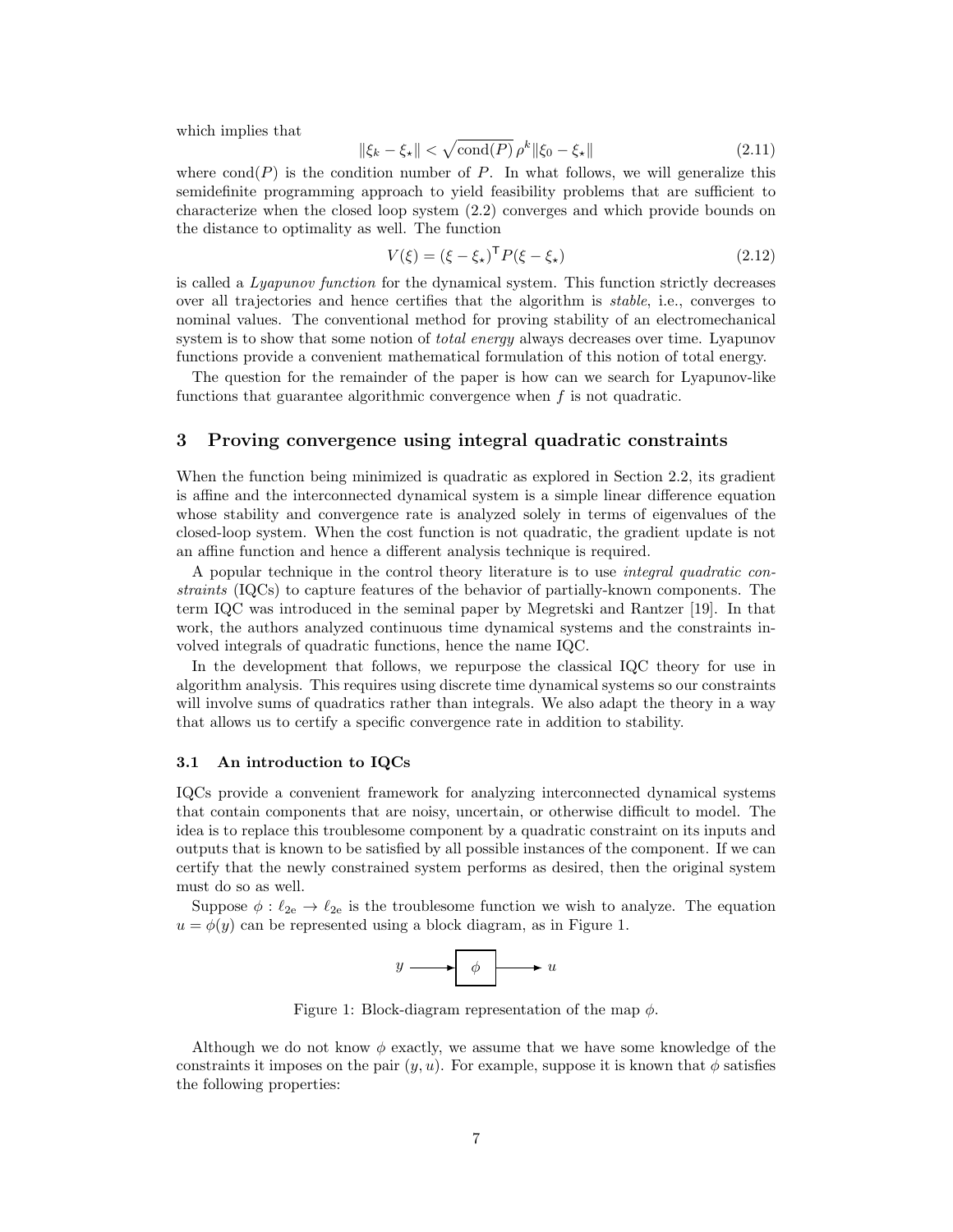- (i)  $\phi$  is static and memoryless:  $\phi(y_0, y_1, ...) = (g(y_0), g(y_1), ...)$  for some  $g : \mathbb{R}^d \to \mathbb{R}^d$ .
- (ii) g is L-Lipschitz:  $||g(y_1) g(y_2)|| \le L||y_1 y_2||$  for all  $y_1, y_2 \in \mathbb{R}^d$ .

Now suppose that  $y = (y_0, y_1, \dots)$  is an arbitrary sequence of vectors in  $\mathbb{R}^d$ , and  $u = \phi(y)$ is the output of the unknown function applied to y. Property (ii) implies that  $||u_k-u_x|| \leq$  $L||y_k - y_*||$  for all k, where  $(y_*, u_*)$  is any pair of vectors satisfying  $u_* = g(y_*)$  that will serve as a reference point. In matrix form, this is

<span id="page-7-0"></span>
$$
\begin{bmatrix} y_k - y_\star \\ u_k - u_\star \end{bmatrix}^\mathsf{T} \begin{bmatrix} L^2 I_d & 0_d \\ 0_d & -I_d \end{bmatrix} \begin{bmatrix} y_k - y_\star \\ u_k - u_\star \end{bmatrix} \ge 0 \qquad \text{for } k = 0, 1, \dots \tag{3.1}
$$

Core idea behind IQC. Instead of analyzing a system that contains  $\phi$ , we analyze the system where  $\phi$  is removed, but we enforce the constraints [\(3.1\)](#page-7-0) on the signals  $(y, u)$ . Since  $(3.1)$  is true for all admissible choices of  $\phi$ , then any properties we can prove for the constrained system must hold for the original system as well.

Note that  $(3.1)$  is rather special in that the quadratic coupling of  $(y, u)$  is pointwise; it only manifests itself as separate quadratic constraints on each  $(y_k, u_k)$ . It is possible to specify more general quadratic constraints that couple different  $k$  values, and the key insight above still holds. To do this, introduce auxiliary sequences  $\zeta, z \in \ell_{2e}$  together with a map  $\Psi$  characterized by the matrices  $(A_{\Psi}, B_{\Psi}^y, B_{\Psi}^u, C_{\Psi}, D_{\Psi}^y, D_{\Psi}^u)$  and the recursion

<span id="page-7-4"></span><span id="page-7-1"></span>
$$
\zeta_0 = \zeta_\star \tag{3.2a}
$$

$$
\zeta_{k+1} = A_{\Psi}\zeta_k + B_{\Psi}^y y_k + B_{\Psi}^u u_k \tag{3.2b}
$$

<span id="page-7-2"></span>
$$
z_k = C_\Psi \zeta_k + D_\Psi^y y_k + D_\Psi^u u_k \tag{3.2c}
$$

where we will define the initial condition  $\zeta_{\star}$  shortly. The equations [\(3.2\)](#page-7-1) define an affine map  $z = \Psi(y, u)$ . Assuming a reference point  $(y_x, u_x)$  as before, we can define the associated reference  $(\zeta_*, z_*)$  that is a fixed point of [\(3.2\)](#page-7-1). In other words,

$$
\zeta_{\star} = A_{\Psi}\zeta_{\star} + B_{\Psi}^{y}y_{\star} + B_{\Psi}^{u}u_{\star}
$$
\n(3.3a)

$$
z_{\star} = C_{\Psi} \zeta_{\star} + D_{\Psi}^{y} y_{\star} + D_{\Psi}^{u} u_{\star}
$$
\n(3.3b)

We will require that  $\rho(A_{\Psi}) < 1$ , which ensures that [\(3.3\)](#page-7-2) has a unique solution  $(\zeta_*, z_*)$ for any choice of  $(y_{\star}, u_{\star})$ . Note that the reference points are defined in such a way that if we use  $y = (y_*, y_*, \dots)$  and  $u = (u_*, u_*, \dots)$  in [\(3.2\)](#page-7-1), we will obtain  $\zeta = (\zeta_*, \zeta_*, \dots)$  and  $z = (z_{\star}, z_{\star}, \dots).$ 

We then consider the quadratic forms  $(z_k - z_*)^{\mathsf{T}} M (z_k - z_*)$  for a given symmetric matrix  $M$  (typically indefinite). Note that each such quadratic form is a function of  $(y_0, \ldots, y_k, u_0, \ldots, u_k)$  that is determined by our choice of  $(\Psi, M, y_\star, u_\star)$ . In our previous example [\(3.1\)](#page-7-0),  $\Psi$  has no dynamics and the corresponding  $\Psi$  and M are

<span id="page-7-3"></span>
$$
\Psi = \begin{bmatrix} A_{\Psi} & B_{\Psi}^{y} & B_{\Psi}^{u} \\ C_{\Psi} & D_{\Psi}^{y} & D_{\Psi}^{u} \end{bmatrix} = \begin{bmatrix} 0_d & 0_d & 0_d \\ 0_d & I_d & 0_d \\ 0_d & 0_d & I_d \end{bmatrix} \qquad M = \begin{bmatrix} L^2 I_d & 0_d \\ 0_d & -I_d \end{bmatrix}
$$
(3.4)

In other words, if we use the definitions [\(3.4\)](#page-7-3), then  $(z_k - z_*)^{\mathsf{T}} M (z_k - z_*) \geq 0$  is the same as [\(3.1\)](#page-7-0). In general, these sorts of quadratic constraints are called IQCs. We consider four different types of IQCs, which we now define.

**Definition 3** Suppose  $\phi : \ell_{2e}^d \to \ell_{2e}^d$  is an unknown map and  $\Psi : \ell_{2e}^d \times \ell_{2e}^d \to \ell_{2e}^m$  is a given linear map of the form  $(3.2)$  with  $\rho(A_{\Psi}) < 1$ . Suppose  $(y_{\star}, u_{\star}) \in \mathbb{R}^{2d}$  is a given reference point and let  $(\zeta_\star, z_\star)$  be the unique solution of [\(3.3\)](#page-7-2). Suppose  $y \in \ell_{2e}^d$  is an arbitrary sequence. Let  $u = \phi(y)$  and let  $z = \Psi(y, u)$  as in [\(3.2\)](#page-7-1). We say  $\phi$  satisfies the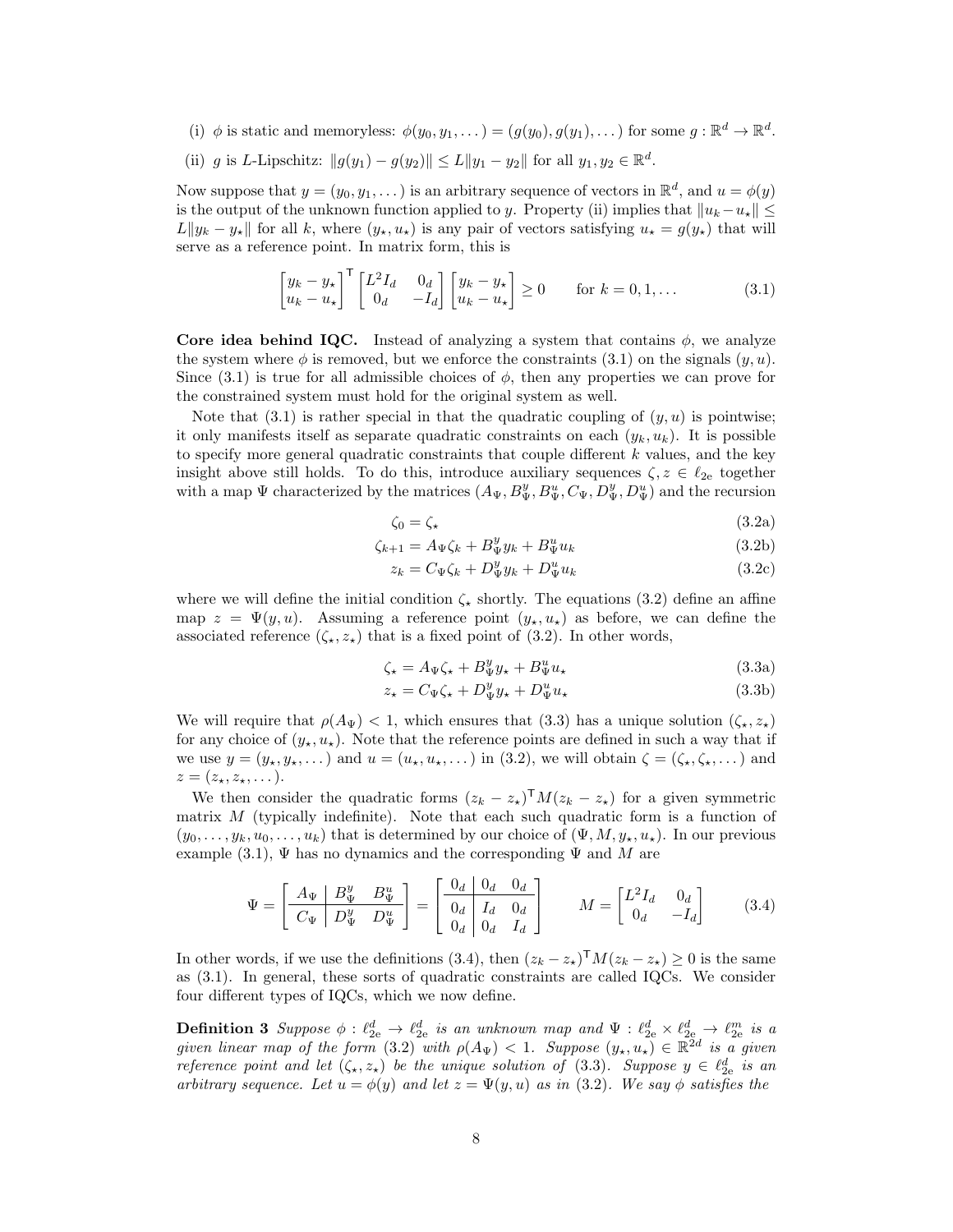1. **Pointwise IQC** defined by  $(\Psi, M, y_\star, u_\star)$  if for all  $y \in \ell_{2e}^d$  and  $k \geq 0$ ,

$$
(z_k - z_\star)^\mathsf{T} M (z_k - z_\star) \ge 0
$$

2. **Hard IQC** defined by  $(\Psi, M, y_*, u_*)$  if for all  $y \in \ell_{2e}^d$  and  $k \geq 0$ ,

$$
\sum_{t=0}^{k} (z_t - z_\star)^{\mathsf{T}} M (z_t - z_\star) \ge 0
$$

3.  $\rho$ -**Hard IQC** defined by  $(\Psi, M, \rho, y_*, u_*)$  if for all  $y \in \ell_{2e}^d$  and  $k \geq 0$ ,

$$
\sum_{t=0}^{k} \rho^{-2t} (z_t - z_\star)^\mathsf{T} M (z_t - z_\star) \ge 0
$$

4. **Soft IQC** defined by  $(\Psi, M, y_\star, u_\star)$  if for all  $y - y_\star \in \ell_2^d$ ,

$$
\sum_{t=0}^{\infty} (z_t - z_{\star})^{\mathsf{T}} M (z_t - z_{\star}) \ge 0 \qquad (and the sum is convergent)
$$

Note that the example [\(3.1\)](#page-7-0) is a pointwise IQC. Examples of the other types of IQCs will be described in Section [3.3.](#page-11-0) Note that the sets of maps satisfying the various IQCs defined above are nested as follows:

{all pointwise  $IQCs$ }  $\subset$  {all  $\rho$ -hard  $IQCs$ ,  $\rho < 1$ }  $\subset$  {all hard  $IQCs$ }  $\subset$  {all soft  $IQCs$ }

For example, if  $\phi$  satisfies a pointwise IQC defined by  $(\Psi, M, y_*, u_*)$  then it must also satisfy the hard IQC defined by the same  $(\Psi, M, y_\star, u_\star)$ . The notions of hard IQC and the more general soft  $IQC$  (sometimes simply called  $IQC$ ) were introduced in [\[19\]](#page-35-4) and their relationship is discussed in [\[38\]](#page-36-1). These concepts are useful in proving that a dynamic system is stable, but do not directly allow for the derivation of useful bounds on convergence rates. The definitions of *pointwise* and  $\rho$ -hard IQCs are new, and were created for the purpose of better characterizing convergence rates, as we will see in Section [3.2.](#page-8-0)

Finally, note that  $y_{\star}$  and  $u_{\star}$  are nominal inputs and outputs for the unknown  $\phi$ , and they can be tuned to certify different fixed points of the interconnected system. We will see in Section [3.2](#page-8-0) that certifying a particular convergence rate to some fixed point does not require prior knowledge of fixed point; only knowledge that the fixed point exists.

## <span id="page-8-0"></span>3.2 Stability and performance results

In this section, we show how IQCs can be used to prove that iterative algorithms converge and to bound the rate of convergence. In both cases, the certification requires solving a tractable convex program. We note that the original work on IQCs [\[19\]](#page-35-4) only proved stability (boundedness). Some other works have addressed exponential stability [\[12,](#page-35-6) [34,](#page-36-2) [35\]](#page-36-3), but the emphasis of these works is on proving the existence of an exponential decay rate, and so the rates constructed are very conservative. We require rates that are less conservative, and this is reflected in the inclusion of  $\rho$  in the LMI of our main result, Theorem [4.](#page-9-0)

We will now combine the dynamical system framework of Section [2](#page-2-2) and the IQC theory of Section [3.1.](#page-6-2) Suppose  $G: \ell_{2e}^d \to \ell_{2e}^d$  is an affine map  $u \mapsto y$  described by the recursion

$$
\xi_{k+1} = A\xi_k + Bu_k \tag{3.5a}
$$

<span id="page-8-1"></span>
$$
y_k = C\xi_k \tag{3.5b}
$$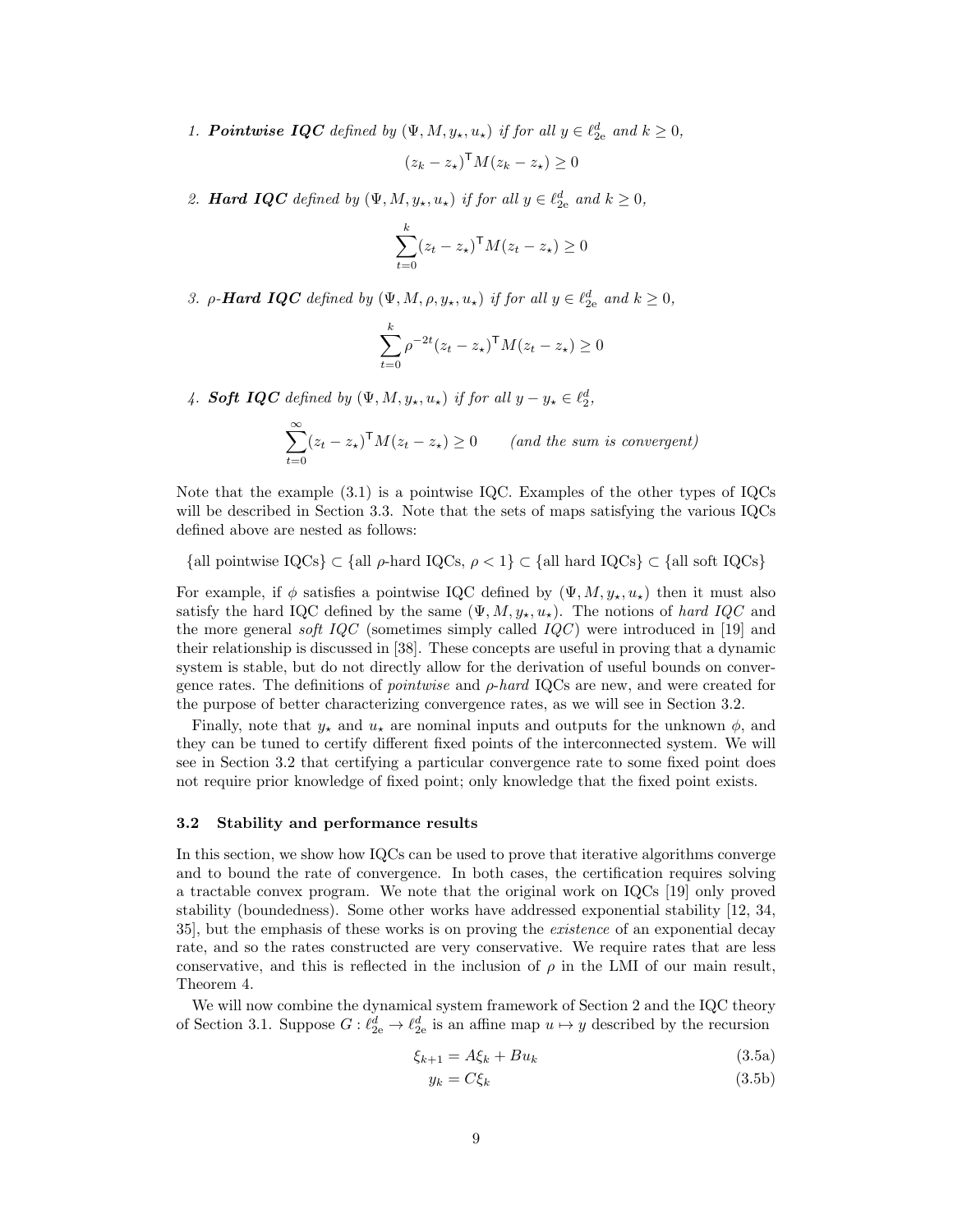where  $(A, B, C)$  are matrices of appropriate dimensions. The map is affine rather than linear because of the initial condition  $\xi_0$ . As in Section [2,](#page-2-2) G is the iterative algorithm we wish to analyze, and using the general formalism of Section [3.1,](#page-6-2)  $\phi$  is the nonlinear map  $(y_0, y_1, \dots) \mapsto (u_0, u_1, \dots)$  that characterizes the feedback. Of course, this framework subsumes the special case of interest in which  $u_k = \nabla f(y_k)$  for each k. We assume that  $\phi$  satisfies an IQC, and this IQC is characterized by a map  $\Psi$  and matrix M. We can interpret  $z = \Psi(y, u)$  as a filtered version of the signals u and y. These equations can be represented using a block-diagram as in Figure [2a.](#page-9-1)

<span id="page-9-1"></span>



(a) The auxiliary system  $\Psi$  produces z, which is a filtered version of the signals  $y$  and  $u$ .

<span id="page-9-2"></span>(b) The nonlinearity  $\phi$  is replaced by a constraint on z, so we may remove  $\phi$  entirely.

Figure 2: Feedback interconnection between a system G and a nonlinearity  $\phi$ . An IQC is a constraint on  $(y, u)$  satisfied by  $\phi$ . We only analyze the constrained system and so we may remove the  $\phi$  block entirely.

Consider the dynamics of G and  $\Psi$  from [\(3.5\)](#page-8-1) and [\(3.2\)](#page-7-1), respectively. Upon eliminating y, the recursions may be combined to obtain

$$
\begin{bmatrix} \xi_{k+1} \\ \zeta_{k+1} \end{bmatrix} = \begin{bmatrix} A & 0 \\ B_{\Psi}^y C & A_{\Psi} \end{bmatrix} \begin{bmatrix} \xi_k \\ \zeta_k \end{bmatrix} + \begin{bmatrix} B \\ B_{\Psi}^u \end{bmatrix} u_k
$$
(3.6a)

$$
z_k = \begin{bmatrix} D^y_{\Psi} C & C_{\Psi} \end{bmatrix} \begin{bmatrix} \xi_k \\ \zeta_k \end{bmatrix} + D^u_{\Psi} u_k \tag{3.6b}
$$

More succinctly, [\(3.6\)](#page-9-2) can be written as

<span id="page-9-3"></span>
$$
x_{k+1} = \hat{A}x_k + \hat{B}u_k
$$
  
\n
$$
z_k = \hat{C}x_k + \hat{D}u_k
$$
 where we defined  $x_k := \begin{bmatrix} \xi_k \\ \zeta_k \end{bmatrix}$  (3.7)

The dynamical system [\(3.7\)](#page-9-3) is represented in Figure [2b](#page-9-1) by the dashed box. Our main result is as follows.

<span id="page-9-0"></span>Theorem 4 (Main result) Consider the block interconnection of Figure [2a.](#page-9-1) Suppose G is given by  $(3.5)$  and  $\Psi$  is given by  $(3.2)$ . Define  $(A, B, C, D)$  as in  $(3.6)-(3.7)$  $(3.6)-(3.7)$  $(3.6)-(3.7)$ . Suppose  $(\xi_{\star}, \zeta_{\star}, y_{\star}, u_{\star}, z_{\star})$  is a fixed point of [\(3.5\)](#page-8-1) and [\(3.2\)](#page-7-1). In other words,

<span id="page-9-5"></span>
$$
\xi_{\star} = A\xi_{\star} + Bu_{\star} \tag{3.8a}
$$

$$
y_{\star} = C\xi_{\star} \tag{3.8b}
$$

$$
\zeta_{\star} = A_{\Psi}\zeta_{\star} + B_{\Psi}^{y}y_{\star} + B_{\Psi}^{u}u_{\star}
$$
\n(3.8c)

$$
z_{\star} = C_{\Psi} \zeta_{\star} + D_{\Psi}^{y} y_{\star} + D_{\Psi}^{u} u_{\star}
$$
\n(3.8d)

Suppose  $\phi$  satisfies the  $\rho$ -hard IQC defined by  $(\Psi, M, \rho, y_*, u_*)$  where  $0 \leq \rho \leq 1$ . Consider the following LMI.

<span id="page-9-4"></span>
$$
\begin{bmatrix} \hat{A}^{\mathsf{T}} P \hat{A} - \rho^2 P & \hat{A}^{\mathsf{T}} P \hat{B} \\ \hat{B}^{\mathsf{T}} P \hat{A} & \hat{B}^{\mathsf{T}} P \hat{B} \end{bmatrix} + \lambda \begin{bmatrix} \hat{C} & \hat{D} \end{bmatrix}^{\mathsf{T}} M \begin{bmatrix} \hat{C} & \hat{D} \end{bmatrix} \preceq 0 \tag{3.9}
$$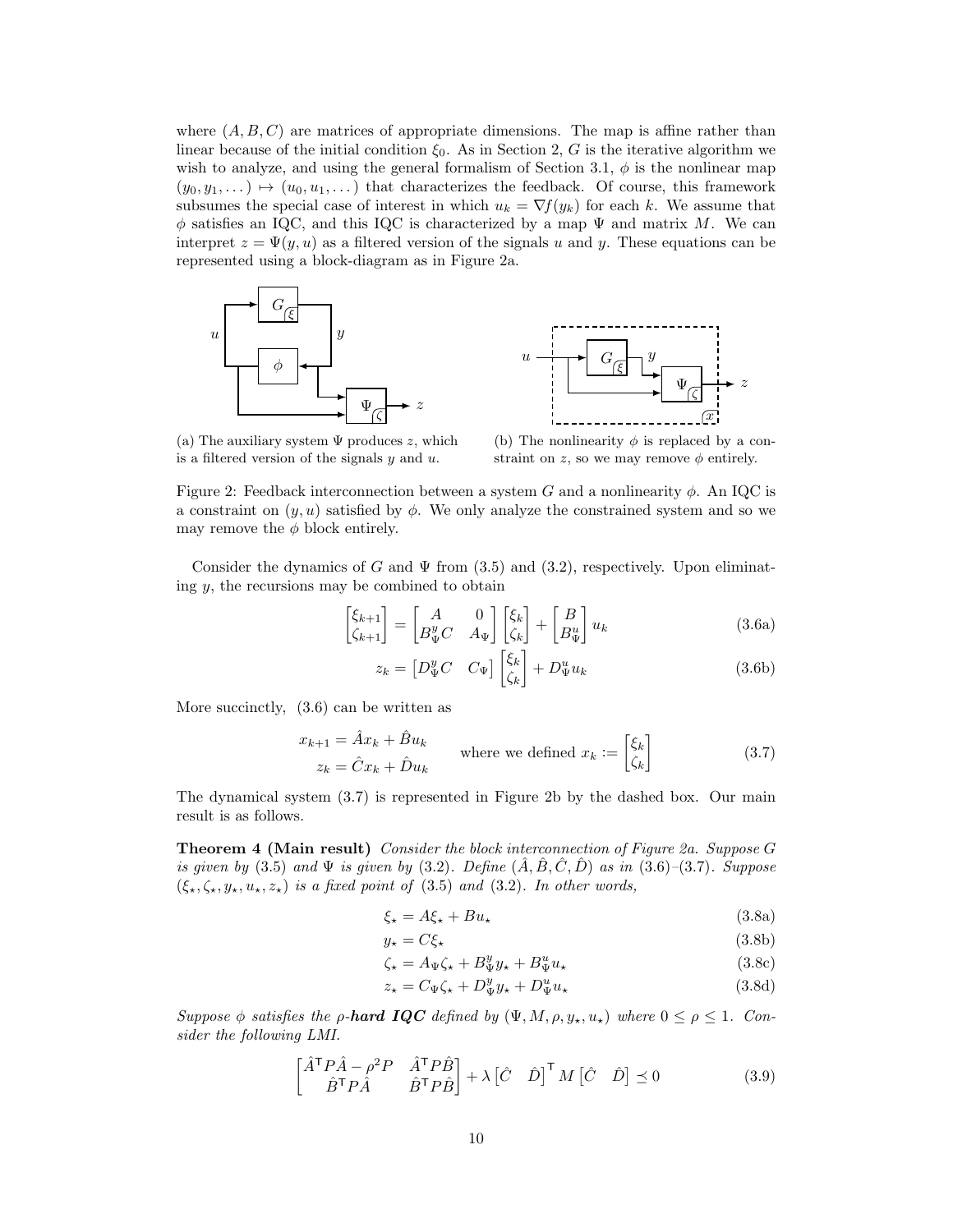If [\(3.9\)](#page-9-4) is feasible for some  $P \succ 0$  and  $\lambda \geq 0$ , then for any  $\xi_0$ , we have

$$
\|\xi_k - \xi_\star\| \le \sqrt{\text{cond}(P)} \, \rho^k \, \|\xi_0 - \xi_\star\| \quad \text{for all } k
$$

where  $cond(P)$  is the condition number of P.

**Proof.** Let  $x, u, z \in \ell_{2e}$  be a set of sequences that satisfies [\(3.7\)](#page-9-3). Suppose  $(P, \lambda)$  is a solution of [\(3.9\)](#page-9-4). Multiply (3.9) on the left and right by  $[(x_k - x_*)^T \ (u_k - u_*)^T]$  and its transpose, respectively. Making use of  $(3.7)$ – $(3.8)$ , we obtain

<span id="page-10-0"></span>
$$
(x_{k+1} - x_{\star})^{\mathsf{T}} P(x_{k+1} - x_{\star}) - \rho^2 (x_k - x_{\star})^{\mathsf{T}} P(x_k - x_{\star}) + \lambda (z_k - z_{\star})^{\mathsf{T}} M(z_k - z_{\star}) \le 0 \tag{3.10}
$$

Multiply [\(3.10\)](#page-10-0) by  $\rho^{-2k}$  for each k and sum over k. The first two terms yield a telescoping sum and we obtain

$$
\rho^{-2k+2} (x_k - x_\star)^{\mathsf{T}} P(x_k - x_\star) - \rho^2 (x_0 - x_\star)^{\mathsf{T}} P(x_0 - x_\star) + \lambda \sum_{t=0}^{k-1} \rho^{-2t} (z_t - z_\star)^{\mathsf{T}} M(z_t - z_\star) \le 0
$$

Because  $\phi$  satisfies the *ρ*-hard IQC defined by  $(\Psi, M, \rho, y_*, u_*)$ , the summation part of the inequality is nonnegative for all  $k$ . Therefore,

$$
(x_k - x_\star)^\mathsf{T} P(x_k - x_\star) \le \rho^{2k} (x_0 - x_\star)^\mathsf{T} P(x_0 - x_\star)
$$

for all k and consequently  $||x_k - x_*|| \leq \sqrt{\text{cond}(P)} \rho^k ||x_0 - x_*||$ . Recall from [\(3.7\)](#page-9-3) that  $x_k = (\xi_k, \zeta_k)$  and from [\(3.2a\)](#page-7-4) that  $\zeta_0 = \zeta_*$ . Therefore,

$$
\begin{aligned} \|\xi_k - \xi_\star\|^2 &\le \|x_k - x_\star\|^2 \\ &\le \text{cond}(P)\rho^{2k} \|x_0 - x_\star\|^2 \\ &= \text{cond}(P)\rho^{2k} \left( \|\xi_0 - \xi_\star\|^2 + \|\zeta_0 - \zeta_\star\|^2 \right) \\ &= \text{cond}(P)\rho^{2k} \|\xi_0 - \xi_\star\|^2 \end{aligned}
$$

г

and this completes the proof.

We now make several comments regarding Theorem [4.](#page-9-0)

Pointwise and hard IQCs Theorem [4](#page-9-0) can easily be adapted to other types of IQCs.

- 1. If the pointwise IQC defined by some  $(\Psi, M, y_*, u_*)$  is satisfied, then so is the  $\rho$ hard IQC defined by  $(\Psi, M, \rho, y_{\star}, u_{\star})$  for any  $\rho$ . Therefore, we may apply Theorem [4](#page-9-0) directly and ignore the  $\rho$ -hardness constraint. The smallest  $\rho$  that makes [\(3.9\)](#page-9-4) feasible will correspond to the best exponential rate we can guarantee.
- 2. Hard IQCs are a special case of  $\rho$ -hard IQCs with  $\rho = 1$ . Therefore, if the LMI [\(3.9\)](#page-9-4) is feasible, Theorem [4](#page-9-0) guarantees that  $\|\xi_k - \xi_{\star}\| \leq \sqrt{\text{cond}(P)} \|\xi_0 - \xi_{\star}\|$ . In other words, the iterates are bounded (but not necessarily convergent).
- 3. If a  $\rho_1$ -hard IQC is satisfied, then so is the  $\rho$ -hard IQC for any  $\rho \ge \rho_1$ . Also, if [\(3.9\)](#page-9-4) is feasible for some  $\rho_2$ , it will also be feasible for any  $\rho \geq \rho_2$ . Therefore, if we use a  $\rho_1$ -hard IQC and [\(3.9\)](#page-9-4) is feasible for  $\rho_2$ , then the smallest exponential rate we can guarantee is  $\rho = \max(\rho_1, \rho_2)$ .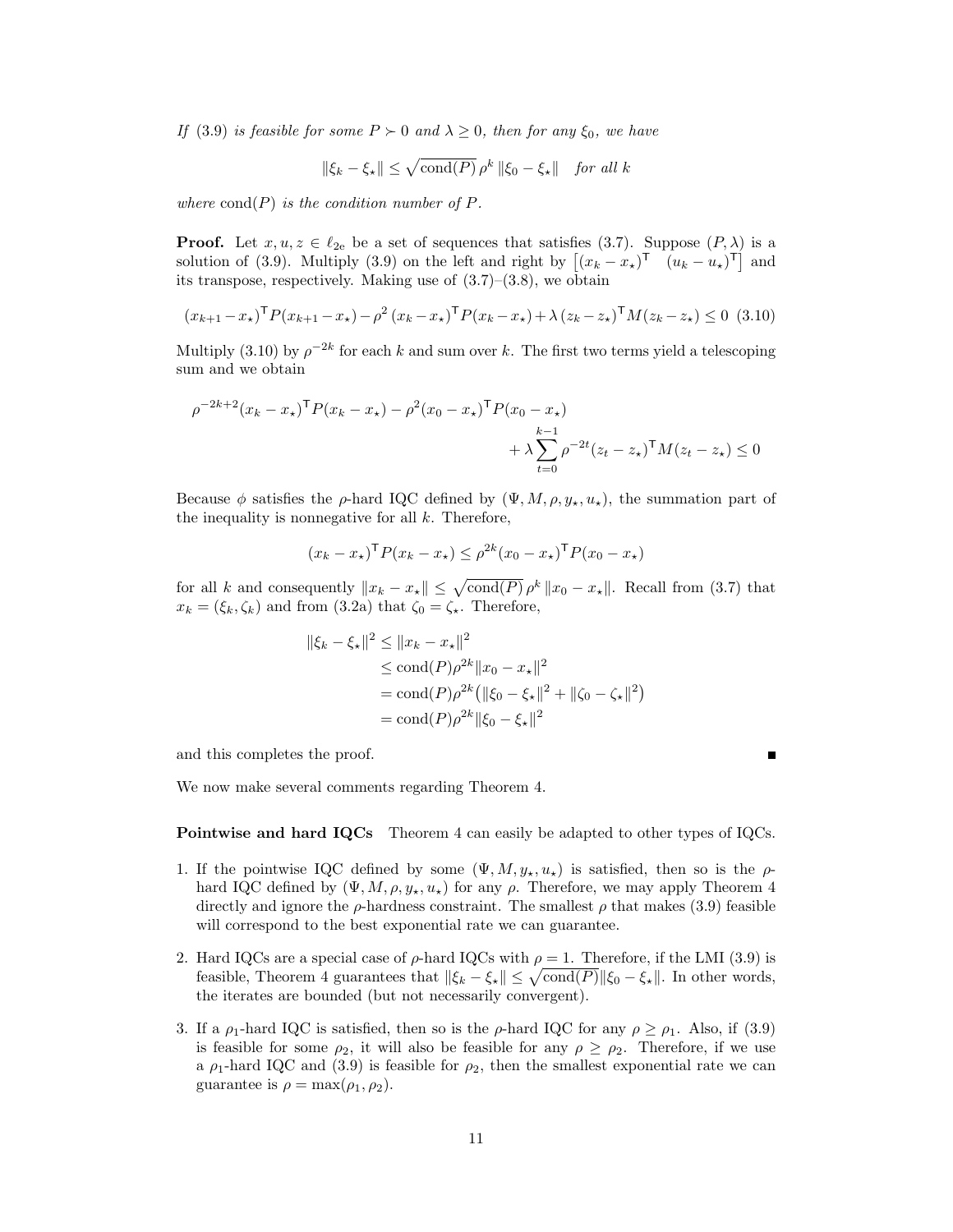Multiple IQCs Theorem [4](#page-9-0) can also be generalized to the case where  $\phi$  satisfies multiple IQCs. Suppose  $\phi$  satisfies the  $\rho$ -hard IQCs defined by  $(\Psi_i, M_i, \rho, y_{\star}^{(i)}, u_{\star}^{(i)})$  for  $i = 1, \ldots, r$ . Simply redefine the matrices  $(\hat{A}, \hat{B}, \hat{C}, \hat{D})$  in a manner analogous to [\(3.7\)](#page-9-3), but where the output is now  $(z_k^{(1)})$  $x_k^{(1)}, \ldots, z_k^{(r)}$  $\binom{r}{k}$ . Instead of [\(3.9\)](#page-9-4), use

<span id="page-11-1"></span>
$$
\begin{bmatrix} \hat{A}^{\mathsf{T}} P \hat{A} - \rho^2 P & \hat{A}^{\mathsf{T}} P \hat{B} \\ \hat{B}^{\mathsf{T}} P \hat{A} & \hat{B}^{\mathsf{T}} P \hat{B} \end{bmatrix} + \begin{bmatrix} \hat{C} & \hat{D} \end{bmatrix}^{\mathsf{T}} \begin{bmatrix} \lambda_1 M_1 & & \\ & \ddots & \\ & & \lambda_r M_r \end{bmatrix} \begin{bmatrix} \hat{C} & \hat{D} \end{bmatrix} \preceq 0 \tag{3.11}
$$

where  $\lambda_1, \ldots, \lambda_r \geq 0$ . Thus, when [\(3.11\)](#page-11-1) is multiplied out as in [\(3.10\)](#page-10-0), we now obtain

$$
(x_{k+1} - x_{\star})^{\mathsf{T}} P(x_{k+1} - x_{\star}) - \rho^2 (x_k - x_{\star})^{\mathsf{T}} P(x_k - x_{\star})
$$
  
+ 
$$
\sum_{i=1}^r \lambda_i (z_k^{(i)} - z_{\star}^{(i)})^{\mathsf{T}} M_i (z_k^{(i)} - z_{\star}^{(i)}) \leq 0
$$

and the rest of the proof proceeds as in Theorem [4.](#page-9-0)

Remark on Lyapunov functions In the quadratic case treated in Section [2.2,](#page-4-2) a quadratic Lyapunov function is constructed from the solution  $P$  in [\(2.12\)](#page-6-3). In the case of IQCs, such a quadratic function cannot serve as a Lyapunov function because it does not strictly decrease over all trajectories. Nevertheless, Theorem [4](#page-9-0) shows how  $\rho$ -hard IQCs can be used to certify a convergence rate and no Lyapunov function is explicitly constructed. We can explain this difference more explicitly. If  $V(x)$  is a Lyapunov function, then by definition it satisfies the properties;

- (i)  $\lambda_1 \|x x_{\star}\|^2 \le V(x) \le \lambda_2 \|x x_{\star}\|^2$  for all x and k.
- (ii)  $V(x_{k+1}) \leq \rho^2 V(x_k)$  for all system trajectories  $\{x_k\}_{k \geq 0}$ .

Property (ii) implies that

<span id="page-11-2"></span>
$$
V(x_k) \le \rho^{2k} V(x_0) \tag{3.12}
$$

which, combined with Property (i) implies that  $||x_k - x_{\star}|| \leq \sqrt{\lambda_2/\lambda_1} \rho^k ||x_0 - x_{\star}||$ . In Theorem [4,](#page-9-0) we use  $V(x) = (x - x_{\star})^{\mathsf{T}} P(x - x_{\star})$ , which satisfies (i) but not (ii). So  $V(x)$  is not a Lyapunov function in the technical sense. Nevertheless, we prove directly that  $(3.12)$ holds, and so the desired result still holds. That is,  $V(x)$  serves the same purpose as a Lyapunov function.

## <span id="page-11-0"></span>3.3 IQCs for convex functions

<span id="page-11-3"></span>We will derive three IQCs that are useful for describing gradients of strongly convex functions: the sector (pointwise) IQC, the off-by-one (hard) IQC, and weighted off-byone ( $\rho$ -hard) IQC. In general, gradients of strongly convex functions satisfy an infinite family of IQCs, originally characterized by Zames and Falb for the single-input-singleoutput case [\[47\]](#page-36-4). A generalization of the Zames-Falb IQCs to multidimensional functions is derived in [\[11\]](#page-35-7). Both the sector and off-by-one IQCs are special cases of Zames-Falb, while the weighted off-by-one IQC is a convex combination of the sector and off-by-one IQCs. While the Zames-Falb family is infinite, the three simple IQCs mentioned above are the only ones used in this paper. IQCs can be used to describe many other types of functions as well, and further examples are available in [\[19\]](#page-35-4). We begin with some fundamental inequalities that describe strongly convex function.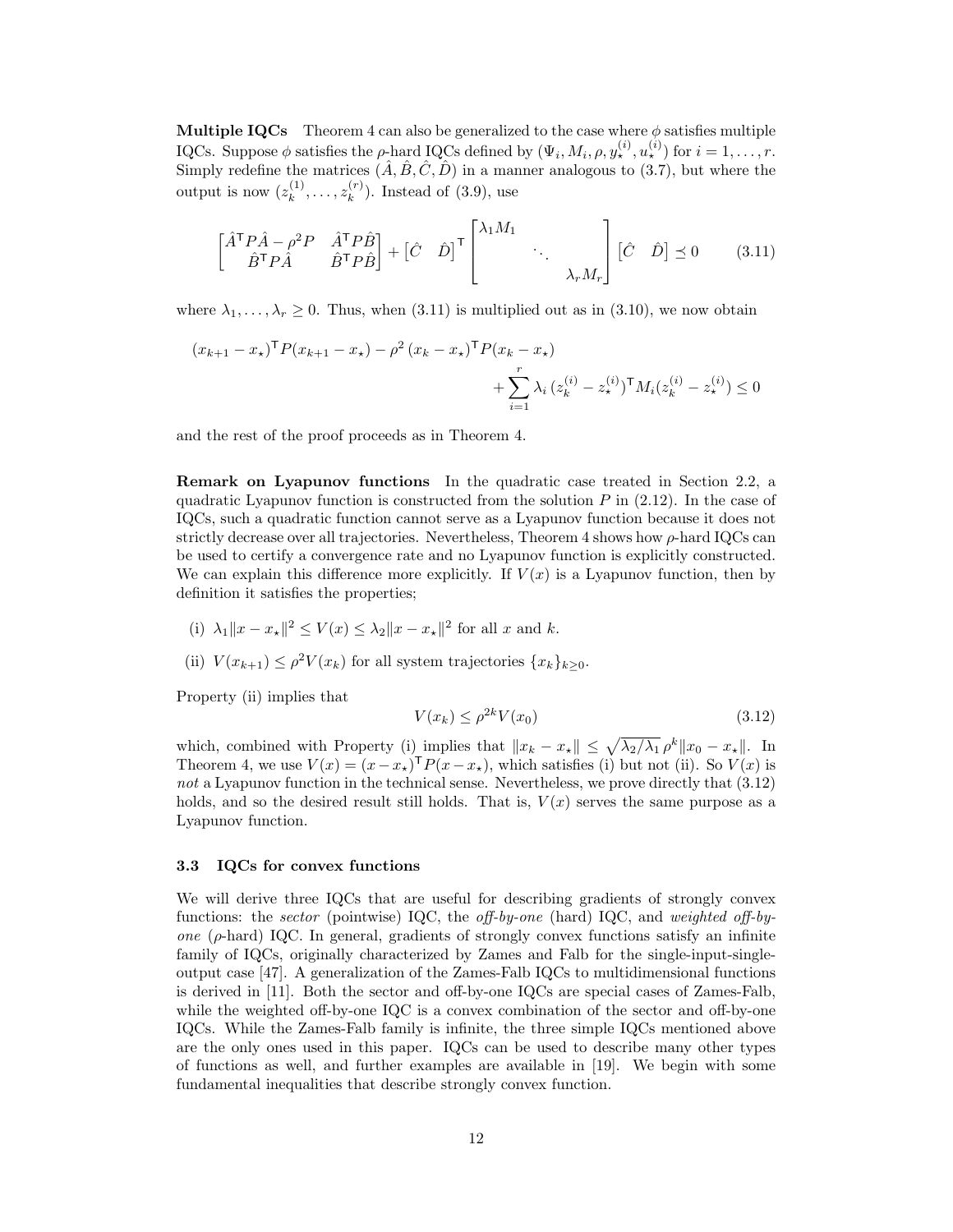**Proposition 5 (basic properties)** Suppose  $f \in S(m, L)$ . Then the following properties hold for all  $x, y \in \mathbb{R}^d$ .

<span id="page-12-3"></span><span id="page-12-2"></span><span id="page-12-1"></span><span id="page-12-0"></span>
$$
f(y) \le f(x) + \nabla f(x)^{\mathsf{T}}(y - x) + \frac{L}{2} \|y - x\|^2
$$
\n(3.13a)

$$
(\nabla f(y) - \nabla f(x))^\mathsf{T} (y - x) \ge \frac{1}{L} \|\nabla f(y) - \nabla f(x)\|^2 \tag{3.13b}
$$

$$
f(y) \ge f(x) + \nabla f(x)^{\mathsf{T}}(y - x) + \frac{1}{2L} \|\nabla f(y) - \nabla f(x)\|^2
$$
 (3.13c)

$$
\begin{bmatrix} y - x \ \nabla f(y) - \nabla f(x) \end{bmatrix}^{\mathsf{T}} \begin{bmatrix} -2mLI_d & (L+m)I_d \\ (L+m)I_d & -2I_d \end{bmatrix} \begin{bmatrix} y - x \\ \nabla f(y) - \nabla f(x) \end{bmatrix} \ge 0 \tag{3.13d}
$$

Proof. Property [\(3.13a\)](#page-12-0) follows from the definition of Lipschitz gradients. Properties [\(3.13b\)](#page-12-1) and [\(3.13c\)](#page-12-2) are commonly known as co-coercivity. To prove [\(3.13d\)](#page-12-3), define  $g(x) := f(x) - \frac{m}{2} ||x||^2$  and note that  $g \in S(0, L - m)$ . Applying [\(3.13b\)](#page-12-1) to g and rearranging, we obtain

$$
(L+m)(\nabla f(y) - \nabla f(x))^{\mathsf{T}}(y-x) \geq mL||y-x||^2 + ||\nabla f(y) - \nabla f(x)||^2
$$

which is precisely  $(3.13d)$ . Detailed derivations of these properties can be found for example in [\[23\]](#page-35-0).

<span id="page-12-5"></span>**Lemma 6 (sector IQC)** Suppose  $f_k \in S(m, L)$  for each k, and  $(y_\star, u_\star)$  is a common reference point for the gradients of  $f_k$ . In other words,  $u_* = \nabla f_k(y_*)$  for all  $k \geq 0$ . Let  $\phi := (\nabla f_0, \nabla f_1, \dots)$ . If  $u = \phi(y)$ , then  $\phi$  satisfies the **pointwise IQC** defined by

$$
\Psi = \begin{bmatrix} L I_d & -I_d \\ -m I_d & I_d \end{bmatrix} \qquad \text{and} \qquad \qquad M = \begin{bmatrix} 0_d & I_d \\ I_d & 0_d \end{bmatrix}
$$

The corresponding quadratic inequality is that for all  $y \in \ell_2^d$  and  $k \geq 0$ , we have

<span id="page-12-4"></span>
$$
\begin{bmatrix} y_k - y_\star \\ u_k - u_\star \end{bmatrix}^\mathsf{T} \begin{bmatrix} -2mLI_d & (L+m)I_d \\ (L+m)I_d & -2I_d \end{bmatrix} \begin{bmatrix} y_k - y_\star \\ u_k - u_\star \end{bmatrix} \ge 0 \tag{3.14}
$$

 $\blacksquare$ 

**Proof.** Equation [\(3.14\)](#page-12-4) follows immediately from [\(3.13d\)](#page-12-3) by using  $(f, x, y) \rightarrow (f_k, y_k, y_k)$ . It can be verified that

$$
\Psi^{\mathsf{T}} M \Psi = \begin{bmatrix} -2mLI_d & (L+m)I_d \\ (L+m)I_d & -2I_d \end{bmatrix} \quad \text{and} \quad z_k - z_\star = \Psi \begin{bmatrix} y_k - y_\star \\ u_k - u_\star \end{bmatrix}
$$

and therefore [\(3.14\)](#page-12-4) is equivalent to  $(z_k - z_*)^{\mathsf{T}} M (z_k - z_*) \geq 0$  as required.

**Remark 7** In Lemma [6,](#page-12-5) we use a slight abuse of notation in representing the map  $\Psi$  :  $\ell_{2e}^d \times \ell_{2e}^d \to \ell_{2e}^m$ . In writing  $\Psi$  as a matrix in  $\mathbb{R}^{2d \times 2d}$ , we mean that  $\Psi$  is a static map that operates pointwise on  $(y, u)$ . In other words,

$$
z_k = \Psi \begin{bmatrix} y_k \\ u_k \end{bmatrix} \qquad \text{for all } k.
$$

<span id="page-12-6"></span>**Lemma 8 (off-by-one IQC)** Suppose  $f \in S(m, L)$  and  $(y_x, u_x)$  is a point satisfying  $u_{\star} = \nabla f(y_{\star}) = 0$ . Let  $\phi := (\nabla f, \nabla f, \dots)$ . Then  $\phi$  satisfies the **hard IQC** defined by

$$
\Psi = \begin{bmatrix} 0_d & -LI_d & I_d \\ I_d & LI_d & -I_d \\ 0_d & -mI_d & I_d \end{bmatrix} \qquad \text{and} \qquad \qquad M = \begin{bmatrix} 0_d & I_d \\ I_d & 0_d \end{bmatrix}
$$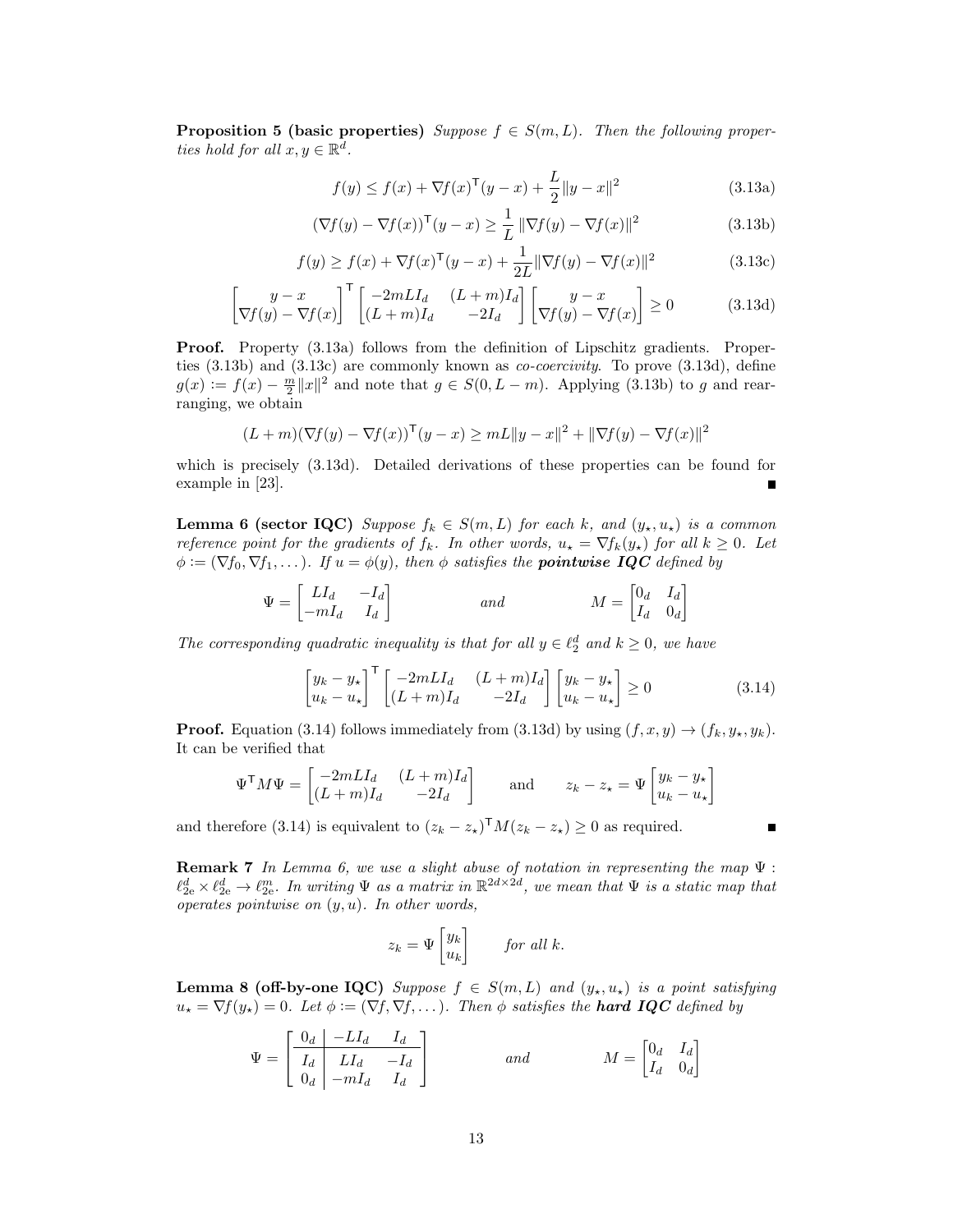The corresponding quadratic inequality is that for all  $y \in \ell_2^d$  and  $k \geq 0$ , we have

<span id="page-13-0"></span>
$$
(\tilde{u}_0 - m\tilde{y}_0)^{\mathsf{T}} (L\tilde{y}_0 - \tilde{u}_0) + \sum_{t=1}^{k} (\tilde{u}_t - m\tilde{y}_t)^{\mathsf{T}} \left( L(\tilde{y}_t - \tilde{y}_{t-1}) - (\tilde{u}_t - \tilde{u}_{t-1}) \right) \ge 0 \tag{3.15}
$$

where we have defined  $\tilde{y}_k := y_k - y_\star$  and  $\tilde{u}_k := u_k - u_\star$ .

Proof. Define the function

<span id="page-13-1"></span>
$$
g(x) := f(x) - f(y_*) - \frac{m}{2} ||x - y_*||^2
$$

It is straightforward to check that  $g \in S(0, L - m)$ , and  $g(x) \ge g(y_*) = 0$  for all  $x \in \mathbb{R}^d$ . Applying [\(3.13c\)](#page-12-2) using  $(f, x, y) \rightarrow (g, y_\star, y_k)$ , we observe that

<span id="page-13-3"></span>
$$
q_k := (L - m)g(y_k) - \frac{1}{2} \|\nabla g(y_k)\|^2 \ge 0 \qquad \text{for all } k \ge 0
$$
 (3.16)

Moreover,  $\nabla g(y_k) = \nabla f(y_k) - m(y_k - y_\star) = \tilde{u}_k - m\tilde{y}_k$ . Therefore, we may manipulate the first term in [\(3.15\)](#page-13-0) to eliminate  $\tilde{u}_0$  and obtain

<span id="page-13-2"></span>
$$
(\tilde{u}_0 - m\tilde{y}_0)^{\mathsf{T}}(L\tilde{y}_0 - \tilde{u}_0) = \nabla g(y_0)^{\mathsf{T}}((L - m)\tilde{y}_0 - \nabla g(y_0))
$$
  
\n
$$
= (L - m)\nabla g(y_0)^{\mathsf{T}}\tilde{y}_0 - ||\nabla g(y_0)||^2
$$
  
\n
$$
\geq (L - m)g(y_0) - \frac{1}{2}||\nabla g(y_0)||^2
$$
  
\n
$$
= q_0
$$
\n(3.17)

where the inequality follows from applying [\(3.13c\)](#page-12-2) using  $(f, x, y) \rightarrow (g, y_0, y_*)$ . Similarly, the  $t<sup>th</sup>$  term in the sum in [\(3.15\)](#page-13-0) can be bounded by eliminating  $\tilde{u}_t$  and  $\tilde{u}_{t-1}$ .

$$
(\tilde{u}_t - m\tilde{y}_t)^{\mathsf{T}} (L(\tilde{y}_t - \tilde{y}_{t-1}) - (\tilde{u}_t - \tilde{u}_{t-1}))
$$
  
\n
$$
= (L - m)\nabla g(y_t)^{\mathsf{T}} (\tilde{y}_t - \tilde{y}_{t-1}) - \nabla g(y_t)^{\mathsf{T}} (\nabla g(y_t) - \nabla g(y_{t-1}))
$$
  
\n
$$
\geq (L - m)(g(y_t) - g(y_{t-1})) - \frac{1}{2} ||\nabla g(y_t)||^2 + \frac{1}{2} ||\nabla g(y_{t-1})||^2
$$
  
\n
$$
= q_t - q_{t-1}
$$
\n(3.18)

where the inequality follows this time from applying  $(3.13c)$  using  $(f, x, y) \rightarrow (g, y_t, y_{t-1})$ . Substituting [\(3.17\)](#page-13-1) and [\(3.18\)](#page-13-2) into the left-hand side of [\(3.15\)](#page-13-0), the sum telescopes and we obtain the lower bound  $q_k$ , which is nonnegative from  $(3.16)$ .

To verify the IQC factorization, note that the state equations for  $\Psi$  given in the statement of Lemma [8](#page-12-6) are

$$
\begin{Bmatrix}\n\zeta_0 = \zeta_\star \\
\zeta_{k+1} = -Ly_k + u_k \\
z_k = \begin{bmatrix}\n\zeta_k + Ly_k - u_k \\
-my_k + u_k\n\end{bmatrix}\n\end{Bmatrix} \implies \begin{Bmatrix}\nz_0 = \begin{bmatrix}\n\zeta_\star + Ly_0 - u_0 \\
-my_0 + u_0\n\end{bmatrix} \\
z_k = \begin{bmatrix}\nL(y_k - y_{k-1}) - (u_k - u_{k-1}) \\
-my_k + u_k\n\end{bmatrix}, \quad k \ge 1\n\end{Bmatrix}
$$

Moreover, the solution to the fixed-point equations [\(3.3\)](#page-7-2) are

$$
\zeta_{\star} = -Ly_{\star} + u_{\star} \qquad \text{and} \qquad z_{\star} = \begin{bmatrix} 0 \\ -my_{\star} + u_{\star} \end{bmatrix}
$$

Therefore, we conclude that

$$
z_0 - z_{\star} = \begin{bmatrix} L\tilde{y}_0 - \tilde{u}_0 \\ -m\tilde{y}_0 + \tilde{u}_0 \end{bmatrix} \text{ and } z_k - z_{\star} = \begin{bmatrix} L(\tilde{y}_k - \tilde{y}_{k-1}) - (\tilde{u}_k - \tilde{u}_{k-1}) \\ -m\tilde{y}_k + \tilde{u}_k \end{bmatrix}, k \ge 1
$$

and it follows that  $\sum_{t=0}^{k} (z_t - z_{\star})^{\mathsf{T}} M (z_t - z_{\star}) \geq 0$  is equivalent to [\(3.15\)](#page-13-0), as required.

<span id="page-13-4"></span>Note that the sector IQC [\(3.14\)](#page-12-4) is a special case of the off-by-one IQC when  $k = 0$ . The off-by-one IQC is itself a special case of the Zames-Falb IQC, which we now describe.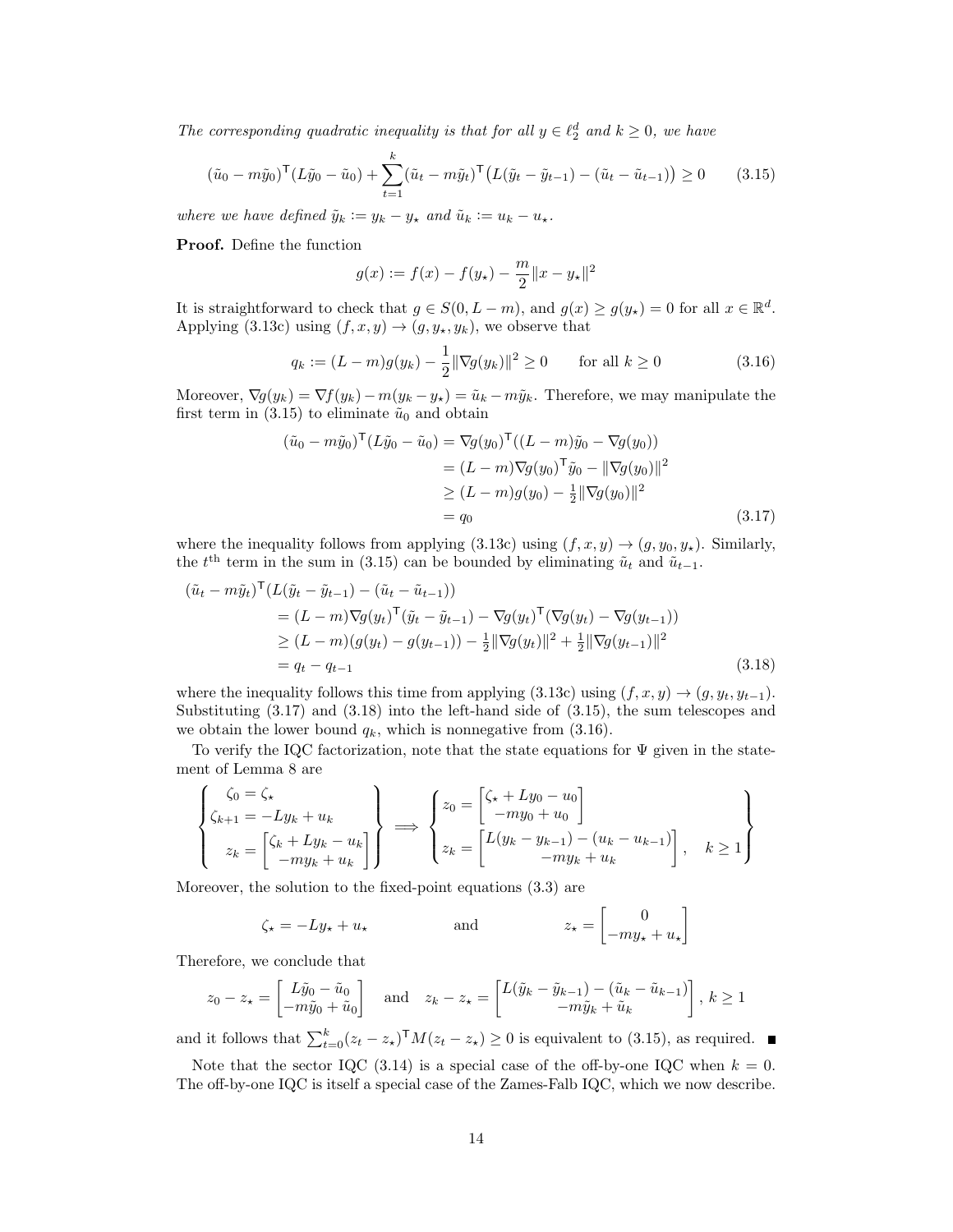**Lemma 9 (Zames-Falb IQC)** Suppose  $f \in S(m, L)$  and  $(y_{\star}, u_{\star})$  is a point satisfying  $u_* = \nabla f(y_*) = 0$ . Let  $\phi := (\nabla f, \nabla f, \dots)$  and let  $h_1, h_2, \dots$  be any sequence of real numbers that satisfies

- (i)  $\{h_{\tau}\}_{\tau>1}$  is finitely nonzero, and  $h_s$  is the last nonzero component.
- (ii)  $0 \le h_{\tau} \le 1$  for all  $\tau \ge 1$ .
- (iii)  $\sum_{\tau=1}^{\infty} h_{\tau} \leq 1$ .

Then  $\phi$  satisfies the **hard IQC** defined by

$$
\Psi = \begin{bmatrix}\n0_d & 0_d & \dots & 0_d & -LI_d & I_d \\
I_d & 0_d & \dots & 0_d & 0_d & 0_d \\
\vdots & \ddots & \ddots & \vdots & \vdots & \vdots & \vdots \\
0_d & \dots & I_d & 0_d & 0_d & 0_d \\
\hline h_1 I_d & h_2 I_d & \dots & h_s I_d & LI_d & -I_d \\
0_d & 0_d & \dots & 0_d & -m I_d & I_d\n\end{bmatrix} \quad and \quad M = \begin{bmatrix} 0_d & I_d \\ I_d & 0_d \end{bmatrix}
$$

The corresponding quadratic inequality is that for all  $y \in \ell_2^d$  and  $k \geq 0$ , we have

<span id="page-14-0"></span>
$$
\sum_{t=0}^{k} (\tilde{u}_t - m\tilde{y}_t)^{\mathsf{T}} \left( L \left( \tilde{y}_t - \sum_{\tau=1}^{t} h_{\tau} \tilde{y}_{t-\tau} \right) - \left( \tilde{u}_t - \sum_{\tau=1}^{t} h_{\tau} \tilde{u}_{t-\tau} \right) \right) \ge 0 \tag{3.19}
$$

where we have defined  $\tilde{y}_k := y_k - y_{\star}$  and  $\tilde{u}_k := u_k - u_{\star}$ .

**Proof.** We will construct a proof for a general sequence  $h_1, h_2, \ldots$  by first considering a specific set of sequences. Fix some  $j \geq 1$  and consider the case where

$$
h_{\tau} = \begin{cases} 1 & \tau = j \\ 0 & \tau \neq j \end{cases}
$$

For  $t < j$ , the terms in the sum  $(3.19)$  have the form

$$
(\tilde{u}_t - m\tilde{y}_t)^\mathsf{T} (L\tilde{y}_t - \tilde{u}_t)
$$

which are bounded below by  $q_t \ge 0$ , as proven in Lemma [8,](#page-12-6) [\(3.16\)](#page-13-3)–[\(3.17\)](#page-13-1). For  $t \ge j$ , the terms in the sum [\(3.19\)](#page-14-0) have the form

$$
(\tilde{u}_t - m\tilde{y}_t)^{\mathsf{T}} (L(\tilde{y}_t - \tilde{y}_{t-j}) - (\tilde{u}_t - \tilde{u}_{t-j}))
$$

which are bounded below by  $q_t - q_{t-j}$ , as proven in [\(3.18\)](#page-13-2). Summing up [\(3.19\)](#page-14-0) for all t yields a telescoping sum, thereby proving that [\(3.19\)](#page-14-0) holds. This can be thought of an "off-by-j" IQC. Indeed, when  $j = 1$ , we recover the off-by-one IQC of Lemma [8.](#page-12-6)

Now note that if we take a convex combination of the inequalities [\(3.19\)](#page-14-0) corresponding to each off-by-j IQC and let the associated coefficient be  $h_j$ , we have proven [\(3.19\)](#page-14-0) for the case of a general sequence  $h_1, h_2, \ldots$ .

<span id="page-14-1"></span>Though we will not make use of the more general Zames-Falb family of inequalities, we include them as they are interesting in their own right and may find applications in future work. We conclude this section with a  $\rho$ -hard version of the off-by-one IQC. This final IQC will be critical for deriving convergence rates.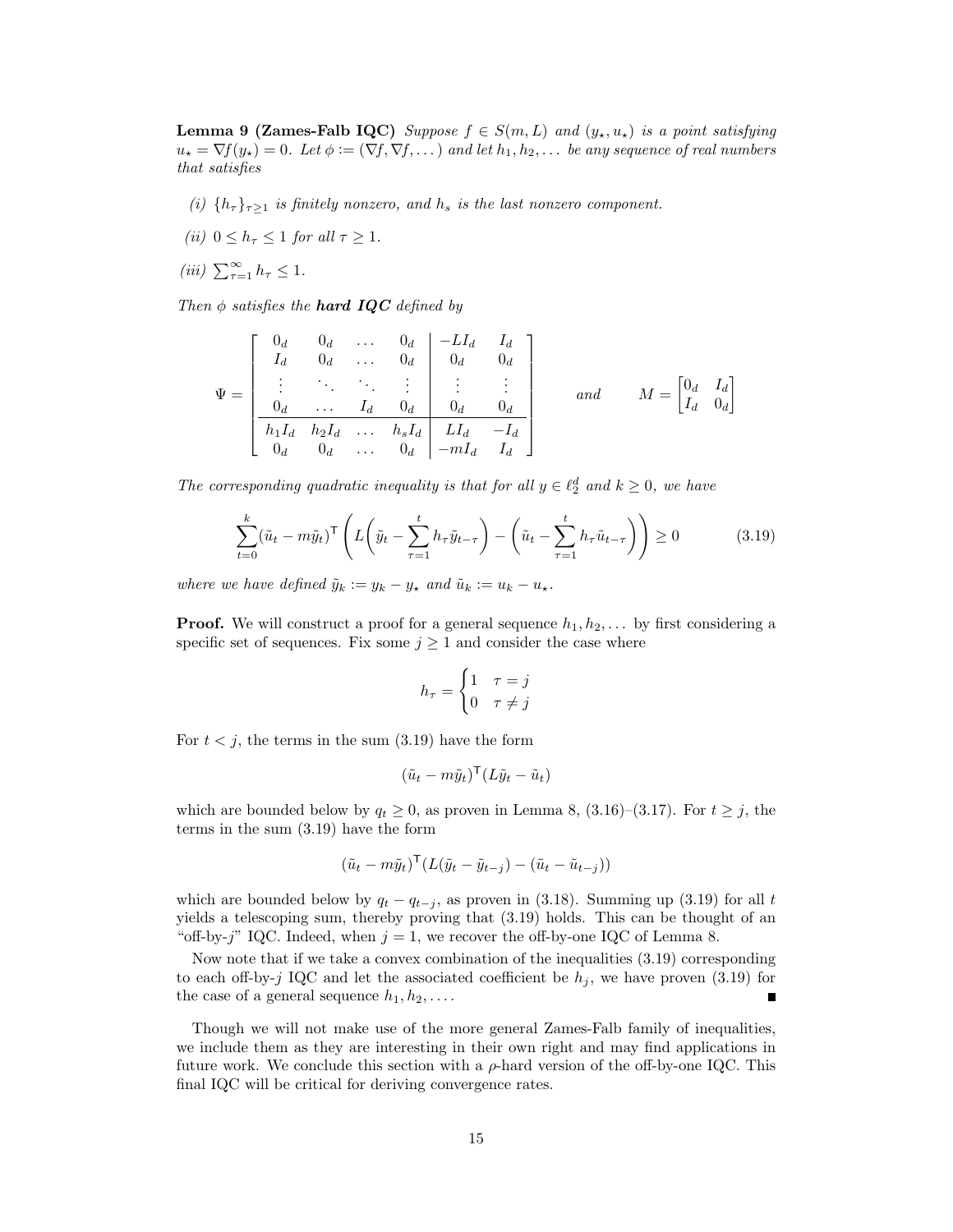**Lemma 10 (weighted off-by-one IQC)** Suppose  $f \in S(m, L)$  and  $(u_x, u_x)$  is a point satisfying  $u_* = \nabla f(y_*) = 0$ . Let  $\phi := (\nabla f, \nabla f, \dots)$ . Then for any  $(\bar{\rho}, \rho)$  satisfying  $0 \leq \bar{\rho} \leq \rho \leq 1$ ,  $\phi$  satisfies the  $\rho$ -hard IQC defined by

$$
\Psi = \begin{bmatrix} 0_d & -LI_d & I_d \\ \bar{\rho}^2 I_d & LI_d & -I_d \\ 0_d & -mI_d & I_d \end{bmatrix} \quad \text{and} \quad M = \begin{bmatrix} 0_d & I_d \\ I_d & 0_d \end{bmatrix}
$$

The corresponding quadratic inequality is that for all  $y \in \ell_2^d$  and  $k \geq 0$ , we have

<span id="page-15-1"></span>
$$
(\tilde{u}_0 - m\tilde{y}_0)^{\mathsf{T}} (L\tilde{y}_0 - \tilde{u}_0) + \sum_{t=1}^{k} \rho^{-2t} (\tilde{u}_t - m\tilde{y}_t)^{\mathsf{T}} \left( L(\tilde{y}_t - \bar{\rho}^2 \tilde{y}_{t-1}) - (\tilde{u}_t - \bar{\rho}^2 \tilde{u}_{t-1}) \right) \ge 0 \tag{3.20}
$$

where we have defined  $\tilde{y}_k := y_k - y_{\star}$  and  $\tilde{u}_k := u_k - u_{\star}$ .

**Proof.** Note that the weighted off-by-one IQC is a Zames-Falb IQC with  $h = (\bar{\rho}^2, 0, \dots)$ . Thus the hardness and the factorization  $(\Psi, M)$  follows from Lemma [9.](#page-13-4) In order to prove  $\rho$ -hardness [\(3.20\)](#page-15-1), a bit more work is required. First, observe (see remarks on pointwise and hard IQCs after Theorem [4\)](#page-9-0) that it suffices to show  $\bar{\rho}$ -hardness, and this will imply  $\rho$ -hardness. The  $t<sup>th</sup>$  term in the sum in [\(3.20\)](#page-15-1) can be bounded as follows. First, define the general terms in the sector (Lemma [6\)](#page-12-5) and off-by-one (Lemma [8\)](#page-12-6) inequalities:

$$
s_t := (\tilde{u}_t - m\tilde{y}_t)^{\mathsf{T}} (L\tilde{y}_t - \tilde{u}_t)
$$
  

$$
p_t := (\tilde{u}_t - m\tilde{y}_t)^{\mathsf{T}} (L(\tilde{y}_t - \tilde{y}_{t-1}) - (\tilde{u}_t - \tilde{u}_{t-1}))
$$

Algebraic manipulations reveal that the general term in the sum [\(3.20\)](#page-15-1) satisfies

$$
(\tilde{u}_t - m\tilde{y}_t)^{\mathsf{T}} \left( L(\tilde{y}_t - \bar{\rho}^2 \tilde{y}_{t-1}) - (\tilde{u}_t - \bar{\rho}^2 \tilde{u}_{t-1}) \right) = (1 - \bar{\rho}^2) s_t + \bar{\rho}^2 p_t
$$
  
\n
$$
\geq (1 - \bar{\rho}^2) q_t + \bar{\rho}^2 (q_t - q_{t-1})
$$
  
\n
$$
= q_t - \bar{\rho}^2 q_{t-1}
$$

where the inequalities follow from  $(3.17)$  and  $(3.18)$ . Substituting the general term back into [\(3.20\)](#page-15-1) with  $\rho = \bar{\rho}$ , the  $\bar{\rho}^{-2t}$  coefficient causes the sum to telescope and we are left with  $\bar{\rho}^{-2k}q_k$ , which is nonnegative from [\(3.16\)](#page-13-3). This completes the proof.

<span id="page-15-2"></span>**Remark 11** In implementing the weighted off-by-one IQC, one can simply set  $\bar{\rho} = \rho$ . However, a less conservative approach is to keep  $\bar{\rho}$  as an additional degree of freedom. In Theorem [4,](#page-9-0) the IQC constraint is included in  $(3.9)$  in the final term and is multiplied by the constant  $\lambda \geq 0$ . When using the weighted off-by-one IQC, this amounts to:

$$
\lambda ((1 - \bar{\rho}^2)s_t + \bar{\rho}^2 p_t) \qquad \text{with the constraints: } 0 \le \bar{\rho} \le \rho \text{ and } \lambda \ge 0
$$

By defining  $\lambda_1 = \lambda(1 - \bar{\rho}^2)$  and  $\lambda_2 = \lambda \bar{\rho}^2$ , an equivalent expression is

$$
\lambda_1 s_t + \lambda_2 p_t
$$
 with the constraints:  $\lambda_1, \lambda_2 \ge 0$  and  $\lambda_2 \le \rho^2(\lambda_1 + \lambda_2)$ 

#### <span id="page-15-0"></span>3.4 Historical context of IQCs and Lyapunov theory

Constructing Lyapunov functions has a long history in control and dynamical systems, and the central focus of this paper is borrowing tools from this literature to see how we can generalize our analysis from quadratic functions to more general, nonlinear convex functions.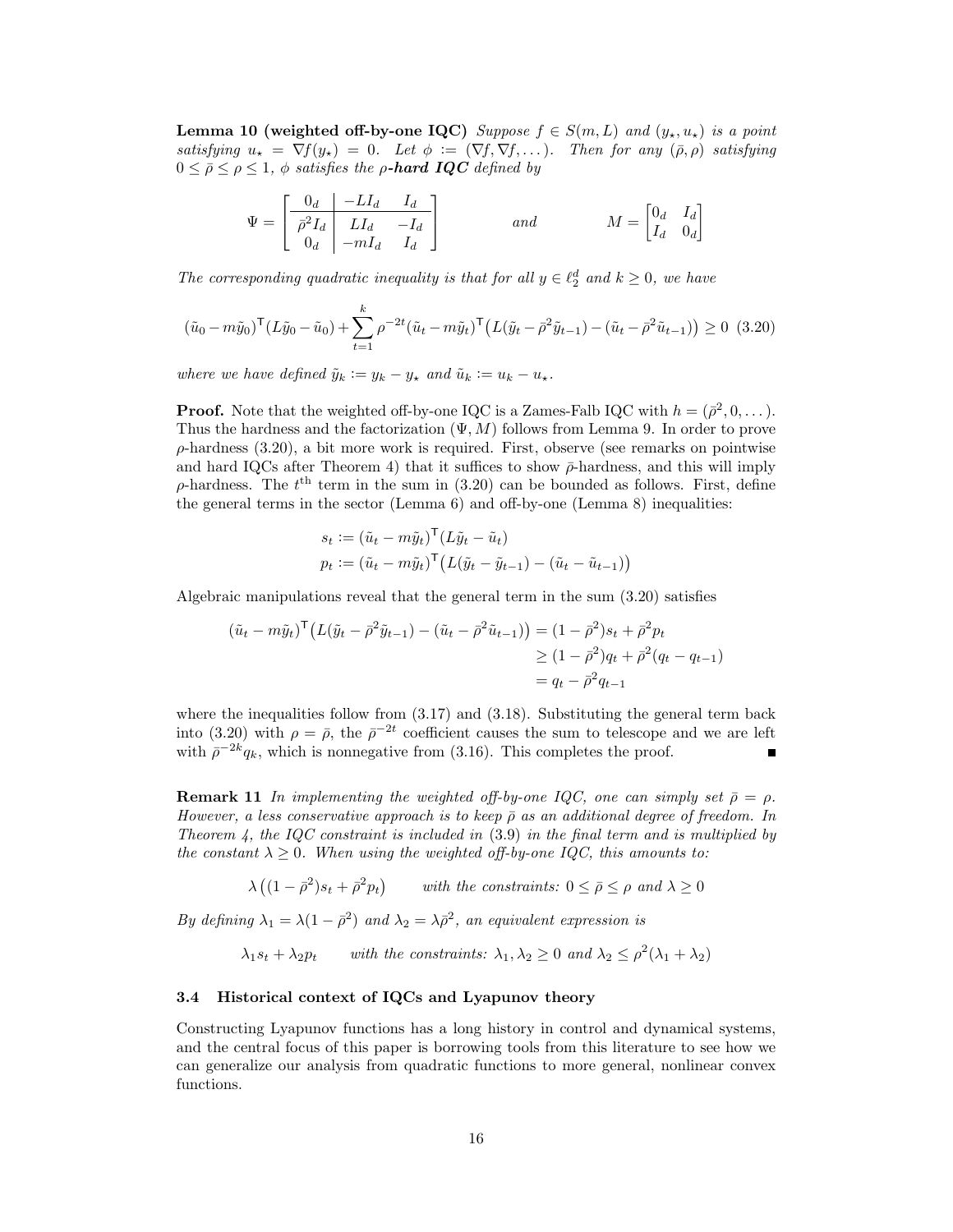One of the most fundamental problems in control theory is certifying the stability of nonlinear systems. In interconnected systems such as electric circuits or chemical plants, individual components are typically modeled using differential (or difference) equations. Interconnected systems often contain nonlinearities or components that are otherwise difficult to model. The earliest results on such systems date back to the work of Lur'e and Postnikov [\[17\]](#page-35-8). The goal was to prove stability under a wide range of admissible uncertainties. This notion of robust stability was called absolute stability. Indeed, Lur'e studied precisely the model we are concerned with: a known linear system interconnected in feedback to an uncertain nonlinear system.

In the 1960's and 70's, several sufficient conditions for absolute stability were expressed as frequency-domain conditions. In other words, the main objects of interest are ratios of the Laplace transforms of the outputs to the inputs, also known as transfer functions. Examples include the Popov criterion [\[33\]](#page-36-5), the small-gain theorem, the circle criterion, and passivity theory [\[46\]](#page-36-6). Frequency-domain conditions were popular at the time because they could be verified graphically. The work of Willems [\[42\]](#page-36-7) unified many of the existing results by casting them in the time domain in a framework called dissipativity theory. This notion is on one hand a generalization of Lyapunov functions to include systems with exogenous inputs, and on the other hand a generalization of passivity theory and the small-gain theorem. These ideas form the core of modern nonlinear control theory, and are covered in many textbooks such as Khalil [\[14\]](#page-35-9).

With the advent of computers, graphical methods were no longer required. The connection between frequency-domain conditions and Linear Matrix Inequalities (LMIs) was made by Kalman [\[13\]](#page-35-10) and Yakubovich [\[43\]](#page-36-8) and culminated in the Kalman-Yakubovich-Popov (KYP) lemma, also known as the Positive-Real lemma. This paved the way for the use of modern computational tools such as semidefinite programming. Another important development is the concept of the *structured singular value* [\[6\]](#page-34-3), also known as  $\mu$ -analysis. While previous theory had been used to describe *static* nonlinearities or uncertainties,  $\mu$ -analysis is a computationally tractable framework for describing a system containing multiple *dynamic* uncertainties. A survey of  $\mu$ -related techniques and results is given in [\[28\]](#page-35-11). For a comprehensive overview of the history and development of LMIs in control theory, we refer the reader to [\[4\]](#page-34-4).

Integral Quadratic Constraints (IQCs) were first introduced by Yakubovich, who considered the notion of imposing quadratic constraints on an infinite-horizon control problem [\[45\]](#page-36-9), and combining multiple constraints via the S-procedure [\[44\]](#page-36-10). The definitive work on IQCs is Megretski and Rantzer [\[19\]](#page-35-4). In this seminal paper, the authors showed that dissipativity theory, as well as all the frequency-domain conditions, could be formulated as IQCs. Furthermore, the KYP lemma in conjunction with the S-procedure allows stability to be verified by solving an LMI.

The seminal paper on IQCs [\[19\]](#page-35-4) develops the theory primarily in the frequency domain, but also alludes to time-domain versions of the results by introducing hard IQCs. This notion of hard IQCs is pursued in [\[38\]](#page-36-1), where the main IQC stability theorem is rederived entirely in the time domain. In the time domain, these constraints parallel the development of Nesterov, where we are able to construct inequalities linking multiple inputs and outputs of uncertain functions. This allows us to provide a wholly self-contained development of the theory. Moreover, we are able to enhance the techniques of [\[38\]](#page-36-1), providing new IQCs and considerably sharper rates of convergence than those discussed in the earlier work. In this sense, our work provides useful methods for control theorists interested in estimating rates of stabilization of their control systems.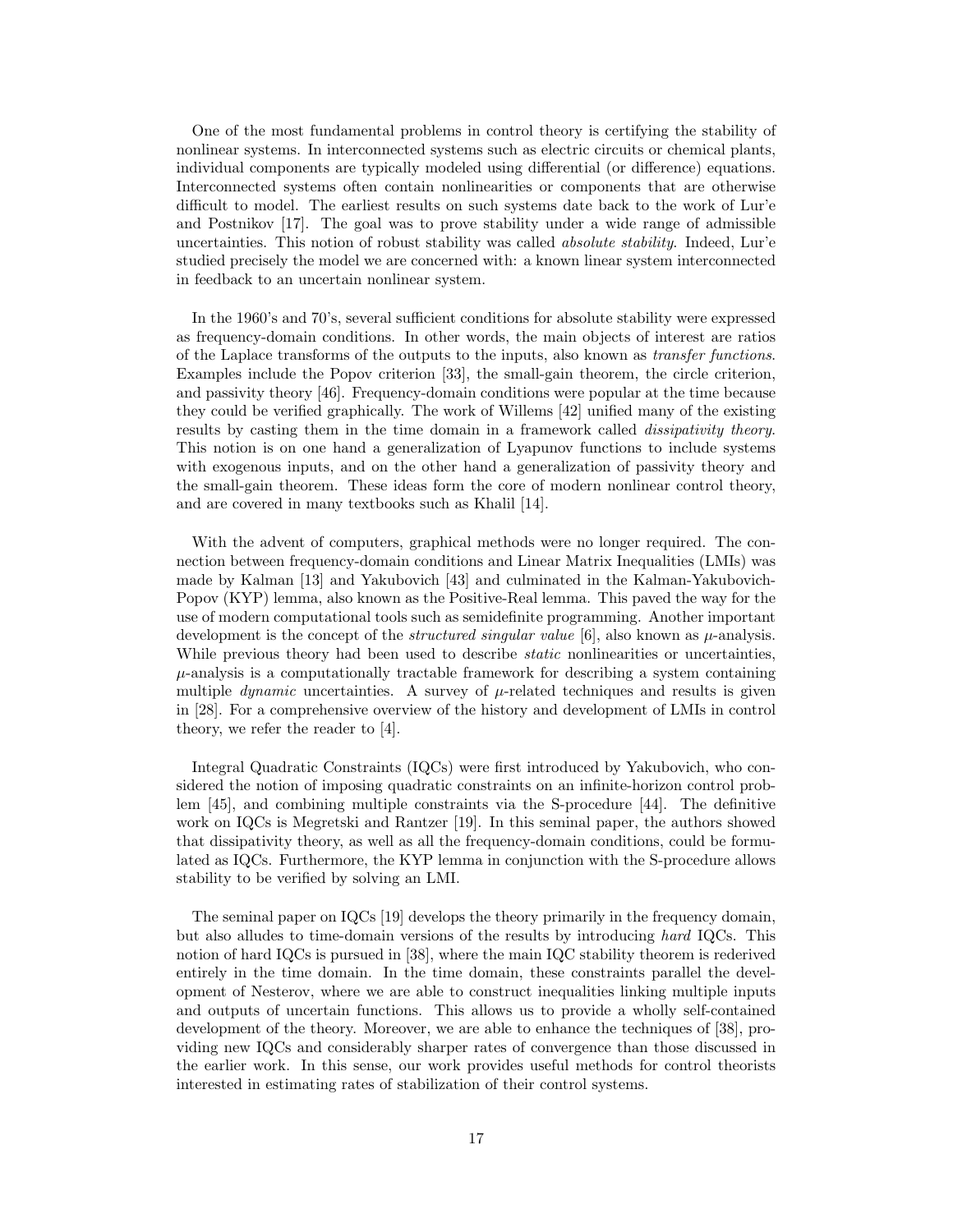## 4 Case studies

We now use the results of Section [3](#page-6-0) to rederive some existing results from the literature on iterative large-scale algorithms. The IQC approach gives a unified method to analyze many different algorithms. In addition to verifying existing results, we also present a negative result that was not previously known.

#### 4.1 Computational approach

Given an iterative algorithm, our first step is to express it as a feedback interconnection of a discrete linear time-invariant dynamical system with a nonlinearity representing  $\nabla f$ . This procedure is explained in Section [2](#page-2-2) and yields matrices  $(A, B, C)$ .

The next step is to decide which IQCs will be used to characterize the nonlinearity. A simple but conservative choice is the sector IQC defined in Lemma [6.](#page-12-5) A less conservative choice is the weighted off-by-one IQC of Lemma [10.](#page-14-1) For the chosen  $(\Psi, M)$ , we find the smallest  $\rho$  such that the semidefinite program (SDP) [\(3.9\)](#page-9-4) of Theorem [4](#page-9-0) is feasible. In the case of the sector IQC, the SDP has variables  $(P, \lambda, \rho)$ . For the weighted off-by-one IQC, the SDP has variables  $(P, \lambda_1, \lambda_2, \rho)$  as explained in Remark [11.](#page-15-2) The resulting  $\rho$  is an upper bound for the worst-case convergence rate of the algorithm. Specifically,

$$
\|\xi_k - \xi_\star\| \leq \sqrt{\text{cond}(P)} \,\rho^k \|\xi_0 - \xi_\star\|.
$$

To solve the SDP [\(3.9\)](#page-9-4) numerically, observe that it is a quasiconvex program. In particular, for every fixed  $\rho$ , [\(3.9\)](#page-9-4) is an LMI. The simplest way to solve (3.9) is to use a bisection search on  $\rho$ . For a fixed  $\rho$ , the SDP [\(3.9\)](#page-9-4) or [\(3.11\)](#page-11-1) become an LMI and can be efficiently solved using interior-point methods. Popular implementations include SDPT3, SeDuMi, and Mosek. This approach was used for all the simulations presented herein.

More sophisticated methods exist to solve [\(3.9\)](#page-9-4) as well. A quasiconvex program of the type  $(3.9)$  is known as a *generalized eigenvalue optimization problem*  $(GEVP)$  [\[4\]](#page-34-4). The GEVP is well-studied and modified interior-point methods such as the method of centers [\[3\]](#page-34-5) and the long-step method of analytic centers [\[21\]](#page-35-12) can be used to solve it.

## <span id="page-17-0"></span>4.2 Lossless dimensionality reduction

The size of the SDP in [\(3.9\)](#page-9-4) is proportional to d, the size of the state  $\xi_k$  in the optimization algorithm. This can be problematic in cases where  $d$  is large because it can be computationally costly to solve large SDPs. In many cases of interest, however, the algorithms we wish to analyze have a block-diagonal structure. For example, Nesterov's accelerated method has the form [\(2.5\)](#page-3-2), which is

$$
\left[\begin{array}{c|c}\nA & B \\
\hline\nC & D\n\end{array}\right] = \left[\begin{array}{cc|c}\n(1+\beta)I_d & -\beta I_d & -\alpha I_d \\
I_d & 0_d & 0_d \\
(1+\beta)I_d & -\beta I_d & 0_d\n\end{array}\right]
$$
\n(4.1)

Each of the matrices  $(A, B, C)$  is a block matrix with repeated diagonal blocks. Using Kronecker product notation (see Section [1.1,](#page-2-3) this means for example that

$$
A = \begin{bmatrix} 1+\beta & -\beta \\ 1 & 0 \end{bmatrix} \otimes I_d
$$

and similarly for B and C. Moreover, the IQCs we use to describe  $\nabla f$  have the same sort of structure. That is,  $(A_{\Psi}, B_{\Psi}^y, B_{\Psi}^u, C_{\Psi}, D_{\Psi}^y, D_{\Psi}^u)$  are block matrices with repeated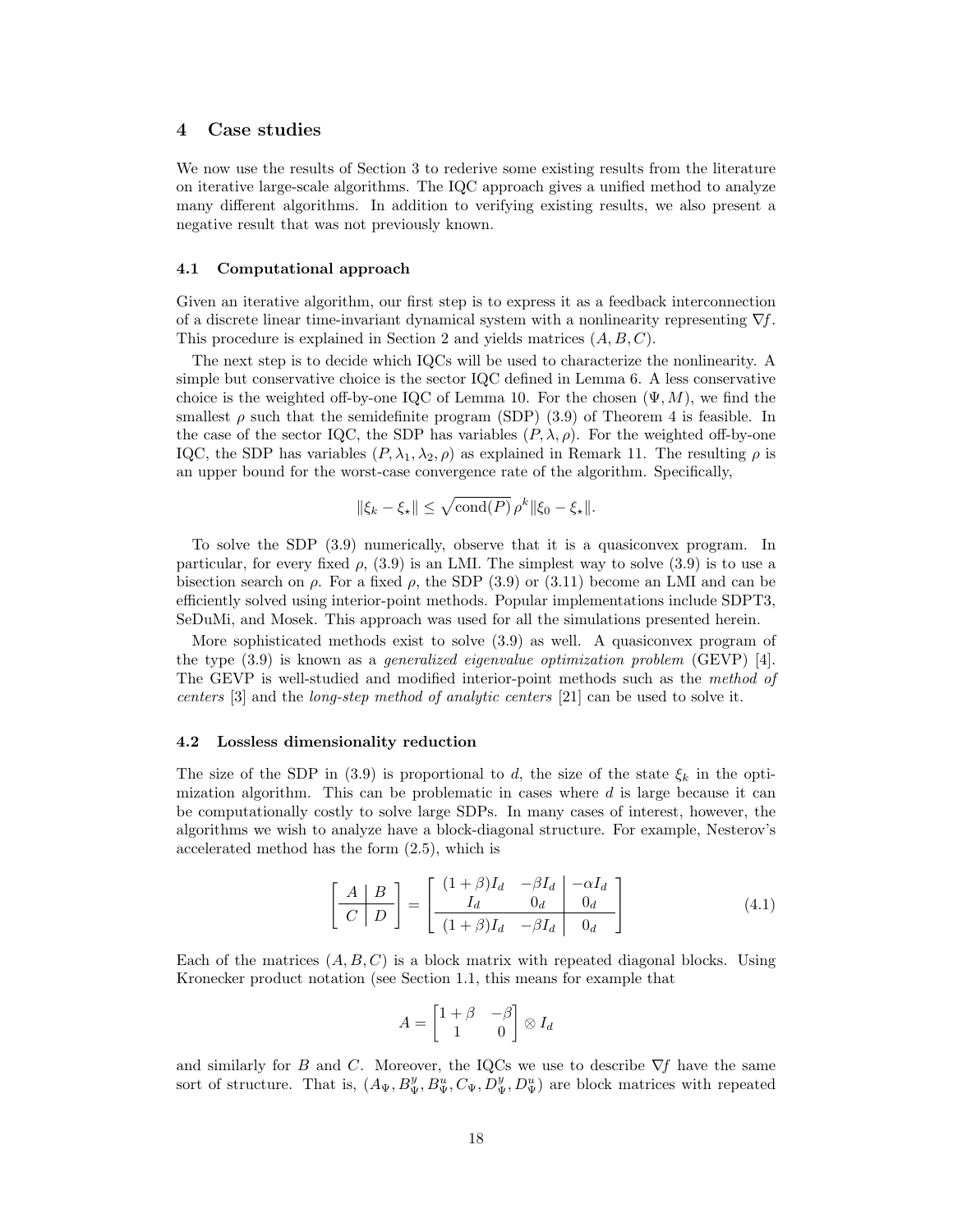diagonal blocks. Now consider the SDP [\(3.9\)](#page-9-4) from Theorem [4.](#page-9-0)

<span id="page-18-1"></span>
$$
\begin{bmatrix} \hat{A}^{\mathsf{T}} P \hat{A} - \rho^2 P & \hat{A}^{\mathsf{T}} P \hat{B} \\ \hat{B}^{\mathsf{T}} P \hat{A} & \hat{B}^{\mathsf{T}} P \hat{B} \end{bmatrix} + \lambda \begin{bmatrix} \hat{C} & \hat{D} \end{bmatrix}^{\mathsf{T}} M \begin{bmatrix} \hat{C} & \hat{D} \end{bmatrix} \preceq 0 \tag{4.2}
$$

Based on the discussion above, each of the matrices  $(\hat{A}, \hat{B}, \hat{C}, \hat{D}, M)$  have the form e.g.  $A_0 \otimes I_d$ . Rather than looking for a general  $P \in \mathbb{R}^{nd \times nd}$  with  $P \succ 0_{nd}$ , if we restrict our search to  $P = P_0 \otimes I_d$  with  $P_0 \in \mathbb{R}^{n \times n}$  and  $P_0 \succ 0_n$ , then the SDP reduces to

<span id="page-18-0"></span>
$$
\begin{bmatrix} \hat{A}_0^{\mathsf{T}} P_0 \hat{A}_0 - \rho^2 P_0 & \hat{A}_0^{\mathsf{T}} P_0 \hat{B}_0 \\ \hat{B}_0^{\mathsf{T}} P_0 \hat{A}_0 & \hat{B}_0^{\mathsf{T}} P_0 \hat{B}_0 \end{bmatrix} + \lambda \begin{bmatrix} \hat{C}_0 & \hat{D}_0 \end{bmatrix}^{\mathsf{T}} M_0 \begin{bmatrix} \hat{C}_0 & \hat{D}_0 \end{bmatrix} \preceq 0 \tag{4.3}
$$

The resulting SDP no longer depends on  $d$  and is effectively the same as if we had solved the original problem with  $d = 1$ . As it turns out, there is no loss of generality in assuming a P of this form. To see why this is so, first suppose  $P_0 \succ 0$  satisfies [\(4.3\)](#page-18-0). Then clearly  $P = P_0 \otimes I_d$  satisfies [\(4.2\)](#page-18-1). Conversely, suppose  $P \succ 0$  satisfies (4.2). Then define the matrix  $P_0 := (I_n \otimes e_1)^\mathsf{T} P (I_n \otimes e_1)$  where  $e_1 = \begin{bmatrix} 1 & 0 & \dots & 0 \end{bmatrix}^\mathsf{T} \in \mathbb{R}^{d \times 1}$ . Note that  $P_0$  is an  $n \times n$  principal submatrix of P, and therefore  $P_0 \succ 0$  because  $P \succ 0$ . Multiplying the left-hand side of [\(4.2\)](#page-18-1) by  $(I_n \otimes e_1)$ <sup>T</sup> on the left and  $(I_n \otimes e_1)$  on the right, we conclude that  $P_0$  satisfies [\(4.3\)](#page-18-0). Thus,  $\hat{P} = P_0 \otimes I_d$  is also a solution to [\(4.2\)](#page-18-1). In other words, (4.2) is feasible if and only if [\(4.3\)](#page-18-0) is feasible.

#### 4.3 Known bounds for first-order optimization algorithms

The following proposition summarizes some of the known bounds for optimizing strongly convex functions.

<span id="page-18-2"></span>Proposition 12 The following table gives worst-case rate bounds for different algorithms and parameter choices when applied to a class of **strongly convex functions**. We assume here that  $f : \mathbb{R}^d \to \mathbb{R}$  where  $f \in S(m, L)$ . Again, we define  $\kappa := L/m$ .

| Method                             | <i>Parameter choice</i>                                                                 | Rate bound                                                    | Comment               |
|------------------------------------|-----------------------------------------------------------------------------------------|---------------------------------------------------------------|-----------------------|
| Gradient $\alpha = \frac{1}{\tau}$ |                                                                                         | $\rho \leq \sqrt{\frac{\kappa-1}{\kappa+1}}$                  | popular choice        |
|                                    | <i>Nesterov</i> $\alpha = \frac{1}{L}, \beta = \frac{\sqrt{\kappa}-1}{\sqrt{\kappa}+1}$ | $\left  \rho \leq \sqrt{1 - \frac{1}{\sqrt{\kappa}}} \right $ | standard choice       |
|                                    | Gradient $\alpha = \frac{2}{L+m}$                                                       | $\rho = \frac{\kappa - 1}{\kappa + 1}$                        | <i>optimal</i> tuning |

The Gradient bounds in the table above follow from the bound  $\rho \leq \sqrt{1 - \frac{2 \alpha m L}{L+m}}$ , which is proven in [\[23\]](#page-35-0). A tighter Gradient bound  $\rho \leq \max\{|1-\alpha m|, |1-\alpha L|\}$  is proven in [\[32\]](#page-36-11) but makes the additional assumption that  $f$  is twice differentiable. The Nesterov bound in Proposition [12](#page-18-2) is proven in [\[23\]](#page-35-0) using the technique of estimate sequences. There are no known global convergence guarantees for the Heavy-ball method in the case of strongly convex functions, but it is proven in [\[32\]](#page-36-11) that the Heavy-ball method converges locally with the same rate as in Proposition [1.](#page-5-0)

In the following sections, we will use IQC machinery to demonstrate that the first two bounds in Proposition [12](#page-18-2) are loose. We will construct tighter bounds for the strongly convex case without requiring additional assumptions about locality or twice-differentiability. We will then use our framework to help guide a refutation of the convergence of the Heavyball method.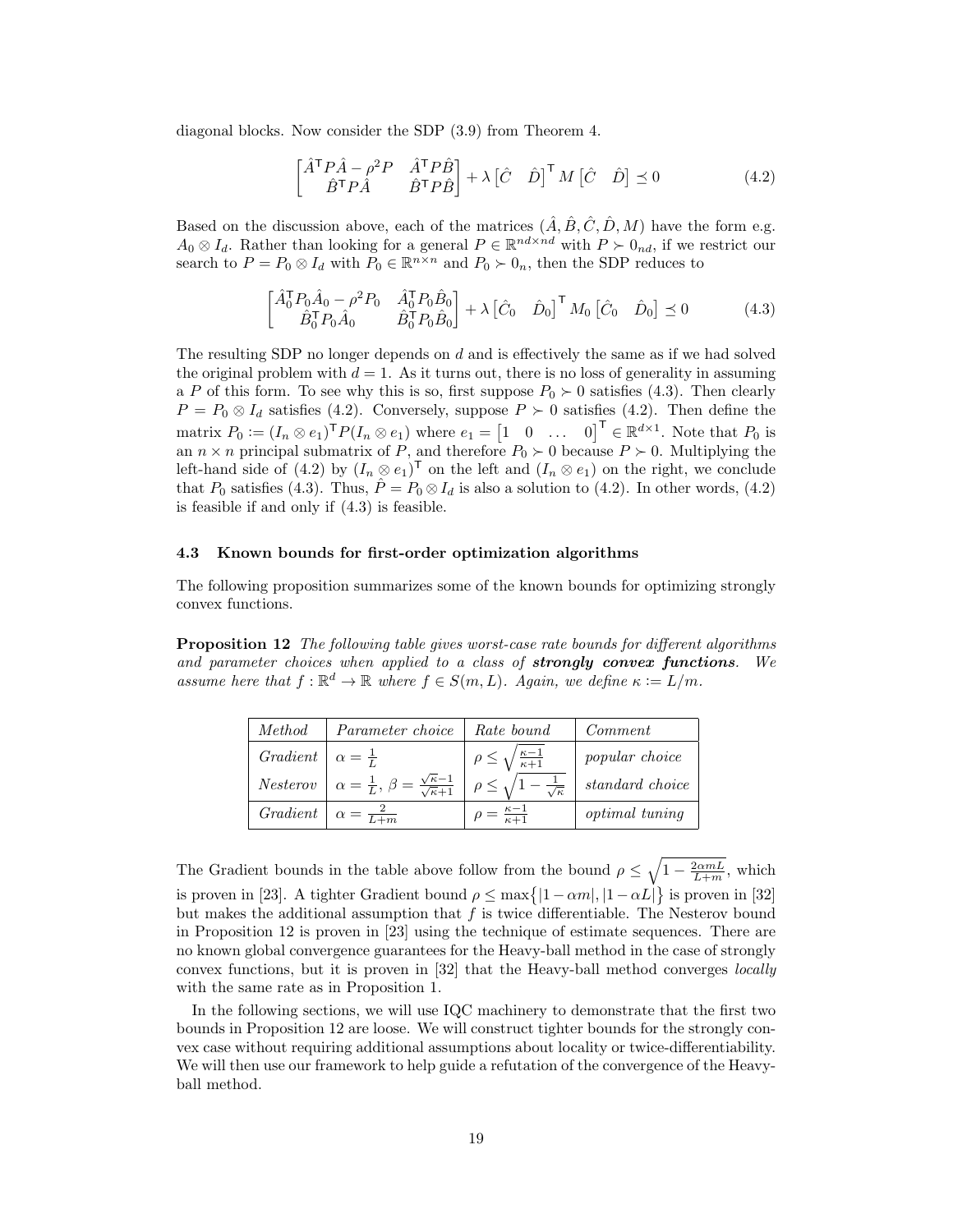#### <span id="page-19-4"></span>4.4 The Gradient method

The Gradient method with constant stepsize is among the simplest optimization schemes. The recursion is given by

$$
\xi_{k+1} = \xi_k - \alpha \nabla f(\xi_k) \tag{4.4}
$$

We will analyze this algorithm by applying Theorem [4.](#page-9-0) Since  $f \in S(m, L)$ , we may use the sector IQC of Lemma [6](#page-12-5) and [\(3.9\)](#page-9-4) together with the dimensionality reduction of Section [4.2](#page-17-0) yields the following SDP.

$$
\begin{bmatrix} (1 - \rho^2)P & -\alpha P \\ -\alpha P & \alpha^2 P \end{bmatrix} + \lambda \begin{bmatrix} -2mL & (L+m) \\ (L+m) & -2 \end{bmatrix} \preceq 0, \qquad P \succ 0, \qquad \lambda \ge 0 \tag{4.5}
$$

Note that P is  $1 \times 1$ , so we may set  $P = 1$  without loss of generality and we obtain the following LMI in  $(\rho^2, \lambda)$ .

<span id="page-19-0"></span>
$$
\begin{bmatrix} 1 - \rho^2 & -\alpha \\ -\alpha & \alpha^2 \end{bmatrix} + \lambda \begin{bmatrix} -2mL & L+m \\ L+m & -2 \end{bmatrix} \preceq 0 \quad \text{and} \quad \lambda \ge 0 \tag{4.6}
$$

Using Schur complements, [\(4.6\)](#page-19-0) is equivalent to

<span id="page-19-1"></span>
$$
\lambda \ge \frac{\alpha^2}{2}
$$
 and  $\rho^2 \ge 1 - 2mL\lambda - \frac{(\alpha - (L + m)\lambda)^2}{2\lambda - \alpha^2}$  (4.7)

By analyzing the lower bound on  $\rho$  in [\(4.7\)](#page-19-1), we can find the optimal choice of  $\lambda$  as a function of the stepsize  $\alpha$ . Omitting the details, we eventually obtain the simple expression  $\rho = \max\{|1 - \alpha m|, |1 - \alpha L|\}.$  This is precisely the bound found for the quadratic case, as derived in Appendix [A.](#page-37-0) However, we have shown something much stronger here, since the only assumption we made about f is that  $\nabla f$  satisfies the sector IQC of Lemma [6.](#page-12-5) In particular, the Gradient method rates in Proposition [1](#page-5-0) hold not only for quadratics, but also for strongly convex functions, and even for functions that change or switch over time (either stochastically, adversarially, or otherwise), so long as each function satisfies the pointwise sector constraint. Note that  $(4.6)$  can be transformed using Schur complements:

<span id="page-19-2"></span>
$$
\begin{bmatrix} -2mL\lambda - \rho^2 & (L+m)\lambda & 1\\ (L+m)\lambda & -2\lambda & -\alpha\\ 1 & -\alpha & -1 \end{bmatrix} \preceq 0
$$
 (4.8)

And now [\(4.8\)](#page-19-2) is linear in  $(\rho^2, \lambda, \alpha)$ . This formulation allows one to directly answer questions such as "what range of stepsizes can yield a given rate?".

## <span id="page-19-5"></span>4.5 Nesterov's accelerated method

Nesterov's accelerated method with constant stepsize converges at a linear rate. There exists some  $c > 0$  such that for any initial condition  $\xi_0$ ,

$$
\|\xi_k - \xi_\star\| \le c\rho^k \|\xi_0 - \xi_\star\| \quad \text{with} \quad \rho = \sqrt{1 - \sqrt{\frac{m}{L}}}
$$

when applied to functions  $f \in S(m, L)$ . In this case, the parameters are the standard parameters from Proposition [12,](#page-18-2) which are  $\alpha := 1/L$  and  $\beta := (\sqrt{L} - \sqrt{m})/(\sqrt{L} + \sqrt{m})$ [\[23\]](#page-35-0). Nesterov also showed that a lower bound on convergence rate for any algorithm of the form  $(2.2)$  and for any  $f \in S(m, L)$  is given by

<span id="page-19-3"></span>
$$
\|\xi_k - \xi_\star\| \ge \rho_{\text{opt}}^k \|\xi_0 - \xi_\star\| \quad \text{with} \quad \rho_{\text{opt}} = \frac{\sqrt{L} - \sqrt{m}}{\sqrt{L} + \sqrt{m}}. \tag{4.9}
$$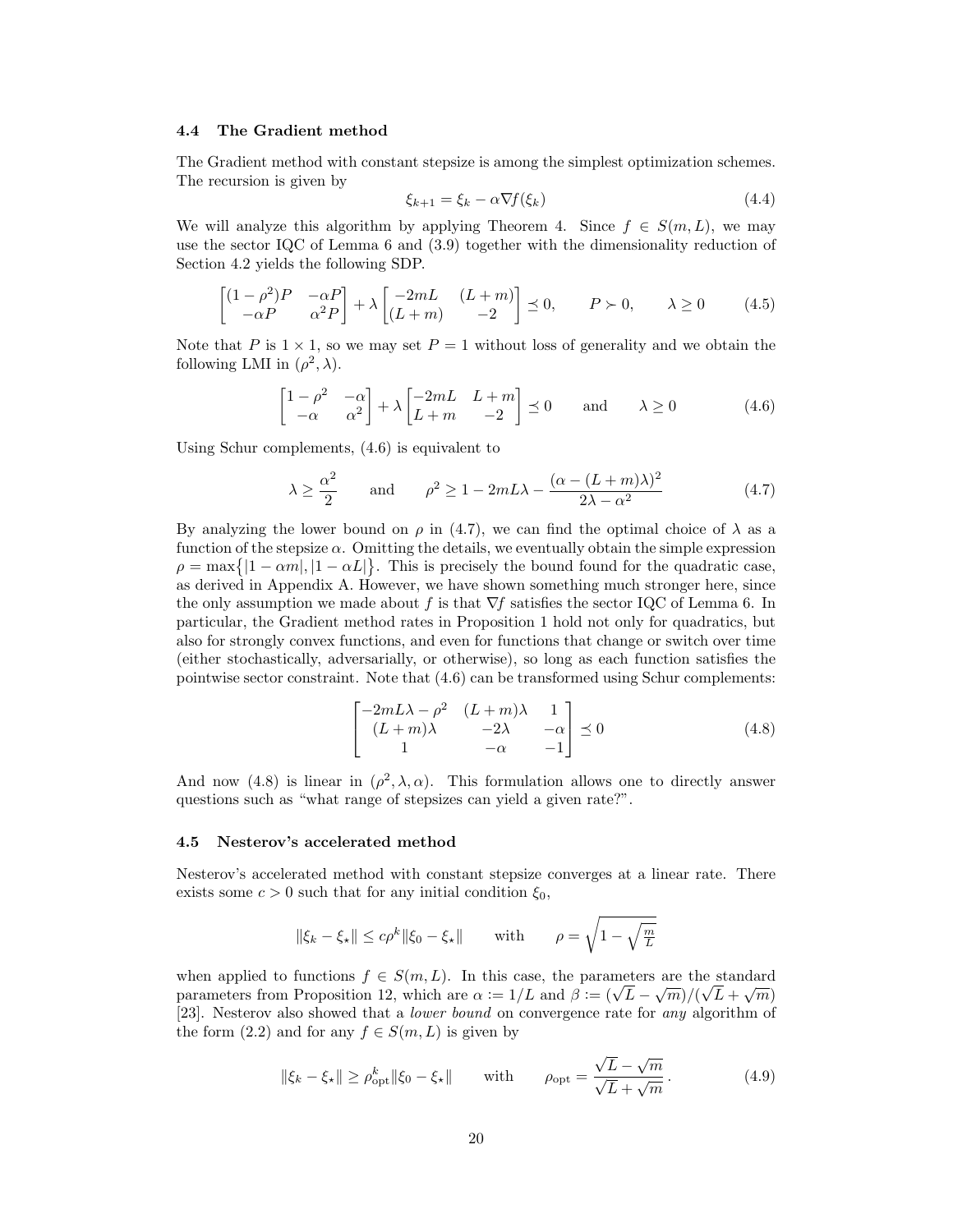Since  $\rho$  and  $\rho_{\text{opt}}$  behave similarly as  $L/m \to \infty$ , Nesterov's accelerated method is sometimes called "optimal" or "nearly optimal".

We computed the rate bounds using Theorem [4](#page-9-0) using either the sector IQC of Lemma [6,](#page-12-5) or a combination of the sector IQC and the weighted off-by-one IQC of Lemma [10.](#page-14-1) It is important to note that unlike the Gradient method case, the LMI [\(3.9\)](#page-9-4) is no longer linear in  $\rho^2$ . Therefore, we found the minimal  $\rho$  by performing a bisection search on  $\rho$ , see the first plot in Figure [3.](#page-20-0)

<span id="page-20-0"></span>

Figure 3: Upper bounds for Nesterov's accelerated method applied to  $f \in S(m, L)$  using the standard tuning in Proposition [12.](#page-18-2) We tested both the sector IQC and the weighted off-by-one IQC. The first plot shows convergence rate and the second plot shows number of iterations required to achieve convergence to a specified tolerance. The theoretical lower bound  $\rho_{\text{opt}}$  is given in [\(4.9\)](#page-19-3). The rate that can be certified using the LMI approach is strictly better than the rate proved in [\[23\]](#page-35-0) using estimate sequences.

The rate obtained using the sector IQC alone is very poor. To understand why, recall from Lemma [6](#page-12-5) that the sector IQC allows for  $f_k$  to be different at each iteration. Unlike the Gradient method, Nesterov's accelerated method is not robust to having a changing  $f_k$ . However, convergence can nevertheless be guaranteed as long as  $\rho < 1$ , which corresponds approximately to  $L/m < 11.7$ .

The rate obtained using the weighted off-by-one IQC improves upon the rate proven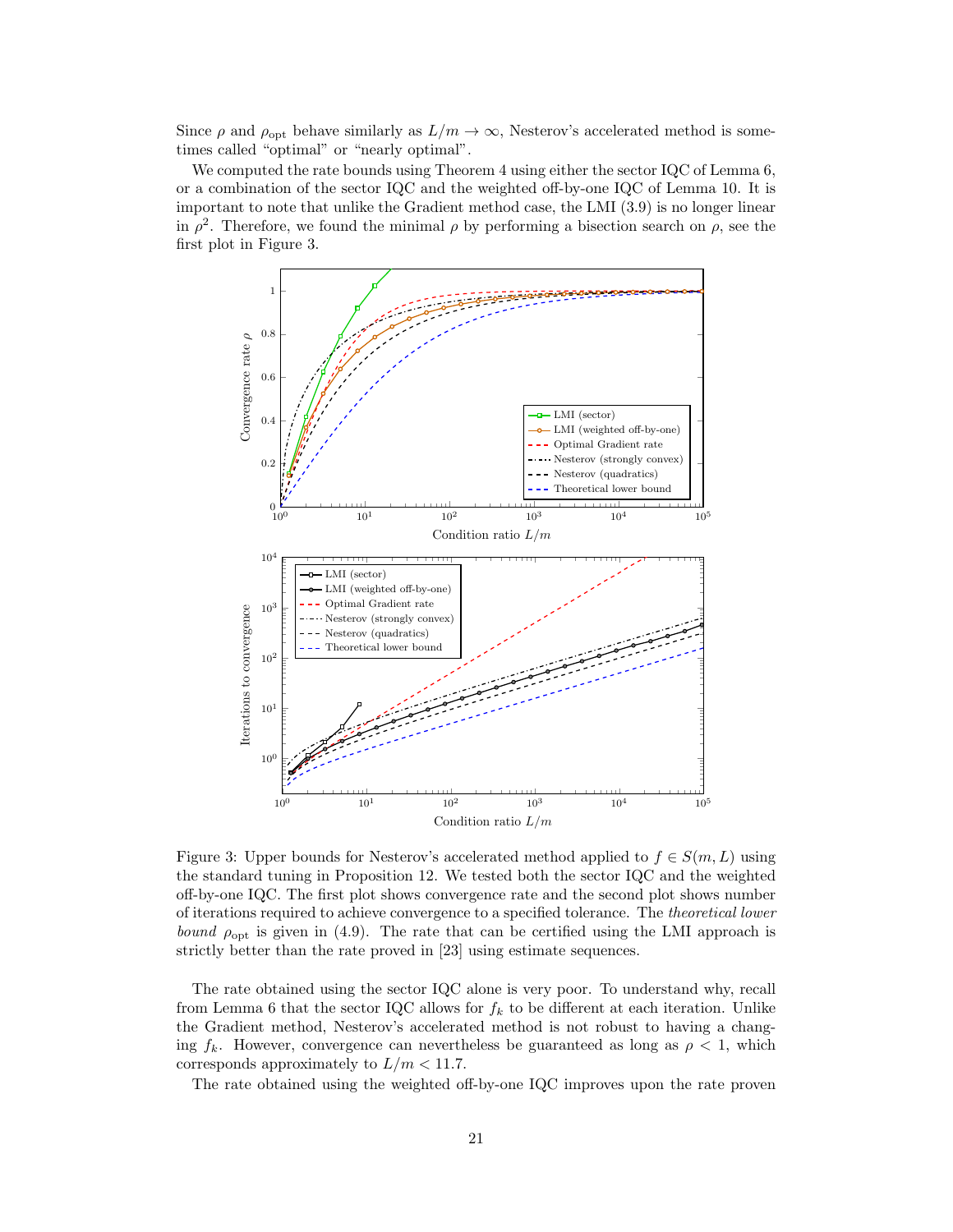in [\[23\]](#page-35-0) using the estimate sequence approach (see Proposition [12\)](#page-18-2). Note that we do not have an analytical expression for the improved bound; it was found numerically by solving the LMI of Theorem [4.](#page-9-0)

Given that  $||x_k|| \leq \sqrt{\text{cond}(P)}\rho^k ||x_0||$ , if we seek the smallest k such that  $||x_k|| \leq \varepsilon$ , then it suffices that  $\sqrt{\text{cond}(P)}\rho^k ||x_0|| \leq \varepsilon$ . This implies that

<span id="page-21-1"></span>
$$
k \ge \left(-\frac{1}{2\log\rho}\right) \log\left(\frac{\text{cond}(P)\|x_0\|^2}{\varepsilon^2}\right) \tag{4.10}
$$

For the second plot in Figure [3,](#page-20-0) we plotted  $-1/\log \rho$  versus  $L/m$  to get a sense of how the relative iteration count scales as a function of condition number. As we can see from Figure [3,](#page-20-0) Nesterov's method applied to quadratics is within a factor of 2 of the theoretical lower bound, and the bound we can prove for Nesterov's method applied to strongly convex functions is within a factor of 1.4 of the bound for quadratics.

Finally, we must also ensure that  $P$  is reasonably well-conditioned. In Figure [4,](#page-21-0) we see that cond(P) appears to be proportional to  $L/m$ , which agrees with the scale factor found by Nesterov [\[23\]](#page-35-0).

If we repeat the above experiments, but instead using the optimal tuning of Nesterov's method given in Proposition [1,](#page-5-0) the resulting plots are virtually identical. The only differences are that the curves are shifted down slightly because the optimal rate for quadratics is now  $1 - \frac{2}{\sqrt{3\kappa+1}}$  instead of  $1 - \frac{1}{\sqrt{\kappa}}$ . The sector-IQC curve goes unstable a little sooner as well, at around  $L/m \approx 10$ . Roughly speaking, if we use the optimal tuning we can guarantee slightly faster convergence but slightly less robustness.

<span id="page-21-0"></span>

Figure 4: Condition number  $cond(P)$  when using the weighted off-by-one IQC. It is within a constant factor of  $L/m$ . Note that  $log cond(P)$  appears in [\(4.10\)](#page-21-1) for computing minimum iterations to convergence.

## <span id="page-21-2"></span>4.6 The Heavy-ball method

The optimal Heavy-ball rate for quadratics in Proposition [1](#page-5-0) matches Nesterov's lower bound [\(4.9\)](#page-19-3) for strongly convex functions. Although the Heavy-ball method and Nesterov's accelerated method have similar recursions, Figures [3](#page-20-0) and [5](#page-22-0) tell very different stories. When we allow for a different  $f_k$  at every iteration (sector IQC), we can guarantee stability when  $L/m \approx 6$  or less. When we include the weighted off-by-one IQC as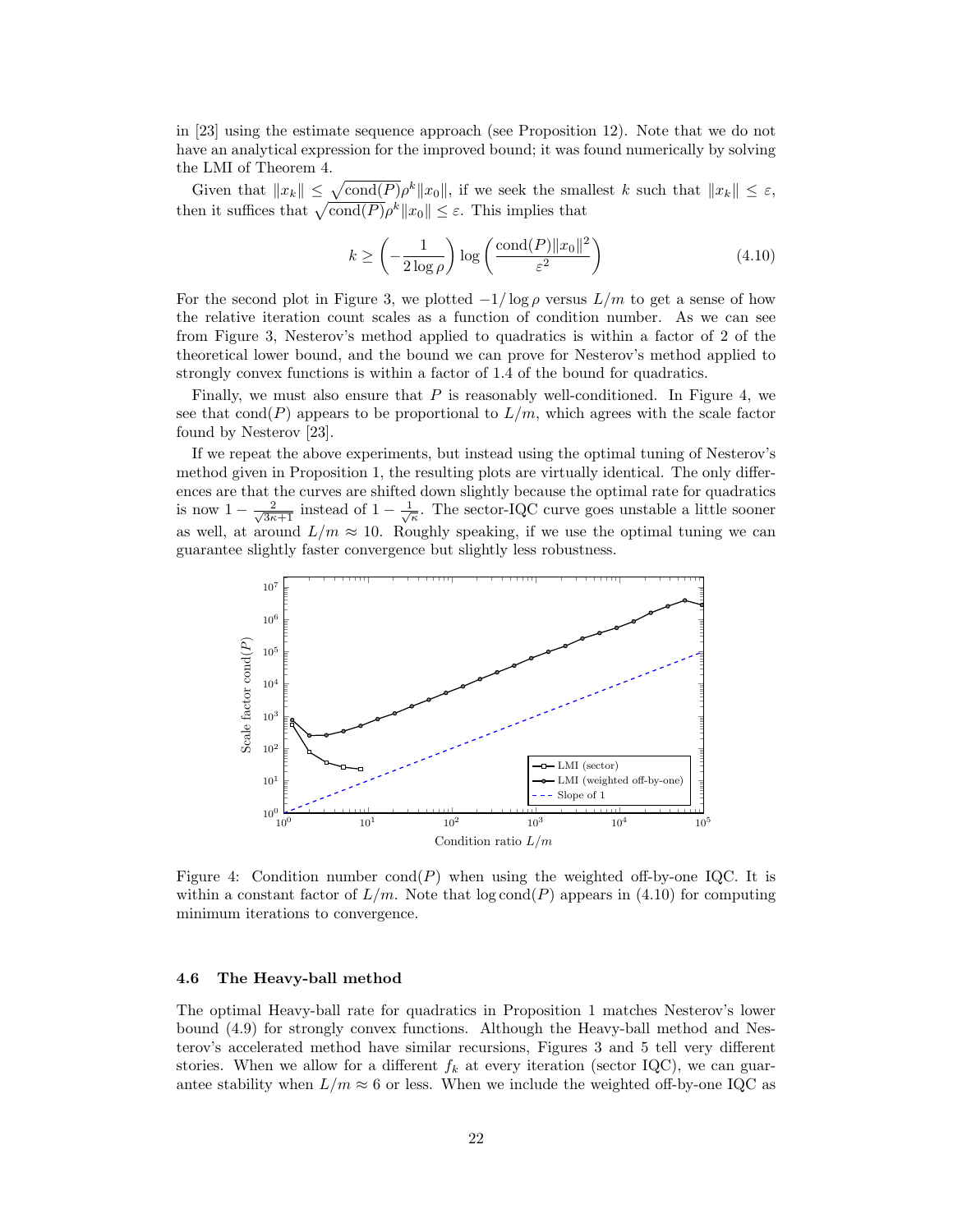well, we can only guarantee stability when  $L/m \approx 18$  or less. While it seems possible that using more IQCs could potentially improve this upper bound, it turns out that the poor quality of these bounds is due to something more serious: the Heavy-ball method optimized for quadratics does not converge for general  $f \in S(m, L)$ .

<span id="page-22-0"></span>

Figure 5: Upper bounds for the Heavy-ball method, using either the sector IQC or the weighted off-by-one IQC. Convergence rate (first plot) and number of iterations required to achieve convergence to a specified tolerance (second plot). Note that the theoretical lower bound is equal to the optimal Heavy-ball rate for quadratics. The *theoretical lower* bound  $\rho_{\rm opt}$  is given in [\(4.9\)](#page-19-3).

To find an example of an  $f(x)$  that leads to a non-convergent Heavy-ball method, Figure [5](#page-22-0) indicates that we should search for  $L/m > 18$ . The following one-dimensional example does the job.

<span id="page-22-1"></span>
$$
\nabla f(x) = \begin{cases} 25x & x < 1 \\ x + 24 & 1 \le x < 2 \\ 25x - 24 & x \ge 2 \end{cases}
$$
(4.11)

It is easy to check that  $\nabla f(x)$  is continuous and monotone, and so  $f \in S(m, L)$  with  $m = 1$  and  $L = 25$ . When using an initial condition in the interval  $3.07 \le x_0 \le 3.46$ , the Heavy-ball method produces a limit cycle with oscillations that never damp out. The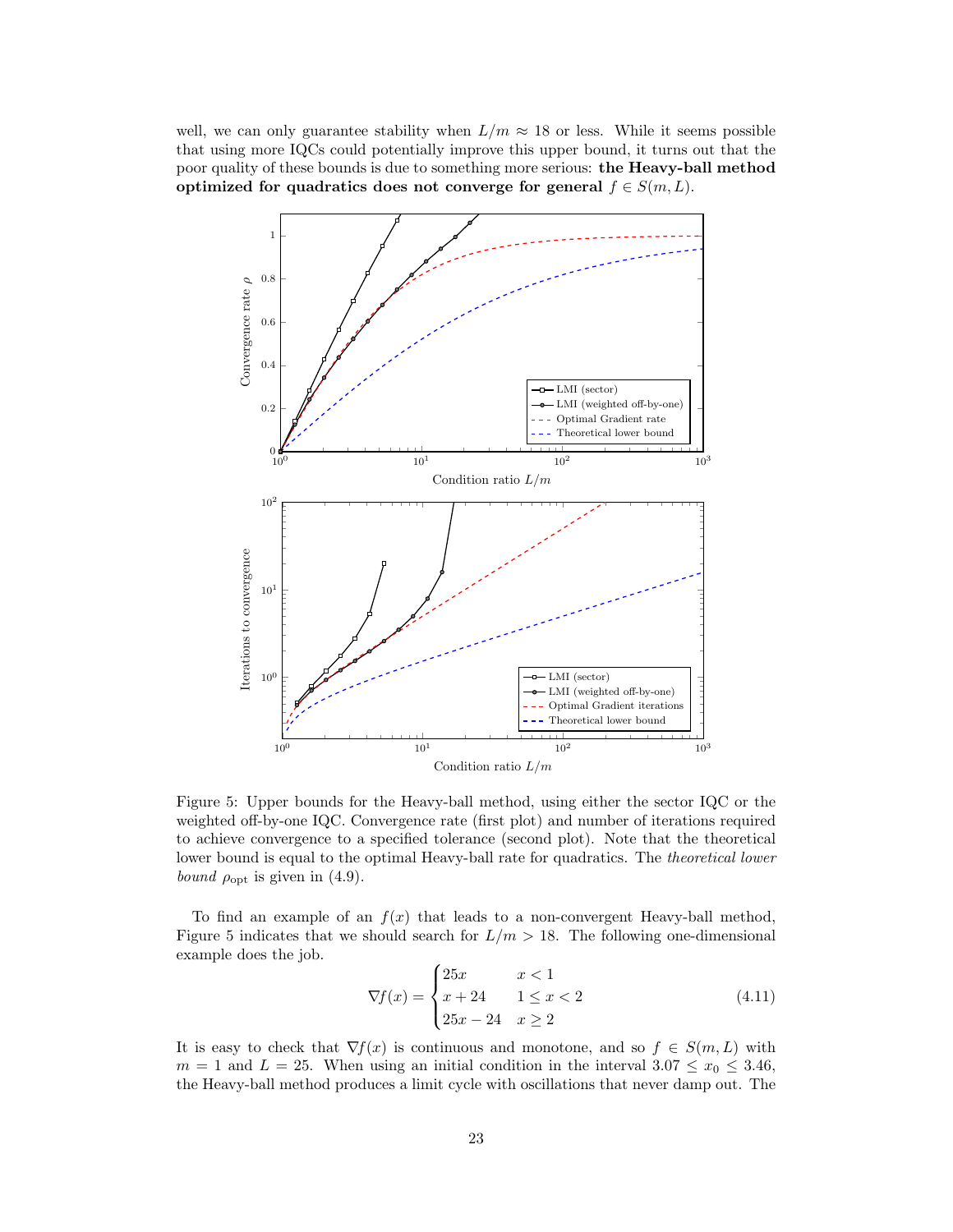first 50 iterates for  $x_0 = 3.3$  are shown in Figure [6,](#page-23-0) and a plot of  $f(x)$  with the limit cycle overlaid is shown in Figure [7.](#page-23-1)

<span id="page-23-0"></span>

Figure 6: Iteration history of the Heavy-ball method when optimizing  $f(x)$  defined in [\(4.11\)](#page-22-1). Dashed lines separate the pieces of  $f(x)$ . The iterates tend to a limit cycle, so the Heavy-ball method does not converge for this particular strongly convex function.

<span id="page-23-1"></span>

Figure 7: Graph of  $f(x)$  defined in [\(4.11\)](#page-22-1) with the limit cycle overlaid on top.

For a detailed proof that f can indeed converge to a limit cycle, see Appendix [B.](#page-38-0) We further investigate the stability of the Heavy-ball method in Section [5.](#page-23-2)

## <span id="page-23-2"></span>5 Further applications

#### 5.1 Stability of the Heavy-ball method

We saw in Section [4.6](#page-21-2) that the Heavy-ball method that uses  $\alpha$  and  $\beta$  optimized for quadratic functions is unstable for general strongly convex functions. A natural question to ask is whether the Heavy-ball method is stable over the class  $S(m, L)$  for some choice of  $\alpha$  and  $\beta$ . This experiment is easy to carry out in our framework, because choosing new values of  $\alpha$  and  $\beta$  simply amounts to changing parameters in the LMI. We chose  $\alpha = \frac{1}{L}$ , and for a sampling of points in  $\beta \in [0,1]$ , we evaluated the corresponding Heavy-ball method using Theorem [4](#page-9-0) together with the weighted off-by-one IQC. See Figure [8.](#page-24-0)

The first plot shows convergence rate. When  $\beta = 0$ , the Heavy-ball method becomes the Gradient method, which is always convergent. However, we can improve upon the gradient rate by optimizing over  $\beta$ . The best achievable rate is given by the black curve. The black curve lies strictly above the optimal Heavy-ball rate for quadratics, but below the optimal gradient rate.

In the second plot, we show the iterations required to achieve convergence. Again, the black curve represents the optimal parameter choice. As  $L/m$  gets large, the envelope veers away from the optimal Heavy-ball curve and becomes parallel to the optimal gradient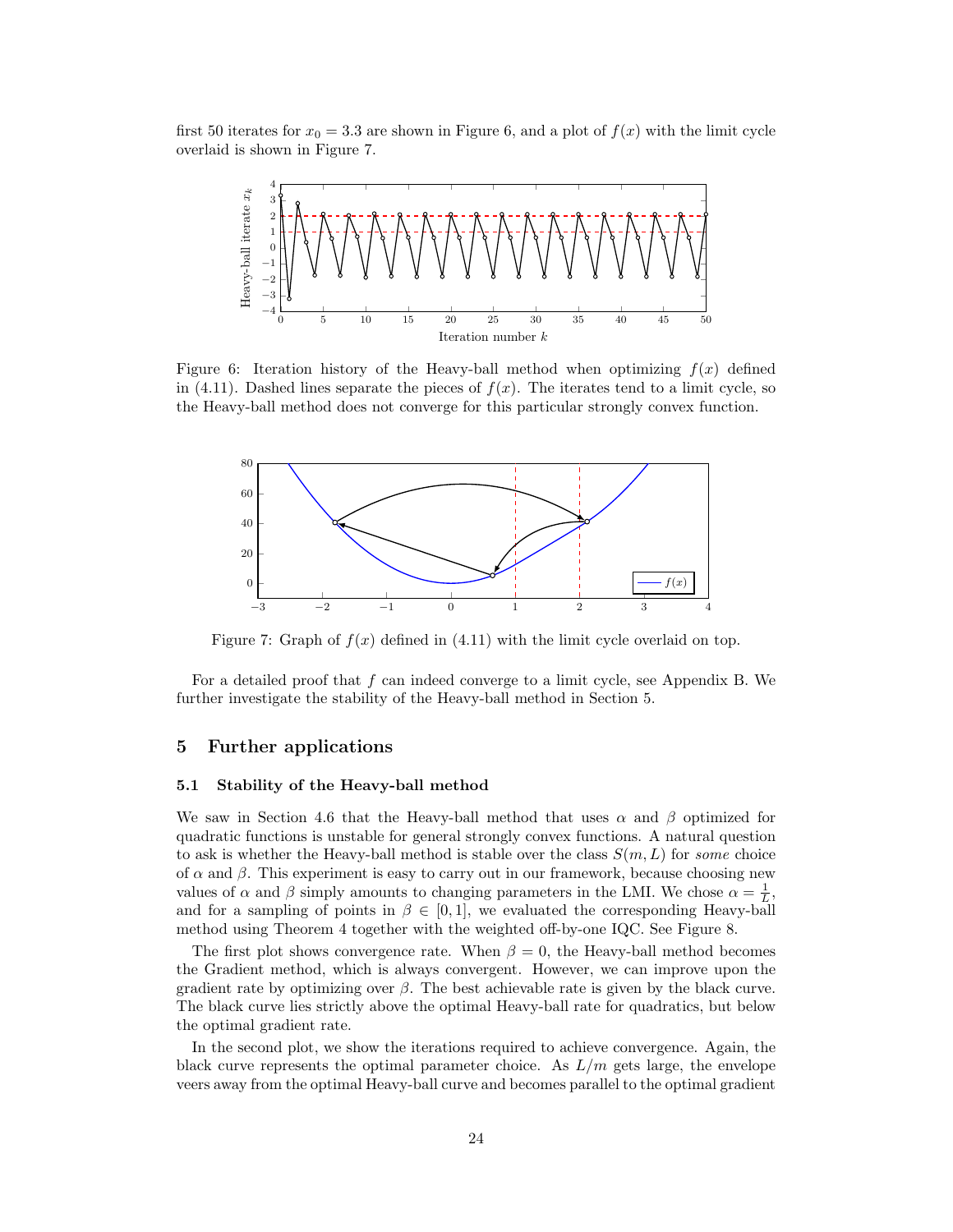<span id="page-24-0"></span>

Figure 8: Upper bounds for the Heavy-ball method. We fixed  $\alpha = \frac{1}{L}$ , and for each  $L/m$ , we picked  $\beta$  that led to the optimal rate. The result is the solid black curve. We plotted convergence rate (first plot) and number of iterations required to achieve convergence to a specified tolerance (second plot). The theoretical lower bound  $\rho_{\text{opt}}$  is given in [\(4.9\)](#page-19-3) and is the same as the optimal Heavy-ball rate for quadratics.

curve. So when  $L/m$  is large, even when  $\beta$  is chosen optimally, the Heavy-ball method is comparable to the Gradient method in worst-case for general strongly convex functions.

#### <span id="page-24-1"></span>5.2 Multiplicative gradient noise

A common consideration is the inclusion of noise in the gradient computation. One possible model is relative deterministic noise where we assume the gradient error is pro-portional to the distance to optimality [\[32\]](#page-36-11). Instead of directly observing  $\nabla f(y)$ , we see  $u_k = \nabla f(y_k) + r_k$ , where

$$
||r_k|| \le \delta ||\nabla f(y_k)||
$$

for some small nonnegative  $\delta$ . The IQC framework can be used to analyze such situations to study the robustness of various algorithms to this type of noise.

If  $w_k$  is the true gradient, we actually measure  $u_k = \Delta_k w_k$ , where the gradient error is bounded above by a quantity proportional to the true gradient. In other words, we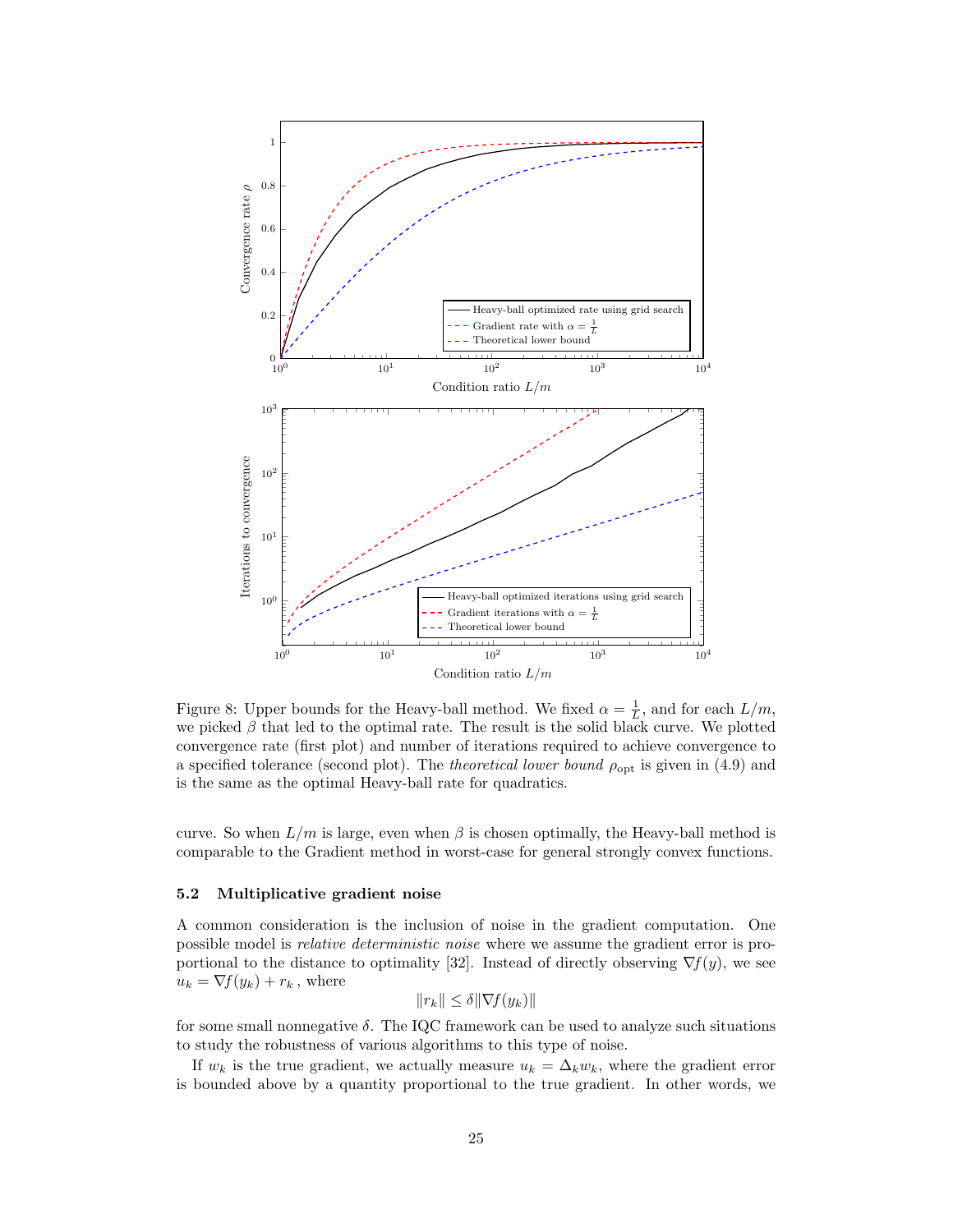assume there is some  $\delta > 0$  such that  $||u_k - w_k|| \leq \delta ||w_k||$ . Squaring both sides of the inequality and rearranging, we obtain the IQC

$$
\begin{bmatrix} w_k \\ u_k \end{bmatrix}^{\mathsf{T}} \begin{bmatrix} \delta^2 - 1 & 1 \\ 1 & -1 \end{bmatrix} \begin{bmatrix} w_k \\ u_k \end{bmatrix} \ge 0 \quad \text{for all } k
$$

<span id="page-25-0"></span>Note that this is simply the sector IQC with  $m = 1 - \delta$  and  $L = 1 + \delta$ . We make no assumptions on how the noise is generated; it may be the output of a stochastic process, or could even be chosen adversarially. The modified block-diagram is shown in Figure [9.](#page-25-0)



Figure 9: Block-diagram representation of the standard interconnection with an additional block  $\Delta$  representing multiplicative noise.

By making a small modification, we can apply Theorem [4.](#page-9-0) We will look to show that the following inequality holds over all trajectories

<span id="page-25-1"></span>
$$
x_{k+1}^{\mathsf{T}} P x_{k+1} - \rho^2 x_k^{\mathsf{T}} P x_k + \lambda_1 z_k^{\mathsf{T}} M z_k + \lambda_2 \begin{bmatrix} w_k \\ u_k \end{bmatrix}^{\mathsf{T}} \begin{bmatrix} \delta^2 - 1 & 1 \\ 1 & -1 \end{bmatrix} \begin{bmatrix} w_k \\ u_k \end{bmatrix} \le 0 \tag{5.1}
$$

for some  $\lambda_1, \lambda_2 \geq 0$ . In order to formulate an LMI that implies a solution to [\(5.1\)](#page-25-1), we use the signal  $\begin{bmatrix} x_k^{\mathsf{T}} & u_k^{\mathsf{T}} & w_k^{\mathsf{T}} \end{bmatrix}$ . Consequently, the matrices  $(\hat{A}, \hat{B}, \hat{C}, \hat{D})$  from  $(3.6)$ - $(3.7)$ now become a map  $(w_k, u_k) \mapsto z_k$ . This leads to an LMI of the form [\(3.11\)](#page-11-1) which is now block-3  $\times$  3 instead of the 2  $\times$  2 LMI of Theorem [4.](#page-9-0) The proof is identical to that of Theorem [4.](#page-9-0)

Gradient method Our first experiment is to test the Gradient method. We used noise values of  $\delta \in \{0.01, 0.02, 0.05, 0.1, 0.2, 0.5\}$ . See Figure [10.](#page-26-1)

In examining Figure [10,](#page-26-1) we observe that the Gradient method with stepsize  $\frac{2}{L+m}$  is not very robust to multiplicative noise. Even with noise as low as  $1\%$  ( $\delta = 0.01$ ), the Gradient method is no longer stable for  $L/m > 100$ . An explanation for this phenomenon is that in choosing the stepsize  $\alpha$ , we are trading off convergence rate with robustness. The choice  $\frac{2}{L+m}$  yields the minimum worst-case rate, but is fragile to noise. If we pick a more conservative stepsize such as the popular choice  $\alpha = \frac{1}{L}$ , we obtain a very different picture. See Figure [11.](#page-27-0)

Notice that with the updated stepsize of  $\alpha = \frac{1}{L}$ , the Gradient method is now robust to multiplicative noise. Robustness comes at the expense of a degradation in the best achievable convergence rate. This degradation manifests itself as a gap in Figure [11](#page-27-0) between the black curves and the other ones.

Nesterov's accelerated method We can carry out an experiment similar to the one we did with the Gradient method, but now with Nesterov's method. As before, we examine the trade-off between the magnitude of the multiplicative noise and the degradation of the optimal convergence rate. This time, we use  $\delta \in \{0.05, 0.1, 0.2, 0.3, 0.4, 0.5\}$ . See Figure [12.](#page-28-0)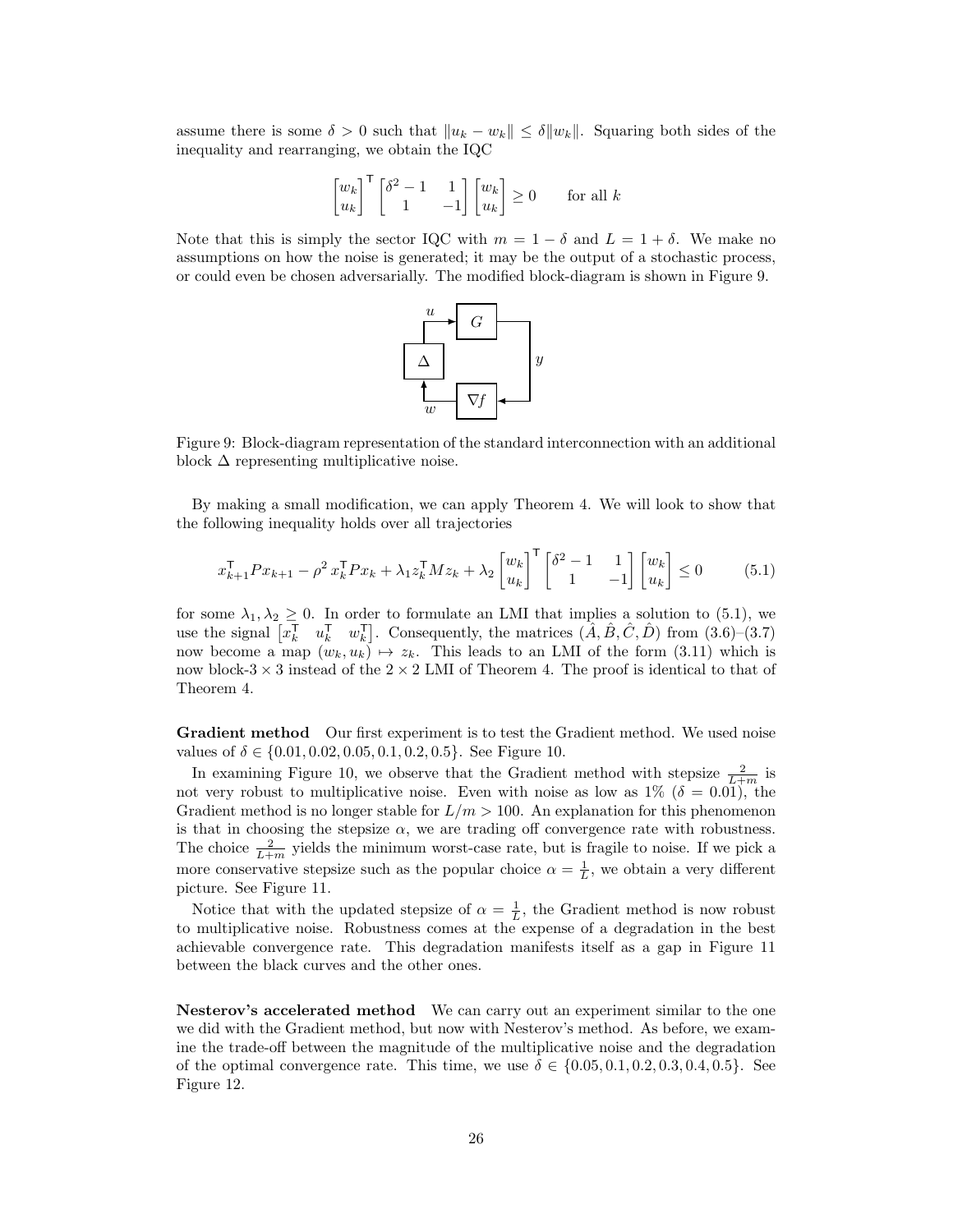<span id="page-26-1"></span>

Figure 10: Convergence rate and iterations to convergence for the Gradient method with  $\alpha = \frac{2}{L+m}$ , for various noise parameters  $\delta$ . This method is not robust to noise.

As with our first Gradient method test, Nesterov's method is not robust to multiplicative noise. For moderate  $L/m$ , the degradation is minor, but eventually leads to instability when we reach a certain threshold. The idea that accelerated methods are sensitive to noise and can lead to an accumulation of error was noted in the recent work [\[5\]](#page-34-6), using a different notion of gradient perturbation.

Robustness of Nesterov's method can be improved by modifiying the  $\alpha$  and  $\beta$  parameters. Choosing a smaller  $\alpha$  pushes back the instability threshold, while choosing a smaller  $\beta$  simultaneously pushes back the instability threshold and degrades the rate. In the limit  $\beta \to 0$ , Nesterov's method becomes the Gradient method, so we recover the plots of Figure [11.](#page-27-0)

# <span id="page-26-0"></span>5.3 Proximal point methods

Suppose we are interested in solving a problem of the form

minimize  $f(x) + P(x)$ subject to  $x \in \mathbb{R}^n$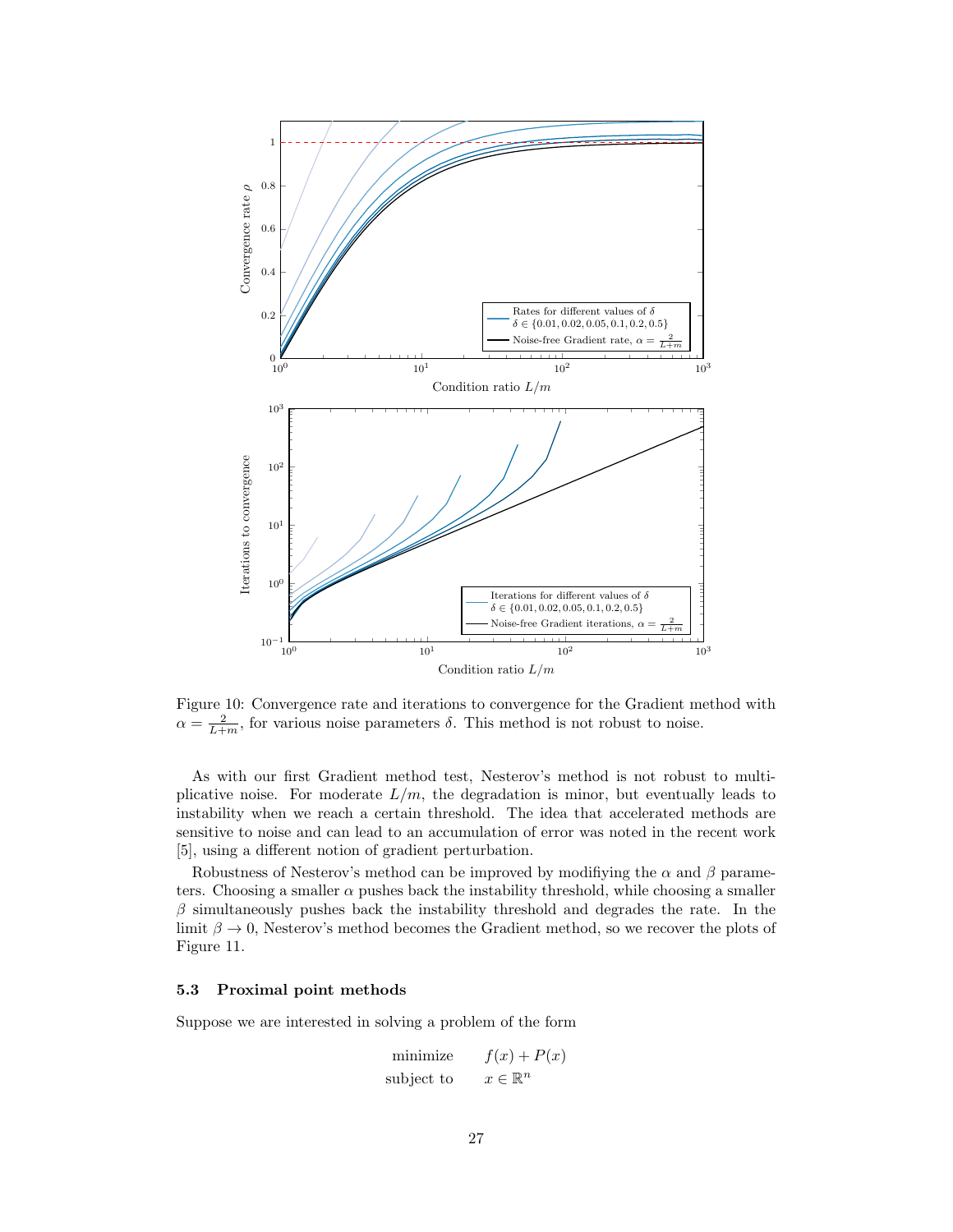<span id="page-27-0"></span>

Figure 11: Convergence rate and iterations to convergence for the Gradient method with  $\alpha = \frac{1}{L}$ , for various noise parameters  $\delta$ . This method is robust to noise, but at the expense of a gap in performance compared to the optimal stepsize of  $\alpha = \frac{2}{L+m}$ .

where  $f \in S(m, L)$ , and P is an extended-real-valued convex function on  $\mathbb{R}^n$ . An example of such a problem is constrained optimization, where we require that  $x \in C$ . In this case, we simply let  $P$  be the indicator function of  $C$ . We will now show how the IQC framework can be used to analyze algorithms involving a proximal operator. Define the proximal operator of  $P$  as

$$
\Pi_{\nu}(x) := \arg\min_{y} \left(\frac{1}{2} \|x - y\|^2 + \nu P(y)\right)
$$

As an illustrative example, we will show how to analyze the proximal version of Nesterov's algorithm. Iterations take the form:

<span id="page-27-1"></span>
$$
\xi_{k+1} = \Pi_{\nu} \left( y_k - \alpha \nabla f(y_k) \right)
$$
  
\n
$$
y_k = \xi_k + \beta(\xi_k - \xi_{k-1})
$$
\n(5.2)

Note that when  $\Pi_{\nu} = I$ , we recover the standard Nesterov algorithm. When  $\beta = 0$ , we recover the proximal gradient method.

In order to analyze this algorithm, we must characterize  $\Pi_{\nu}$  using IQCs. To this end, let  $T := \partial P$  be the subdifferential of P. Then,  $\Pi_{\nu}(x)$  is the unique point such that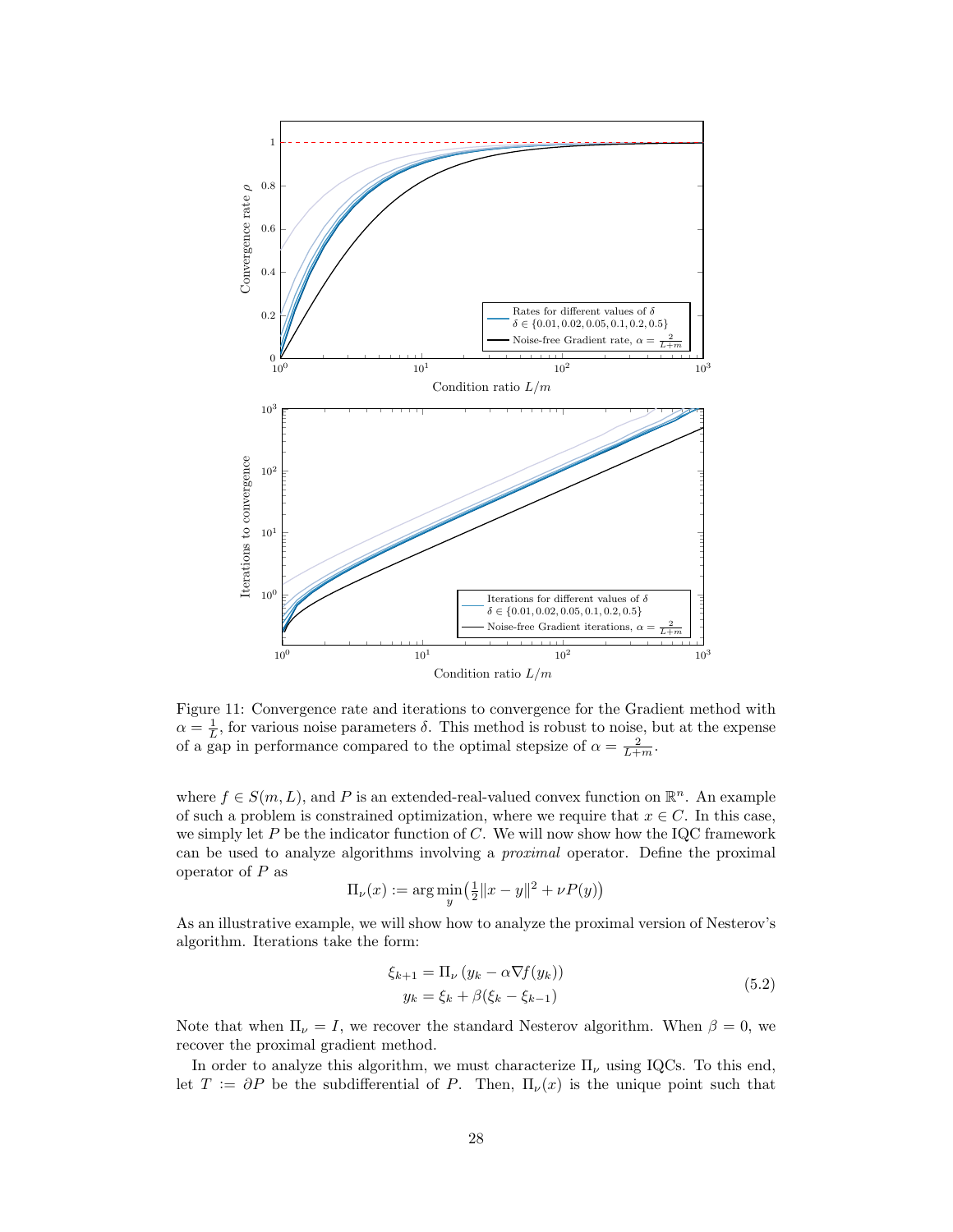<span id="page-28-0"></span>

Figure 12: Convergence rate and iterations to convergence for Nesterov's method with standard tuning, for various noise parameters  $\delta$ .

 $x - \Pi_{\nu}(x) \in \nu T(\Pi_{\nu}(x))$ . Or, written another way,

<span id="page-28-1"></span>
$$
\Pi_{\nu} = (I + \nu T)^{-1}
$$
\n(5.3)

Since  $T$  is a subdifferential, it satisfies the *incremental passivity* condition. Namely,

$$
(T(x) - T(y))^\mathsf{T} (x - y) \ge 0 \quad \text{for all } x, y \in \mathbb{R}^n
$$

Therefore, T satisfies the sector IQC with  $m = 0$  and  $L = \infty$ . In fact, via minor modifications of Lemma [8](#page-12-6) and Lemma [9](#page-13-4) using the definition of a subdifferential rather than [\(3.13c\)](#page-12-2), T satisfies the off-by-one and weighted off-by-one IQCs as well. Now transform [\(5.2\)](#page-27-1) by introducing the auxiliary signals  $u_k := \nabla f(y_k)$ ,  $w_k := \Pi_{\nu}(y_k - \alpha u_k)$ ,  $v_k := \nu T(w_k)$ . The definitions of  $w_k$  and  $v_k$  together with [\(5.3\)](#page-28-1) immediately imply that  $w_k = y_k - \alpha u_k - v_k$ . Therefore, we can rewrite [\(5.2\)](#page-27-1) as

$$
\xi_{k+1} = \xi_k + \beta(\xi_k - \xi_{k-1}) - v_k - \alpha u_k
$$
  
\n
$$
w_k = \xi_k + \beta(\xi_k - \xi_{k-1}) - v_k - \alpha u_k
$$
  
\n
$$
y_k = \xi_k + \beta(\xi_k - \xi_{k-1})
$$
  
\n
$$
w_k = \nu T(w_k)
$$
  
\n
$$
v_k = \nu T(w_k)
$$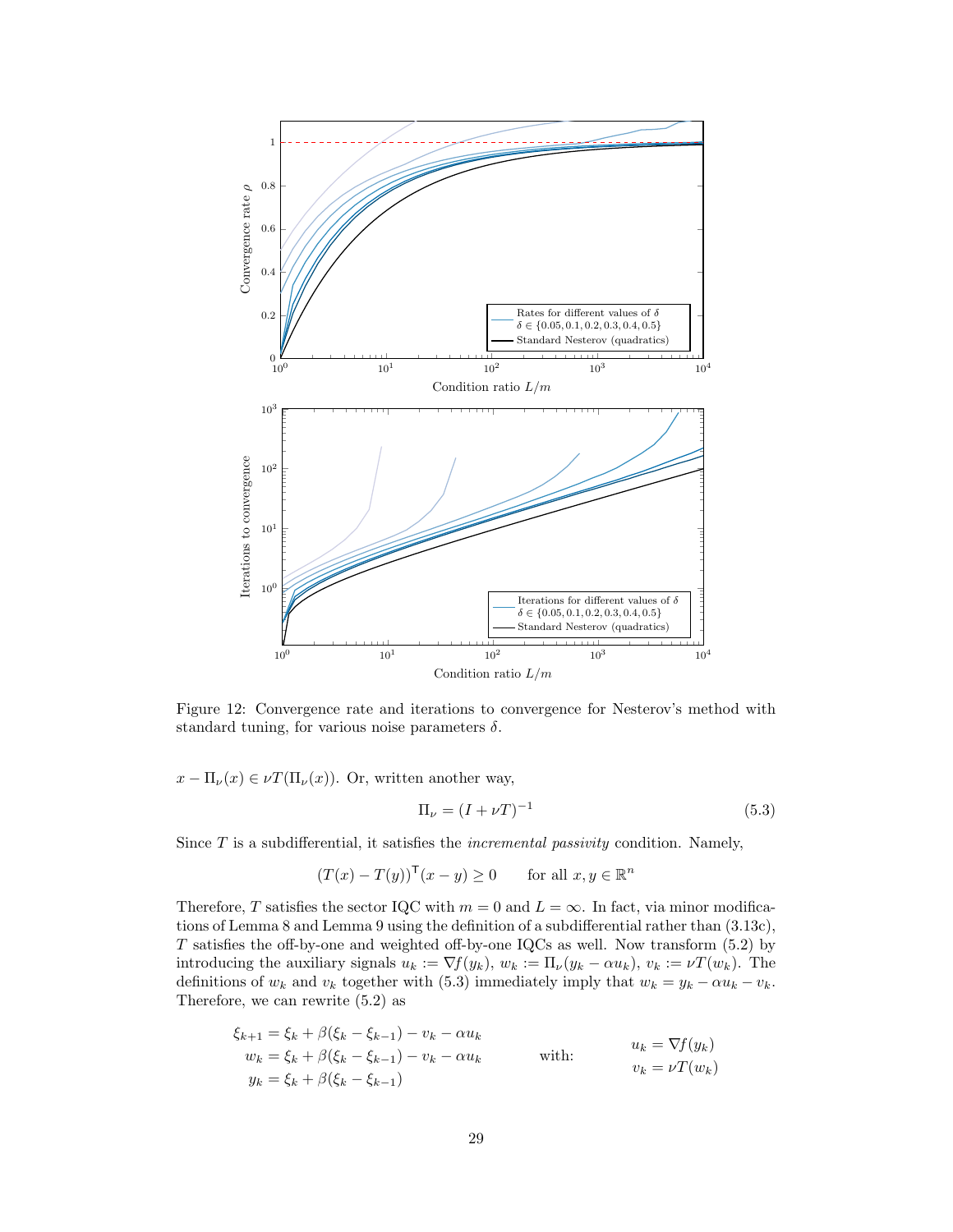

<span id="page-29-0"></span>Figure 13: Block-diagram representation of the standard interconnection with an additional block  $\nu T$  representing a scaled subdifferential.

These equations may be succinctly represented as a block diagram, as in Figure [13.](#page-29-0)

Analyzing this interconnection is done by accounting for the IQCs for both unknown blocks. If  $(\Psi_1, M_1)$  is the IQC for  $\nabla f$  with output  $z_k^1$  and  $(\Psi_2, M_2)$  is the IQC for  $\nu T$ with output  $z_k^2$ , then we seek to show that for all trajectories satisfy

<span id="page-29-1"></span>
$$
x_{k+1}^{\mathsf{T}} P x_{k+1} - \rho x_k^{\mathsf{T}} P x_k + \lambda_1 (z_k^1)^{\mathsf{T}} M_1(z_k^1) + \lambda_2 (z_k^2)^{\mathsf{T}} M_2(z_k^2) \le 0 \tag{5.4}
$$

where  $x_k$  now includes the states  $\xi_k$  as well as the internal states of  $\Psi_1$  and  $\Psi_2$ . As in the proof of Theorem [4,](#page-9-0) for each fixed  $\rho$ , we can write [\(5.4\)](#page-29-1) as an LMI in the variables  $P \succ 0, \lambda_1 \geq 0, \lambda_2 \geq 0.$ 

Applying this approach to the proximal version of Nesterov's accelerated method, we recover the exact same plots as in Figure [3.](#page-20-0) This is to be expected because it is known that the proximal gradient and accelerated methods achieves the same worst-case convergence rates as their unconstrained counterparts [\[1,](#page-34-7) [25,](#page-35-13) [40\]](#page-36-12). We conjecture that any algorithm G of the form [\(2.2\)](#page-2-1) which converges with rate  $\rho$  has a proximal variant that converges at precisely the same rate.

## 5.4 Weakly convex functions

With minor modifications to our analysis, we can immediately extend our results to the case where the function to be optimized is convex, but not strongly convex. Specifically, we will assume throughout this subsection that  $f \in S(0,L)$ . The following development is due to Elad Hazan [\[10\]](#page-34-8).

Suppose we want to minimize f over a compact, convex domain  $D$  for which we can readily compute the Euclidean projection. Let  $R$  denote the diameter of the set  $D$ . Define the function  $f_{\varepsilon}(x) := f(x) + \frac{\varepsilon}{2R^2} ||x||^2$ . Note that  $f_{\varepsilon}$  is differentiable and strongly convex; it satisfies  $f_{\varepsilon} \in S(\frac{\varepsilon}{R^2}, L + \frac{\varepsilon}{R^2})$ . Therefore, we may apply our analysis to  $f_{\varepsilon}$ .

Suppose we execute on  $f_{\varepsilon}$  an algorithm with interleaved projections as in Section [5.3.](#page-26-0) Let  $x_{\star}$  be any minimizer of f on D and  $x_{\star}^{(\varepsilon)}$  be the minimizer of  $f_{\varepsilon}$ . Let  $\rho$  denote the rate of convergence achieved when the condition ratio is set as  $\kappa = (1 + LR^2/\varepsilon)$  and let  $P_{\varepsilon} \succ 0$  be the associated solution to the LMI. Let  $\sigma := \text{cond}(P_{\varepsilon})$ . After k steps,

$$
f(x_k) - f(x_\star) = f_\varepsilon(x_k) - f_\varepsilon(x_\star) + \frac{\varepsilon}{2R^2} \left( \|x_\star\|^2 - \|x_k\|^2 \right)
$$
  

$$
\leq f_\varepsilon(x_k) - f_\varepsilon(x_\star^{(\varepsilon)}) + \frac{\varepsilon}{2R^2} \left( \|x_\star\|^2 - \|x_k\|^2 \right)
$$
  

$$
\leq f_\varepsilon(x_k) - f_\varepsilon(x_\star^{(\varepsilon)}) + \frac{\varepsilon}{2}
$$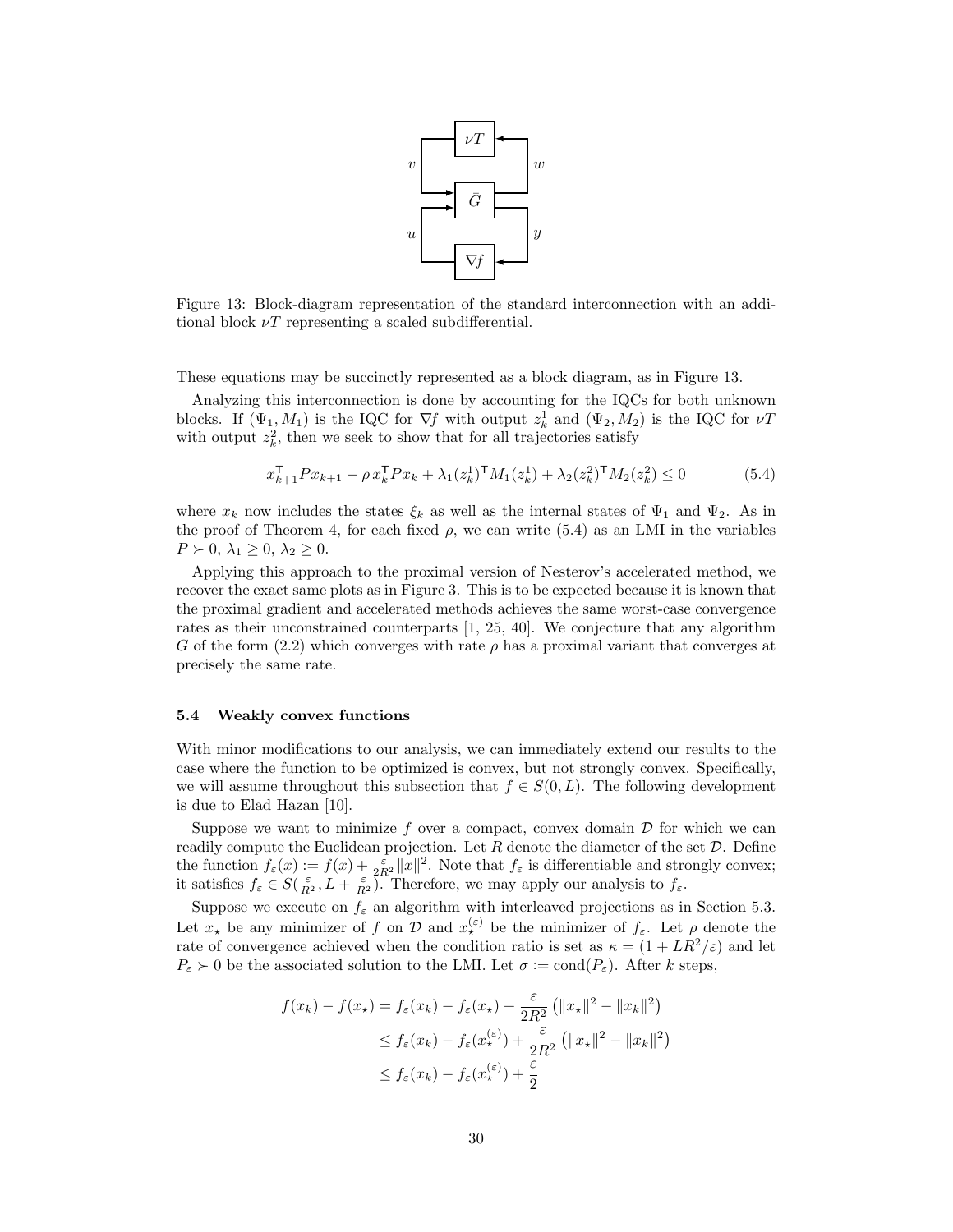Now apply [\(3.13a\)](#page-12-0) from Proposition [5](#page-11-3) using  $(f, x, y) = (f_{\varepsilon}, x_{\star}^{(\varepsilon)}, x_k)$  and obtain

$$
f(x_k) - f(x_\star) \le \frac{LR^2 + \varepsilon}{2R^2} \|x_k - x_\star^{(\varepsilon)}\|^2 + \frac{\varepsilon}{2}
$$
  

$$
\le \frac{LR^2 + \varepsilon}{2R^2} \sigma \rho^{2k} \|x_0 - x_\star^{(\varepsilon)}\|^2 + \frac{\varepsilon}{2}
$$
  

$$
\le \frac{1}{2} \left( (LR^2 + \varepsilon) \sigma \rho^{2k} + \varepsilon \right).
$$

Where the last inequality follows from the definition of set diameter. Therefore, if

$$
k \ge \frac{\log\left(\left(1 + LR^2/\varepsilon\right)\sigma\right)}{2\log(\rho^{-1})},\tag{5.5}
$$

then  $f(x_k) - f(x_\star) \leq \varepsilon$ . Substituting the rates found algebraically for the quadratic case (Section [2.2\)](#page-4-2) or our numerical results for the strongly convex case (Sections [4.4–](#page-19-4)[4.5\)](#page-19-5), the convergence rate  $\rho$  satisfies

$$
\frac{1}{\log(\rho^{-1})} \propto \kappa = (1 + LR^2/\varepsilon)
$$
 for the Gradient method, and  

$$
\frac{1}{\log(\rho^{-1})} \propto \kappa^{1/2} = (1 + LR^2/\varepsilon)^{1/2}
$$
 for Nesterov's accelerated method.

Finally, note that  $\sigma = \text{cond}(P_{\varepsilon})$  also depends on  $\varepsilon$ . We can control the growth of  $\sigma$ directly by including a constraint of the form  $I \preceq P \preceq \sigma I$  when solving the SDP of Theorem [4.](#page-9-0) Alternatively, we can observe (see Figure [4\)](#page-21-0) that  $\sigma \propto \kappa = (1 + LR^2/\varepsilon)$ . Therefore, we conclude that

$$
k = \mathcal{O}(\frac{1}{\varepsilon} \log \frac{1}{\varepsilon})
$$
 for the Gradient method, and  
\n
$$
k = \mathcal{O}(\frac{1}{\sqrt{\varepsilon}} \log \frac{1}{\varepsilon})
$$
 for Nesterov's accelerated method.

This analysis matches the standard bounds up to the logarithmic terms [\[23\]](#page-35-0).

## 6 Algorithm design

In this section, we show one way in which the IQC analysis framework can be used for algorithm design. We saw in Section [5.2](#page-24-1) that the Gradient method can be very robust to noise (Figure [11\)](#page-27-0), or not robust at all (Figure [10\)](#page-26-1), depending on whether we use a stepsize of  $\alpha = 1/L$  or  $\alpha = 2/(L+m)$ , respectively.

A natural question to ask is whether such a trade-off between performance and robustness exists with Nesterov's method as well. As can be seen in Figure [12,](#page-28-0) Nesterov's method is only somewhat robust to noise. In the sequel, we will synthesize variants of Nesterov's method that explore the performance-robustness trade-off space.

Consider an algorithm of the form [\(2.2\)](#page-2-1). Based on the discussion in Section [2.1,](#page-4-3) we know  $A$  must have an eigenvalue of 1. Moreover, given any invertible  $T$ , the algorithms  $(A, B, C, D)$  and  $(TAT^{-1}, TB, CT^{-1}, D)$  are equivalent realizations in the sense that if one is stable with rate  $\rho$ , the other is stable with rate  $\rho$  as well. Indeed, if the first algorithm has state  $\xi_k$ , the second algorithm has state  $T\xi_k$ . We limit our search to the case  $A \in \mathbb{R}^{2 \times 2}$  and  $D = 0$ . Three parameters are required to characterize all possible algorithms in this family (modulo equivalences due to a choice of  $T$ ). One possible parameterization is given by

<span id="page-30-0"></span>
$$
\left[\begin{array}{c|c}\nA & B \\
\hline\nC & D\n\end{array}\right] = \left[\begin{array}{cc|c}\n\beta_1 + 1 & -\beta_1 & -\alpha \\
1 & 0 & 0 \\
\hline\n\beta_2 + 1 & -\beta_2 & 0\n\end{array}\right] \quad \text{with:} \quad (\alpha, \beta_1, \beta_2) \in \mathbb{R}^3 \quad (6.1)
$$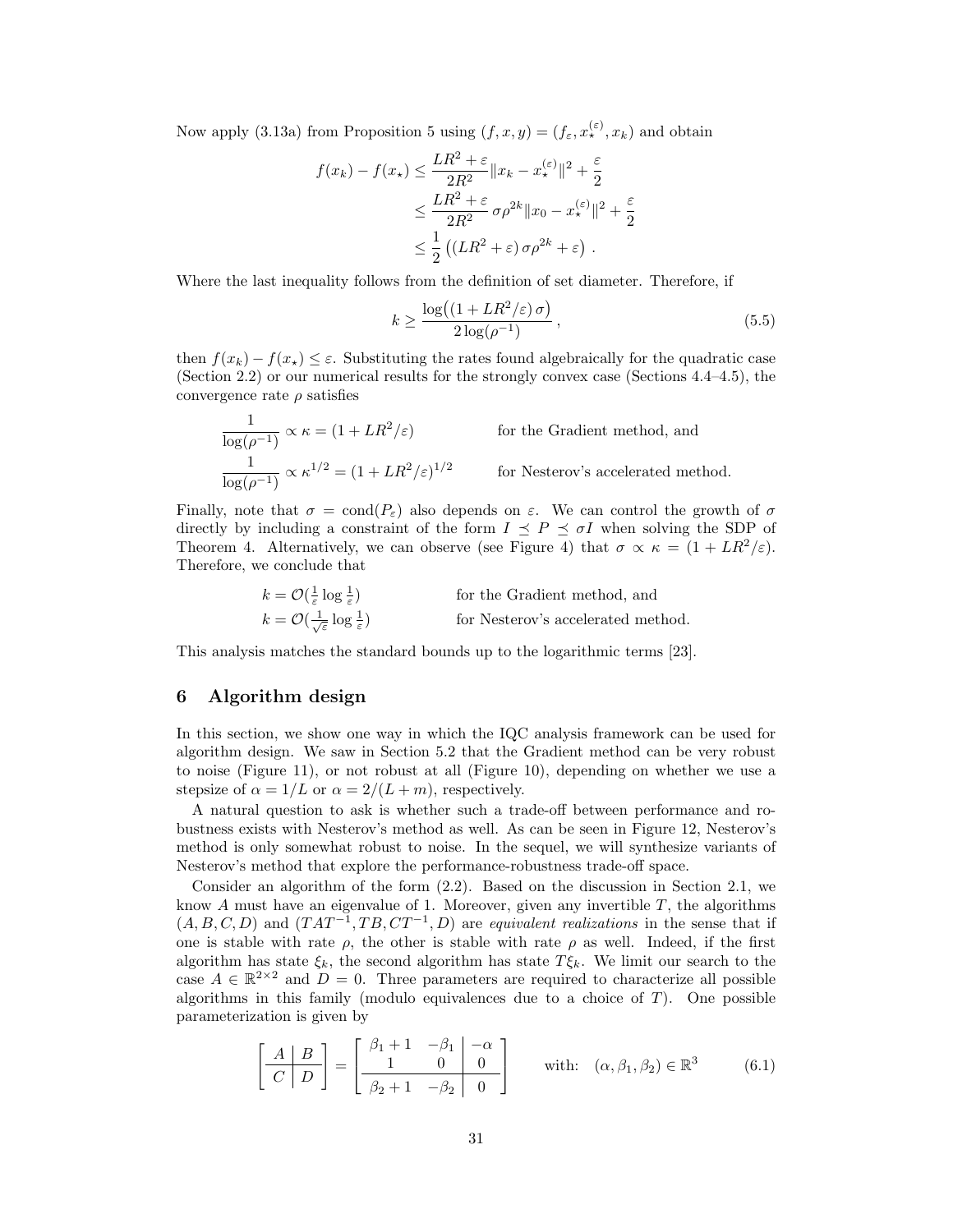In light of the discussion in Section [2,](#page-2-2) we see that the Gradient, Heavy-ball, and Nesterov methods are all special cases of [\(6.1\)](#page-30-0). In particular,

$$
(\alpha, \beta_1, \beta_2)
$$
 is equal to: 
$$
\begin{cases} (\alpha, 0, 0) & \text{for the Gradient method} \\ (\alpha, \beta, 0) & \text{for the Heavy-ball method} \\ (\alpha, \beta, \beta) & \text{for Nesterov's method} \end{cases}
$$

We may also rewrite [\(6.1\)](#page-30-0) in more familiar recursion form as

$$
\xi_{k+1} = \xi_k - \alpha \nabla f(y_k) + \beta_1(\xi_k - \xi_{k-1})
$$
\n(6.2a)

<span id="page-31-0"></span>
$$
y_k = \xi_k + \beta_2(\xi_k - \xi_{k-1})
$$
\n(6.2b)

Our approach is straightforward: for each choice of condition ratio  $L/m$  and noise strength  $\delta$ , we generate a large grid of tuples  $(\alpha, \beta_1, \beta_2)$  and use the approach of Sec-tion [5.2](#page-24-1) to evaluate each algorithm. We then choose the algorithm with the lowest  $\rho$ . In other words, given bounds on the condition ratio and noise strength, we choose the algorithm for which we can certify the best possible convergence rate over all admissible choices of f and gradient noise. The performance of each optimized algorithm is plotted in Figure [14.](#page-32-0)

By design, this new family of algorithms must have a performance superior to the Gradient method, Nesterov's method, and the Heavy-ball method for any choice of tuning parameters. In the limit  $\delta \to 0$ , we appear to recover the performance of Nesterov's method when it is applied to *quadratics*. That is, we have used numerical search to find an algorithm whose worst case performance guarantee is slightly better than what is guaranteed by Nesterov's method.

In the second plot of Figure [14,](#page-32-0) the algorithms robust to higher noise levels have greater slopes. When the noise level is low ( $\delta = 0.01$ ), we approach a slope of 0.5, the same as Nesterov. When the noise level is high ( $\delta = 0.5$ ), the slope is roughly 0.75. Note that the Gradient method, which was robust for all noise levels, has a slope of 1. Therefore, the new algorithms we found explore the trade-off between noise robustness and performance, and may be useful in instances where Nesterov's method would be too fragile and the Gradient method would be too slow.

# 7 Future work

We are only beginning to get a sense of what IQCs can tell us about optimization schemes, and there are many more control theory tools and techniques left to adapt to the context of optimization and machine learning. We conclude this paper with several interesting directions for future work.

Analytic proofs One of the drawbacks of our numerical proofs is that we are always pushing up against numerical error and conditioning error. Analytic proofs would alleviate this issue and could provide more interpretable results about how parameters of algorithms should vary to meet performance and robustness demands. To provide such analytic proofs, one would have to solve small LMIs in closed form. This amounts to solving small semidefinite programming problems, and this may be doable using analytic tools from algebraic geometry [\[9,](#page-34-9) [36\]](#page-36-13).

Lower Bounds Our IQC conditions are merely sufficient for verifying the convergence of an optimization problem. However, as pointed out by Megretski and Rantzer, the derived conditions are necessary in a restricted sense [\[19\]](#page-35-4). If we fail to find a solution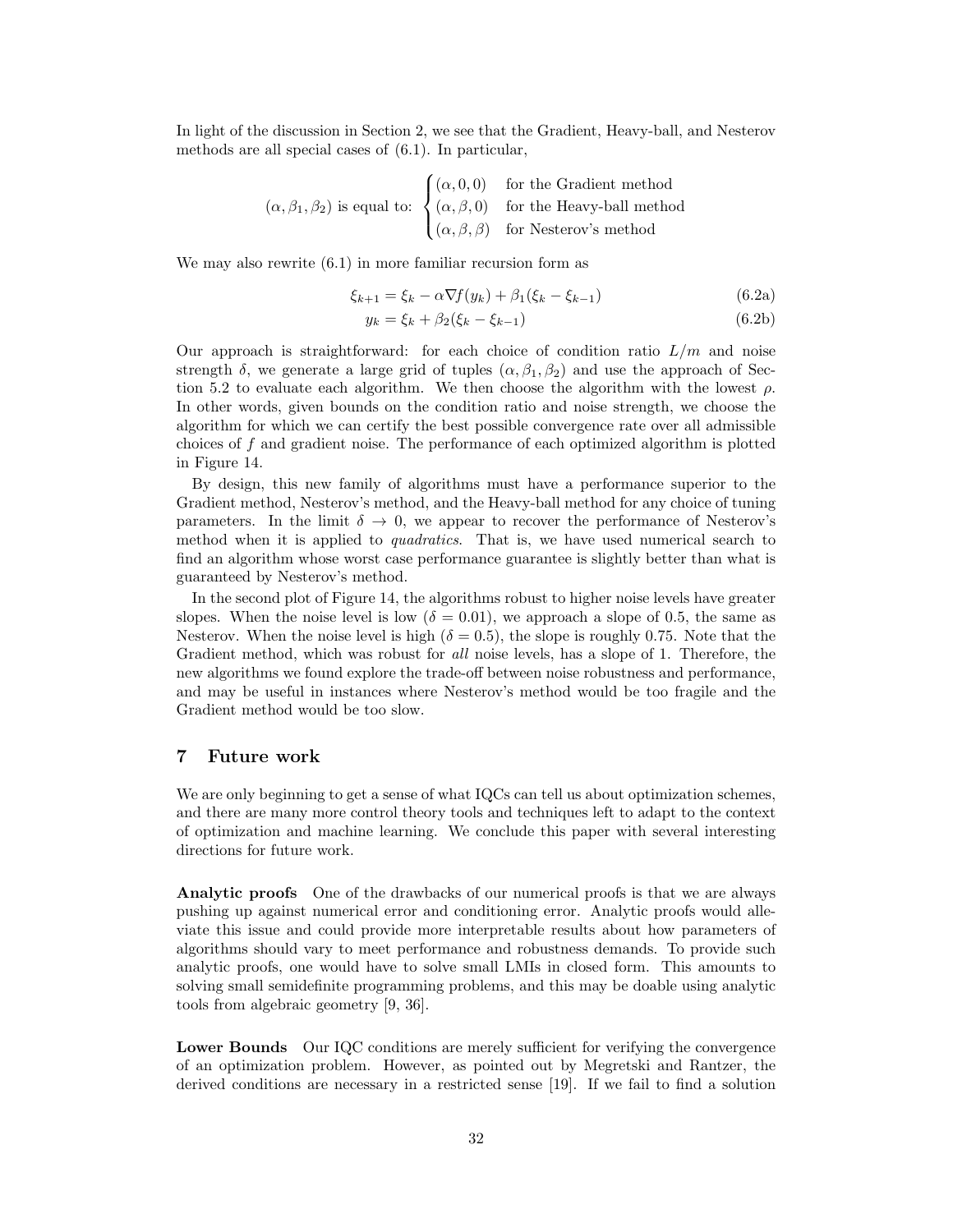<span id="page-32-0"></span>

Figure 14: Upper bounds found using a brute-force search over the three-parameter family of algorithms described by [\(6.2\)](#page-31-0). Convergence rate is shown (first plot) as is the number of iterations required to achieve convergence to a specified tolerance (second plot). Although the bounds assume strongly convex functions, we also show the worstcase rate for quadratics as a comparison.

to our LMI, then there is necessarily a sequence of point that satisfy all of the IQC constraints and that do not converge to an equilibrium [\[20,](#page-35-14) [39\]](#page-36-14). It is thus possible that this tool can be used to construct a convex function to serve as a counterexample for convergence. This intuition was what guided our construction of a counterexample for the convergence of the Heavy-ball method. It may be possible that this construction can be generalized to systematically produce counterexamples.

Time-varying algorithms In many practical scenarios, we know neither the Lipschitz constant  $L$  nor the strong convexity parameter  $m$ . Under such conditions, some sort of estimation scheme is used to choose the appropriate step size. This could be a simple backoff scheme to ensure a sufficient decrease, or a more intricate search method to find the appropriate parameters [\[27\]](#page-35-15). From our control vantage point, it may be possible to use techniques from adaptive control to certify when such line search methods are stable. In particular, these could be used to differentiate between the different sorts of schemes used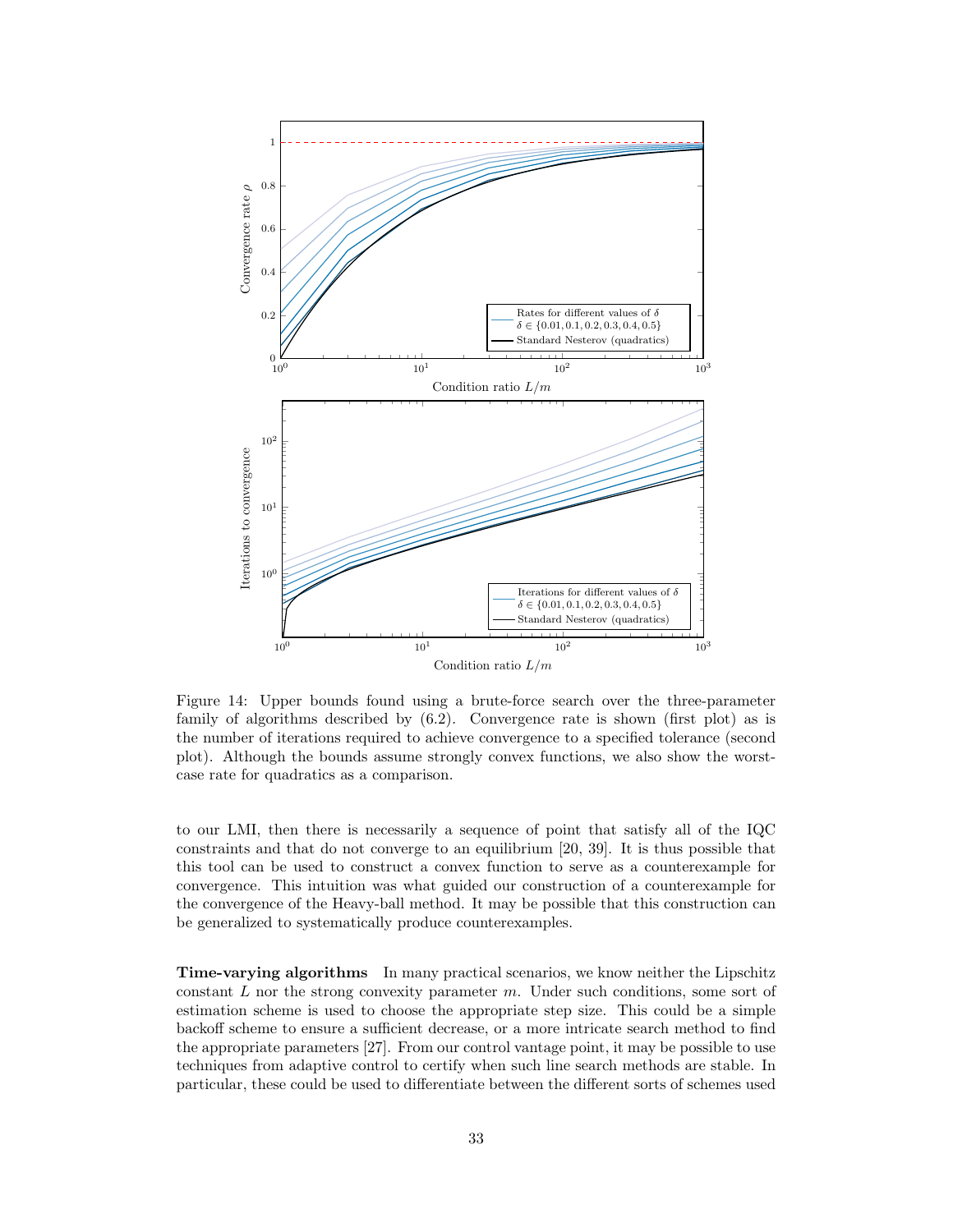to choose the parameters of the nonlinear conjugate gradient method. Useful connections are made between robustness analysis of adaptive controllers and Lyapunov theory in [\[37\]](#page-36-15).

A related area of study is that of linear parameter varying (LPV) systems. This extension of linear systems analysis considers parameterized variations in the dynamical system matrices  $(A, B, C, D)$ . Algorithms with variable stepsize are examples of LPV systems. Some recent work discussing IQCs applied to LPV systems appeared in [\[31\]](#page-36-16). Another possible direction would be to use optimal control techniques directly to choose algorithm parameters, possibly solving a small SDP at every iteration to choose new assignments.

Algorithm synthesis Perhaps even more ambitiously than using our framework for parameter selection, our initial results show that we can use IQCs as a way of designing new algorithms. We restricted our attention to algorithms with one-step of memory, as then we only had to search over 3 parameters. However, new techniques would be necessary to explore more complicated algorithms. Local search heuristics could be used here to probe the feasible region of the associated LMIs, but convex methods and convex relaxations may also be applicable and should be investigated for these searches.

Noise analysis Our robustness analysis only allows us to consider certain forms of deterministic noise. Expanding our techniques to study stochastic noise would expand the applicability of our techniques and could provide new insight into popular stochastic optimization algorithms such as stochastic coordinate descent and stochastic gradient descent [\[22,](#page-35-2) [24\]](#page-35-16). Many of the most common techniques for proving convergence of stochastic methods rely on Lyapunov-type arguments, and we may be able to generalize this approach to account for the variety of different methods. In order to expand our techniques to this space, we would need to introduce IQCs that were valid in expectation. Stability methods from stochastic control may be applicable to such investigations.

Beyond convexity Since our analysis decouples the derivation of constraints on function classes from the algorithm analysis, it is possible that it can be generalized to nonconvex optimization. If we can characterize the function class by reasonable quadratic constraints, our framework immediately applies, and may lead to entirely new analyses for nonconvex function classes. For example, IQCs for saturating nonlinearities are readily available in the controls literature [\[15,](#page-35-17) [19\]](#page-35-4). From a complementary perspective, if we know that our function is not merely convex, but has additional structure, this can be incorporated as additional IQCs. With extra constraints, it is possible that we can derive faster rates or more robustness for smaller function classes.

Non-quadratic Lyapunov functions There has been substantial work in the past decade on efficient algorithms to search over *non-quadratic* Lyapunov functions [\[29,](#page-35-18) [30\]](#page-35-19). These techniques use sum-of-squares hierarchies to certify that non-quadratic polynomials are nonnegative, and still reduce to solving small semidefinite programming problems. This more general class of Lyapunov functions could be better matched to certain classes of functions than quadratics, and we could perhaps analyze more complicated algorithms and interconnections.

Large-scale composite system analysis Perhaps the most ambitious goal of this program is to move beyond convex models and attempt to analyze complicated optimization systems used in science and industry. Powerful modeling languages like AMPL or GAMS allow for local analysis of large, complex systems, and certifying that the decisions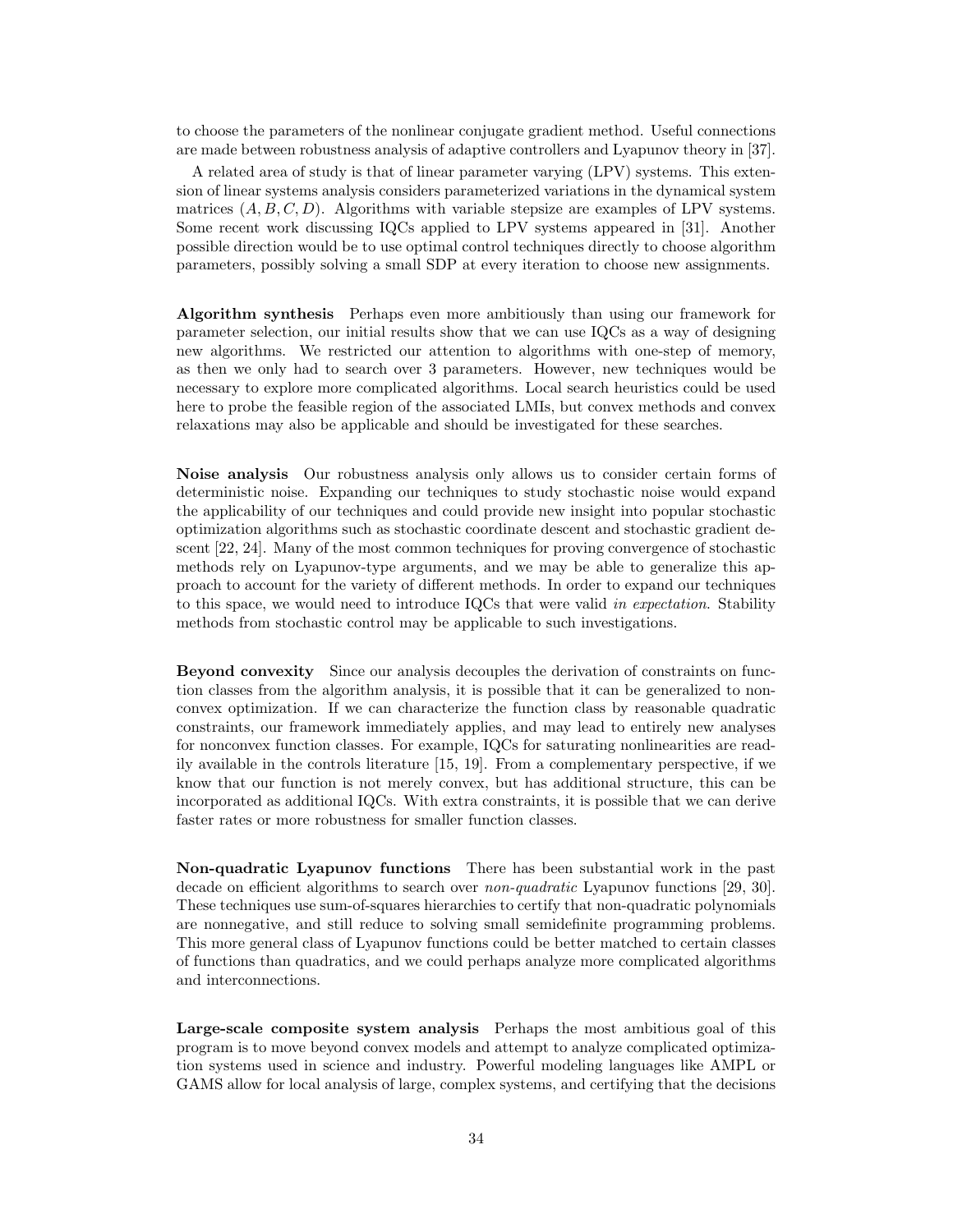about these systems are valid and safe would have impact in a variety of fields including process technology, web-scale analytics, and power management. Since our methods nicely abstract beyond two interconnected systems, it is our hope that they can be extended to analyze the variety of optimization algorithms deployed to handle large, high throughput data processing.

# Acknowledgments

We would like to thank Peter Seiler for many helpful pointers on time-domain IQCs, Elad Hazan for his suggestion of how to analyze functions that are not strongly convex, and Bin Hu for pointing out a misreading of Nesterov's results in an earlier draft of this paper. We would also like to thank Ali Jadbabaie, Pablo Parrilo, and Stephen Wright for many helpful discussions and suggestions.

LL and AP are partially supported by AFOSR award FA9550-12-1-0339 and NASA Grant No. NRA NNX12AM55A. BR is generously supported by ONR awards N00014- 11-1-0723 and N00014-13-1-0129, NSF award CCF-1148243, AFOSR award FA9550-13- 1-0138, and a Sloan Research Fellowship. This research was also supported in part by NSF CISE Expeditions Award CCF-1139158, LBNL Award 7076018, and DARPA XData Award FA8750-12-2-0331, and gifts from Amazon Web Services, Google, SAP, The Thomas and Stacey Siebel Foundation, Adobe, Apple, Inc., C3Energy, Cisco, Cloudera, EMC, Ericsson, Facebook, GameOnTalis, Guavus, HP, Huawei, Intel, Microsoft, NetApp, Pivotal, Splunk, Virdata, Fanuc, VMware, and Yahoo!.

## References

- <span id="page-34-7"></span>[1] A. Beck and M. Teboulle. A fast iterative shrinkage-thresholding algorithm for linear inverse problems. SIAM Journal on Imaging Sciences, 2(1):183–202, 2009.
- <span id="page-34-0"></span>[2] S. Becker, E. J. Candès, and M. Grant. Templates for convex cone problems with applications to sparse signal recovery. Mathematical Programming Computation, 3(3):165–218, 2011.
- <span id="page-34-5"></span>[3] S. P. Boyd and L. El Ghaoui. Method of centers for minimizing generalized eigenvalues. Linear algebra and its applications, 188:63–111, 1993.
- <span id="page-34-4"></span>[4] S. P. Boyd, L. El Ghaoui, E. Feron, and V. Balakrishnan. Linear matrix inequalities in system and control theory, volume 15. SIAM, 1994.
- <span id="page-34-6"></span>[5] O. Devolder, F. Glineur, and Y. Nesterov. First-order methods of smooth convex optimization with inexact oracle. Mathematical Programming, 146(1-2):37–75, 2014.
- <span id="page-34-3"></span>[6] J. Doyle. Analysis of feedback systems with structured uncertainties. Control Theory and Applications, IEE Proceedings D, 129(6):242–250, 1982.
- <span id="page-34-2"></span>[7] Y. Drori and M. Teboulle. Performance of first-order methods for smooth convex minimization: a novel approach. Mathematical Programming, pages 1–32, 2013.
- <span id="page-34-1"></span>[8] M. Grant and S. P. Boyd. Graph implementations for nonsmooth convex programs. In V. Blondel, S. Boyd, and H. Kimura, editors, Recent Advances in Learning and Control, Lecture Notes in Control and Information Sciences, pages 95–110. Springer-Verlag Limited, 2008. [http://stanford.edu/~boyd/graph\\_dcp.html](http://stanford.edu/~boyd/graph_dcp.html).
- <span id="page-34-9"></span>[9] D. R. Grayson and M. E. Stillman. Macaulay 2, a software system for research in algebraic geometry, 2002.
- <span id="page-34-8"></span>[10] E. Hazan. Personal Communication.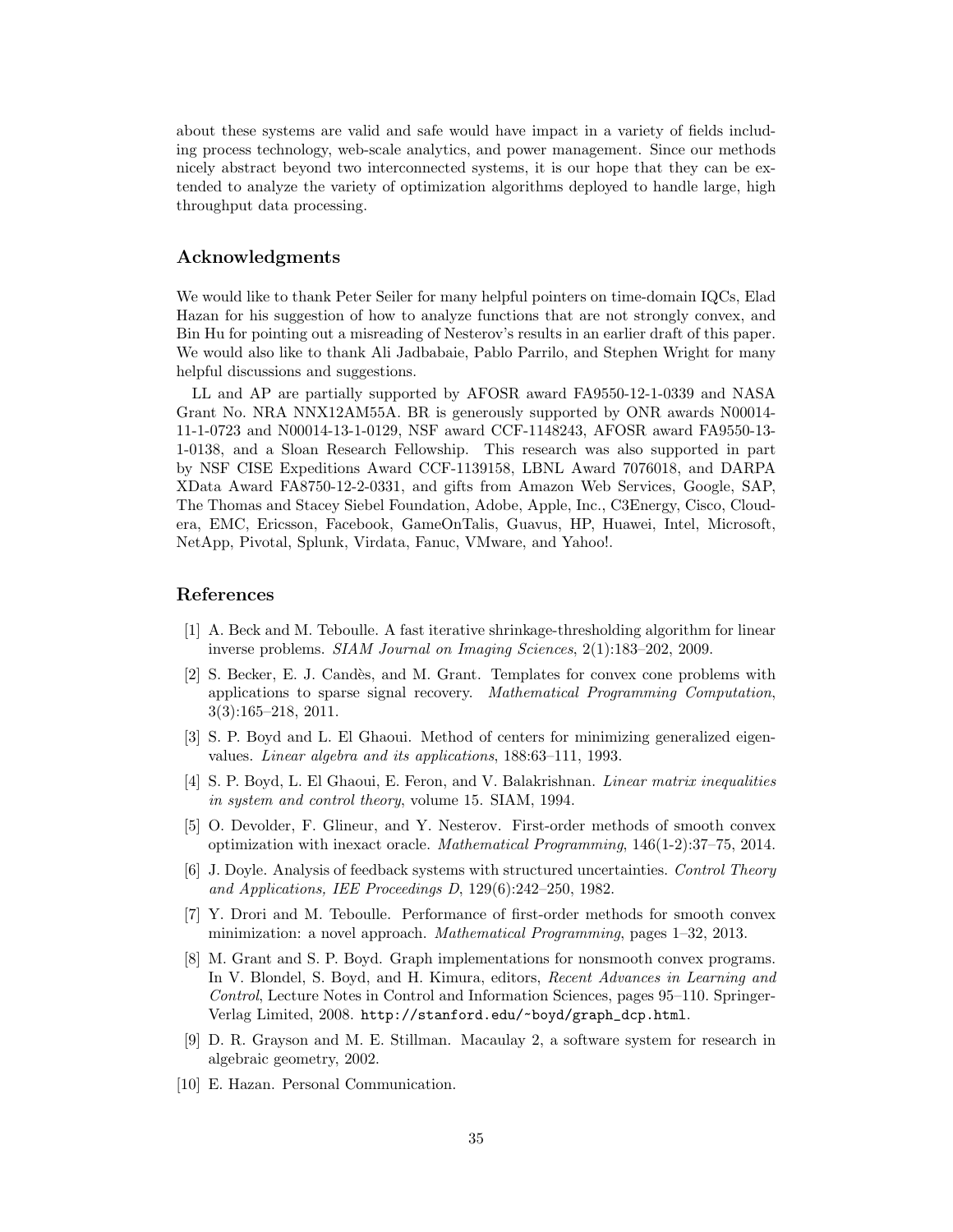- <span id="page-35-7"></span>[11] W. P. Heath and A. G. Wills. Zames-Falb multipliers for quadratic programming. In IEEE Conference on Decision and Control, pages 963–968, 2005.
- <span id="page-35-6"></span>[12] U. Jönsson. A nonlinear Popov criterion. In IEEE Conference on Decision and Control, volume 4, pages 3523–3527, 1997.
- <span id="page-35-10"></span>[13] R. E. Kalman. Lyapunov functions for the problem of Lur'e in automatic control. Proceedings of the National Academy of Sciences, 49(2):201, 1963.
- <span id="page-35-9"></span>[14] H. K. Khalil. Nonlinear systems (3rd edition). Prentice Hall, 2002.
- <span id="page-35-17"></span>[15] V. Kulkarni, S. K. Bohacek, and M. G. Safonov. Robustness of interconnected systems with controller saturation and bounded delays. In American Control Conference, 1999.
- <span id="page-35-3"></span>[16] J. Löfberg. YALMIP: A toolbox for modeling and optimization in MATLAB. In Proceedings of the CACSD Conference, Taipei, Taiwan, 2004.
- <span id="page-35-8"></span>[17] A. I. Lur'e and V. N. Postnikov. On the theory of stability of control systems. Applied mathematics and mechanics,  $8(3):246-248$ , 1944. In Russian.
- <span id="page-35-5"></span>[18] A. M. Lyapunov and A. T. Fuller. General Problem of the Stability Of Motion. Control Theory and Applications Series. Taylor & Francis, 1992. Original text in Russian, 1892.
- <span id="page-35-4"></span>[19] A. Megretski and A. Rantzer. System analysis via integral quadratic constraints. IEEE Transactions on Automatic Control, 42(6):819–830, 1997.
- <span id="page-35-14"></span>[20] A. Megretski and S. Treil. Power distribution inequalities in optimization and robustness of uncertain systems. Journal of Mathematical Systems, Estimation, and Control, 3(3):301–319, 1993.
- <span id="page-35-12"></span>[21] A. Nemirovski. The long-step method of analytic centers for fractional problems. Mathematical Programming, 77(1):191–224, 1997.
- <span id="page-35-2"></span>[22] A. Nemirovski, A. Juditsky, G. Lan, and A. Shapiro. Robust stochastic approximation approach to stochastic programming. SIAM Journal on Optimization, 19(4):1574–1609, 2009.
- <span id="page-35-0"></span>[23] Y. Nesterov. Introductory lectures on convex optimization: A basic course, volume 87 of Applied Optimization. Kluwer Academic Publishers, Boston, MA, 2004.
- <span id="page-35-16"></span>[24] Y. Nesterov. Efficiency of coordinate descent methods on huge-scale optimization problems. SIAM Journal on Optimization, 22(2):341–362, 2012.
- <span id="page-35-13"></span>[25] Y. Nesterov. Gradient methods for minimizing composite functions. Mathematical Programming, 140(1):125–161, 2013.
- <span id="page-35-1"></span>[26] Y. Nesterov and A. Nemirovskii. Interior-point polynomial methods in convex programming. SIAM, 1994.
- <span id="page-35-15"></span>[27] J. Nocedal and S. J. Wright. Numerical Optimization. Springer, New York, second edition, 2006.
- <span id="page-35-11"></span>[28] A. Packard and J. Doyle. The complex structured singular value. Automatica, 29(1):71–109, 1993.
- <span id="page-35-18"></span>[29] A. Papachristodoulou and S. Prajna. On the construction of Lyapunov functions using the sum of squares decomposition. In IEEE Conference on Decision and Control, volume 3, pages 3482–3487, 2002.
- <span id="page-35-19"></span>[30] P. A. Parrilo and S. Lall. Semidefinite programming relaxations and algebraic optimization in control. European Journal of Control, 9(2):307–321, 2003.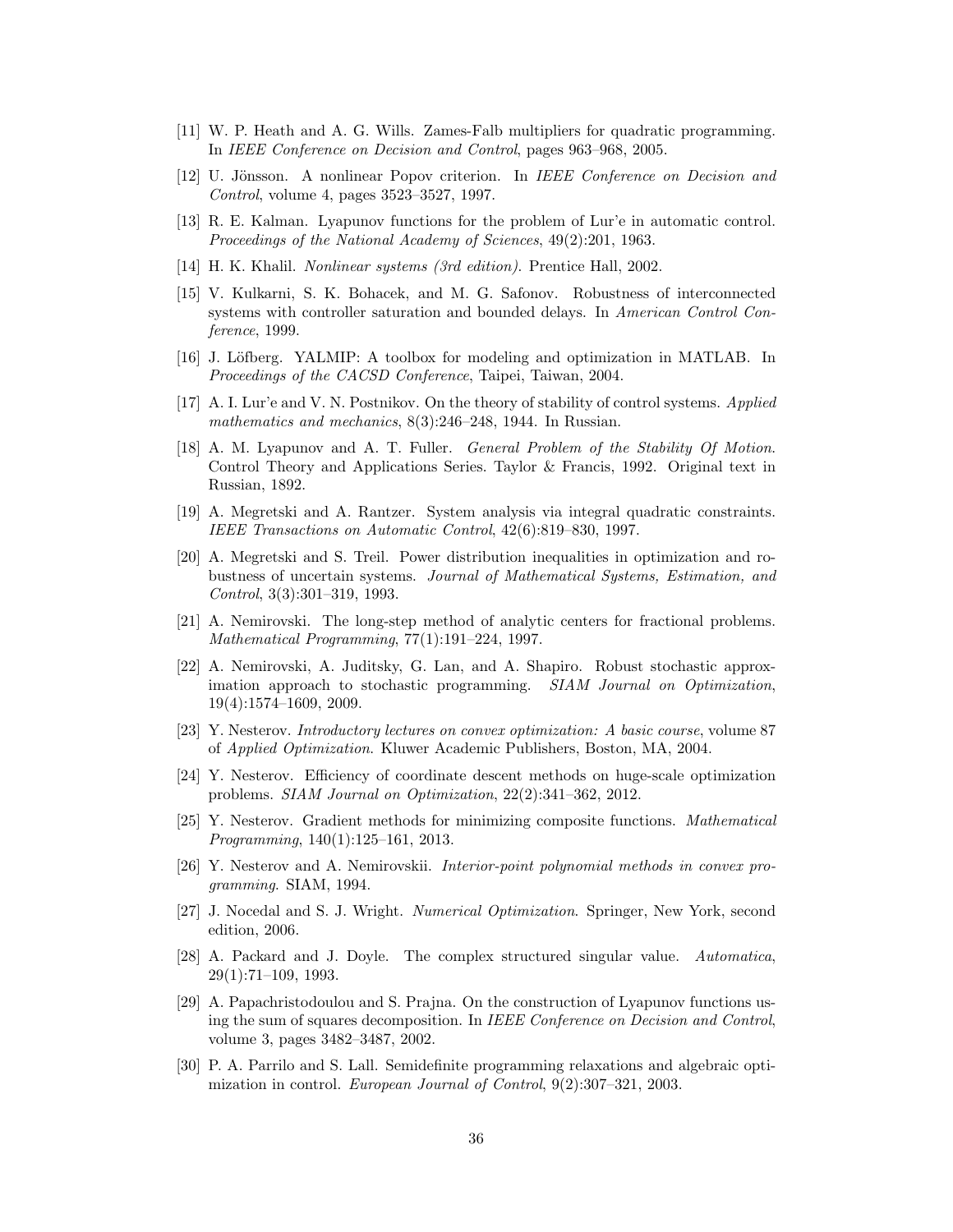- <span id="page-36-16"></span>[31] H. Pfifer and P. Seiler. Robustness analysis of linear parameter varying systems using integral quadratic constraints. In American Control Conference, pages 4476–4481, 2014.
- <span id="page-36-11"></span>[32] B. T. Polyak. Introduction to optimization. Optimization Software, Inc., 1987.
- <span id="page-36-5"></span>[33] V. M. Popov. Absolute stability of nonlinear systems of automatic control. Automation and Remote Control, 22(8):857–875, 1962. Original text in Russian, 1961.
- <span id="page-36-2"></span>[34] A. Rantzer and A. Megretski. Stability criteria based on Integral Quadratic Constraints. In IEEE Conference on Decision and Control, volume 1, pages 215–220, 1996.
- <span id="page-36-3"></span>[35] A. Rantzer and A. Megretski. System analysis via Integral Quadratic Constraints, part II. Technical Report ISRN LUTFD2/TFRT- -7559- -SE, Department of Automatic Control, Lund University, Sweden, 1997.
- <span id="page-36-13"></span>[36] P. Rostalski and B. Sturmfels. Dualities in convex algebraic geometry. arXiv preprint arXiv:1006.4894, 2010.
- <span id="page-36-15"></span>[37] S. Sastry and M. Bodson. Adaptive control: stability, convergence and robustness. Courier Dover Publications, 2011.
- <span id="page-36-1"></span>[38] P. Seiler. Stability analysis with dissipation inequalities and integral quadratic constraints. IEEE Transactions on Automatic Control, 60(6):1704–1709, 2015.
- <span id="page-36-14"></span>[39] J. S. Shamma. Robustness analysis for time-varying systems. In IEEE Conference on Decision and Control, 1992.
- <span id="page-36-12"></span>[40] P. Tseng. On accelerated proximal gradient methods for convex-concave optimization. submitted to SIAM Journal on Optimization, 2008.
- <span id="page-36-0"></span>[41] J. N. Tsitsiklis, D. P. Bertsekas, and M. Athans. Distributed asynchronous deterministic and stochastic gradient optimization algorithms. IEEE Transactions on Automatic Control, 31(9):803–812, 1986.
- <span id="page-36-7"></span>[42] J. C. Willems. Dissipative dynamical systems—Part I: General theory and Part II: Linear systems with quadratic supply rates. Archive for Rational Mechanics and Analysis, 45(5):321–351,352–393, 1972.
- <span id="page-36-8"></span>[43] V. A. Yakubovich. Frequency conditions for the absolute stability of control systems with several nonlinear or linear nonstationary units. Avtomatika i Telemekhanika, pages 5–30, 1967. In Russian.
- <span id="page-36-10"></span>[44] V. A. Yakubovich. S-procedure in nonlinear control theory. Vestnik Leningrad University, 4:73–93, 1977. Original text in Russian, 1971.
- <span id="page-36-9"></span>[45] V. A. Yakubovich. Nonconvex optimization problem: The infinite-horizon linearquadratic control problem with quadratic constraints. Systems  $\mathcal C$  Control Letters, 19(1):13–22, 1992.
- <span id="page-36-6"></span>[46] G. Zames. On the input-output stability of time-varying nonlinear feedback systems—Part I: Conditions derived using concepts of loop gain, conicity, and positivity, and Part II: Conditions involving circles in the frequency plane and sector nonlinearities. IEEE Transactions on Automatic Control, 11(2,3):228–238,465–476, 1966.
- <span id="page-36-4"></span>[47] G. Zames and P. L. Falb. Stability conditions for systems with monotone and sloperestricted nonlinearities. SIAM Journal on Control, 6(1):89–108, 1968.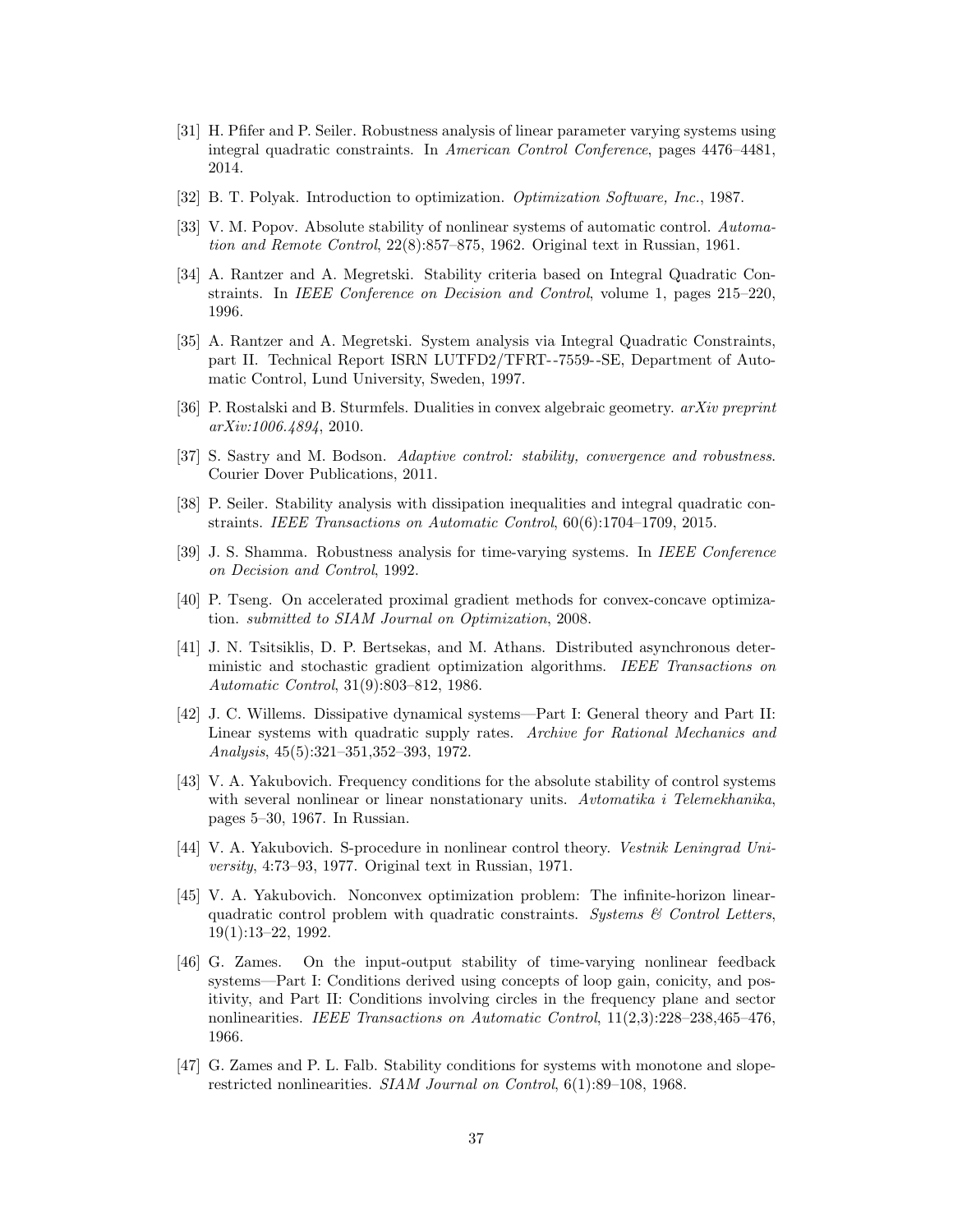# <span id="page-37-0"></span>A Proof of Proposition [1](#page-5-0)

Suppose Q has eigenvalues that satisfy  $0 < m \leq \lambda_d \leq \lambda_{d-1} \leq \cdots \leq \lambda_2 \leq \lambda_1 \leq L$ . Throughout, we assume  $(A, B, C)$  are the state transition matrices of the algorithm we would like to analyze (see Section [2\)](#page-2-2). The state transition matrices are functions of the algorithm parameters (e.g.  $\alpha$  and  $\beta$  for the Heavy-ball method). Let T be the closed loop system  $T := A + BQC$ . The worst-case convergence rate is found by maximizing the spectral radius over all admissible Q. In other words,

$$
\rho_{\text{worst}} = \underset{mI_d \preceq Q \preceq L I_d}{\text{maximize}} \rho(T)
$$

The first observation is that for our algorithms of interest, we may assume  $d = 1$ . To see why, take for example the Heavy-ball method, where

$$
T = \begin{bmatrix} (1+\beta)I_d - \alpha Q & -\beta I_d \\ I_d & 0_d \end{bmatrix}
$$

Write the eigenvalue decomposition of Q as  $Q = U\Lambda U^{\mathsf{T}}$ , where  $\Lambda = \text{diag}(\lambda_1, \lambda_2, \dots, \lambda_d)$ and  $U$  is orthogonal. Then,

$$
T = \begin{bmatrix} U & 0_d \\ 0_d & U \end{bmatrix} \begin{bmatrix} (1+\beta)I_d - \alpha\Lambda & -\beta I_d \\ I_d & 0_d \end{bmatrix} \begin{bmatrix} U & 0_d \\ 0_d & U \end{bmatrix}^{\mathsf{T}}
$$

Therefore, by similarity, the eigenvalues of  $T$  are the eigenvalues of all the matrices

$$
T_i = \begin{bmatrix} (1+\beta) - \alpha \lambda_i & -\beta \\ 1 & 0 \end{bmatrix}, \quad i = 1, 2, \dots, d.
$$

and we may without loss of generality let  $d = 1$ . The simplified problem is therefore

$$
\rho_{\text{worst}} = \underset{m \leq \lambda \leq L}{\text{maximize}} \rho(T_0)
$$

where  $T_0$  is defined as

$$
T_0 = \begin{cases} 1 - \alpha \lambda & \text{Gradient method} \\ \begin{bmatrix} (1 + \beta)(1 - \alpha \lambda) & -\beta(1 - \alpha \lambda) \\ 1 & 0 \end{bmatrix} & \text{Nesterov's method} \\ \begin{bmatrix} 1 + \beta - \alpha \lambda & -\beta \\ 1 & 0 \end{bmatrix} & \text{Heavy-ball method} \end{cases}
$$

It is now a matter of algebraic substitution to find the optimal rates for each parameter choice. For example, with the Gradient method,

$$
\rho_{\max} = \max_{m \le \lambda \le L} \text{max}(1 - \alpha \lambda)
$$

$$
= \max \{ |1 - \alpha m|, |1 - \alpha L| \}
$$

The second equality follows from the fact that the maximum of a convex function must occur at the boundary. We can now see that when  $\alpha = 1/L$ , we have  $\rho_{\text{max}} = 1 - 1/\kappa$ . Finding the optimal  $\alpha$  is straightforward in this case because the pointwise maximum of convex functions is itself convex. In this case, the minimum  $\rho_{\text{max}}$  occurs when  $\alpha = \frac{2}{L+m}$ and the result is  $\rho_{\text{max}} = \frac{\kappa - 1}{\kappa + 1}$ .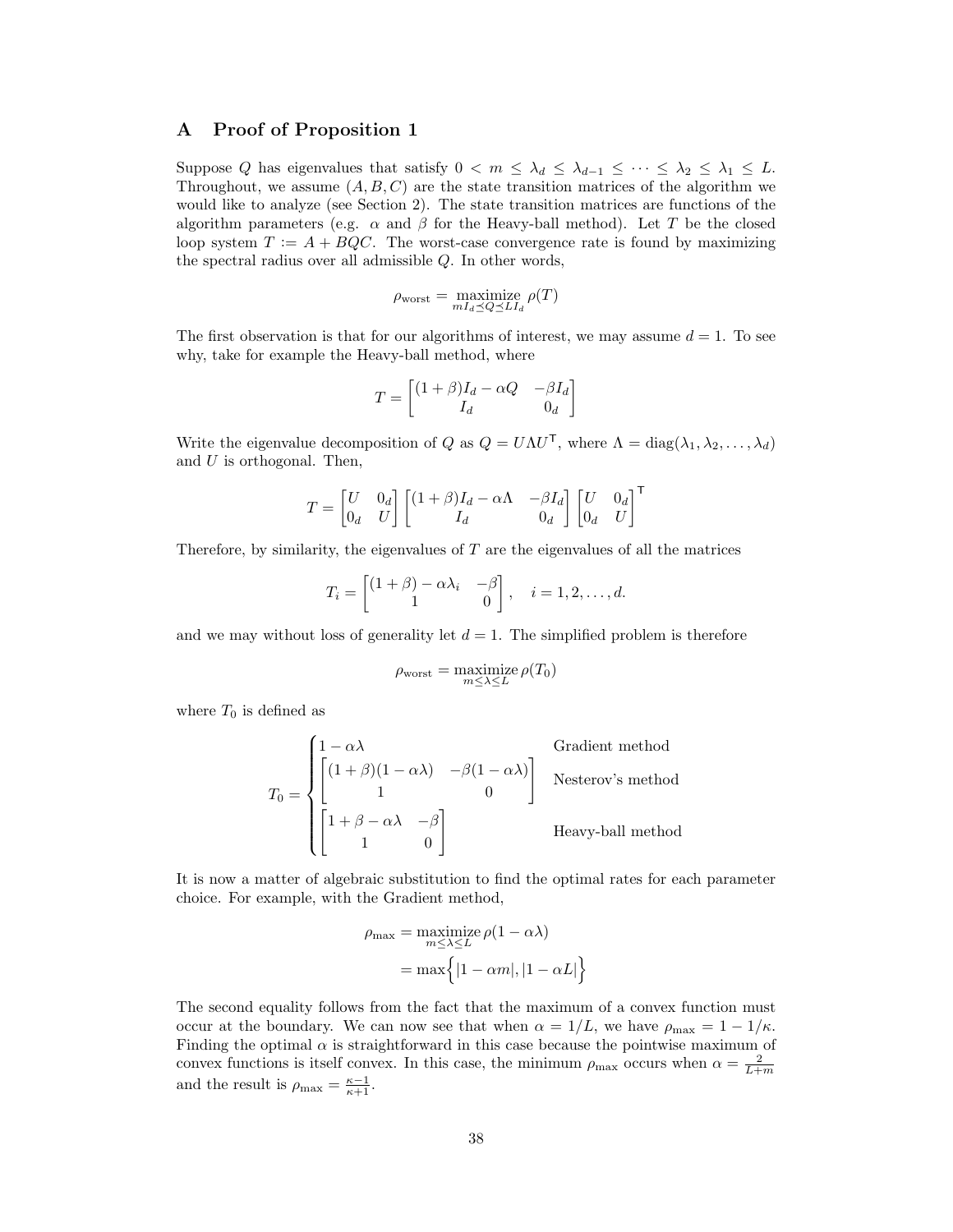The analyses for Nesterov's method and the Heavy-ball method are similar in spirit to that of the Gradient method, but computing the spectral radius is more complicated. For Nesterov's method, we have

$$
\rho_{\max} = \underset{m \leq \lambda \leq L}{\text{maximize}} \max\{|\nu_1|, |\nu_2|\}
$$

where  $\nu_1$ ,  $\nu_2$  are the roots of the characteristic polynomial of  $T_0$ , which is

$$
\nu^2 - (1+\beta)(1-\alpha\lambda)\nu + \beta(1-\alpha\lambda) = 0
$$

The magnitudes of the roots satisfy:

$$
\max\{| \nu_1|, | \nu_2|\} = \begin{cases} \frac{1}{2} |(1+\beta)(1-\alpha\lambda)| + \frac{1}{2}\sqrt{\Delta} & \text{if } \Delta \ge 0\\ \sqrt{\beta(1-\alpha\lambda)} & \text{otherwise} \end{cases}
$$

where  $\Delta := (1+\beta)^2(1-\alpha\lambda)^2 - 4\beta(1-\alpha\lambda)$ . It is straightforward to verify that if  $\alpha, \beta$  are fixed, max $\{|\nu_1|, |\nu_2|\}$  is a continuous and quasiconvex function of  $\lambda$ . So, the maximum over  $\lambda$  must occur at boundary point. For the case where  $\alpha = \frac{1}{L}$  and  $\beta = \frac{\sqrt{\kappa}-1}{\sqrt{\kappa}+1}$ , choosing  $\lambda = L$  yields zero, so the maximum must be achieved at  $\lambda = m$ , which yields

$$
\rho_{\max} = \sqrt{\frac{\sqrt{\kappa} - 1}{\sqrt{\kappa} + 1} \left( 1 - \frac{1}{\kappa} \right)} = \sqrt{\frac{\sqrt{\kappa} - 1}{\sqrt{\kappa} + 1} \cdot \frac{(\sqrt{\kappa} + 1)(\sqrt{\kappa} - 1)}{\kappa}} = 1 - \frac{1}{\sqrt{\kappa}},
$$

as required. When optimizing over quadratic functions, the above tuning of Nesterov's method is suboptimal. Finding the choice of  $\alpha$  and  $\beta$  that yields the smallest  $\rho_{\text{max}}$  requires careful examination of several subcases, and we omit the details in the interest of space. The result is shown in the second last row of the table in Proposition [1.](#page-5-0)

A similar eigenvalue analysis was used in [\[32\]](#page-36-11) to derive the optimal parameter tuning for the Heavy-ball method applied to quadratics (last row of the table).

# <span id="page-38-0"></span>B Proof of the Heavy-ball counterexample

We would like to minimize the function whose gradient is given by  $(4.11)$ . The Heavy-ball method with  $L = 25$  and  $m = 1$  is given in Section [2.2:](#page-4-2)

<span id="page-38-2"></span>
$$
x_{k+1} = \frac{13}{9}x_k - \frac{4}{9}x_{k-1} - \frac{1}{9}\nabla f(x_k)
$$
 (B.1)

where we use the initialization  $x_{-1} = x_0$ . Based on the plot of Figure [6,](#page-23-0) we will look for limit points  $p, q, r$  such that we have a cycle of period 3:

<span id="page-38-1"></span>
$$
x_{3n} \to p
$$
,  $x_{3n+1} \to q$ ,  $x_{3n+2} \to r$  for  $n = 0, 1, ...$  (B.2)

where  $p < 1$ ,  $q < 1$ , and  $r > 2$ . Substituting the forms [\(B.2\)](#page-38-1) and [\(4.11\)](#page-22-1) directly into [\(B.1\)](#page-38-2), we obtain the system of linear equations

$$
\begin{bmatrix} 4 & 12 & 9 \ 9 & 4 & 12 \ 12 & 9 & 4 \end{bmatrix} \begin{bmatrix} p \ q \ r \end{bmatrix} = \begin{bmatrix} 0 \ 24 \ 0 \end{bmatrix}
$$

and the unique solution of these equations is

<span id="page-38-3"></span>
$$
p = \frac{792}{1225} \approx 0.65, \quad q = -\frac{2208}{1225} \approx -1.80, \quad r = \frac{2592}{1225} \approx 2.12
$$
 (B.3)